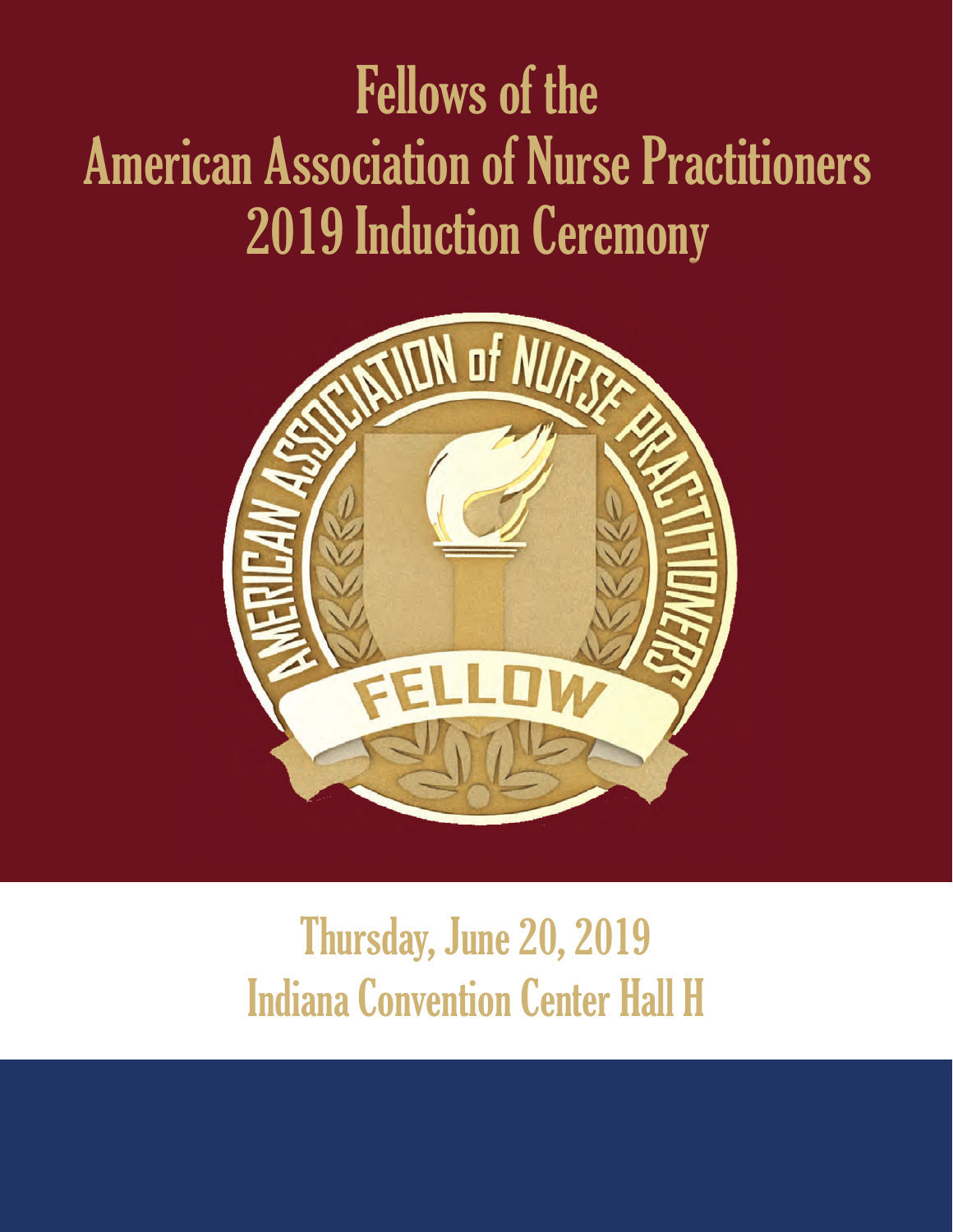## Table of Contents

| 2018-2019 FAANP Leadership 2    |
|---------------------------------|
|                                 |
|                                 |
|                                 |
|                                 |
| 2019 Honorary Fellow Inductee 7 |
|                                 |
|                                 |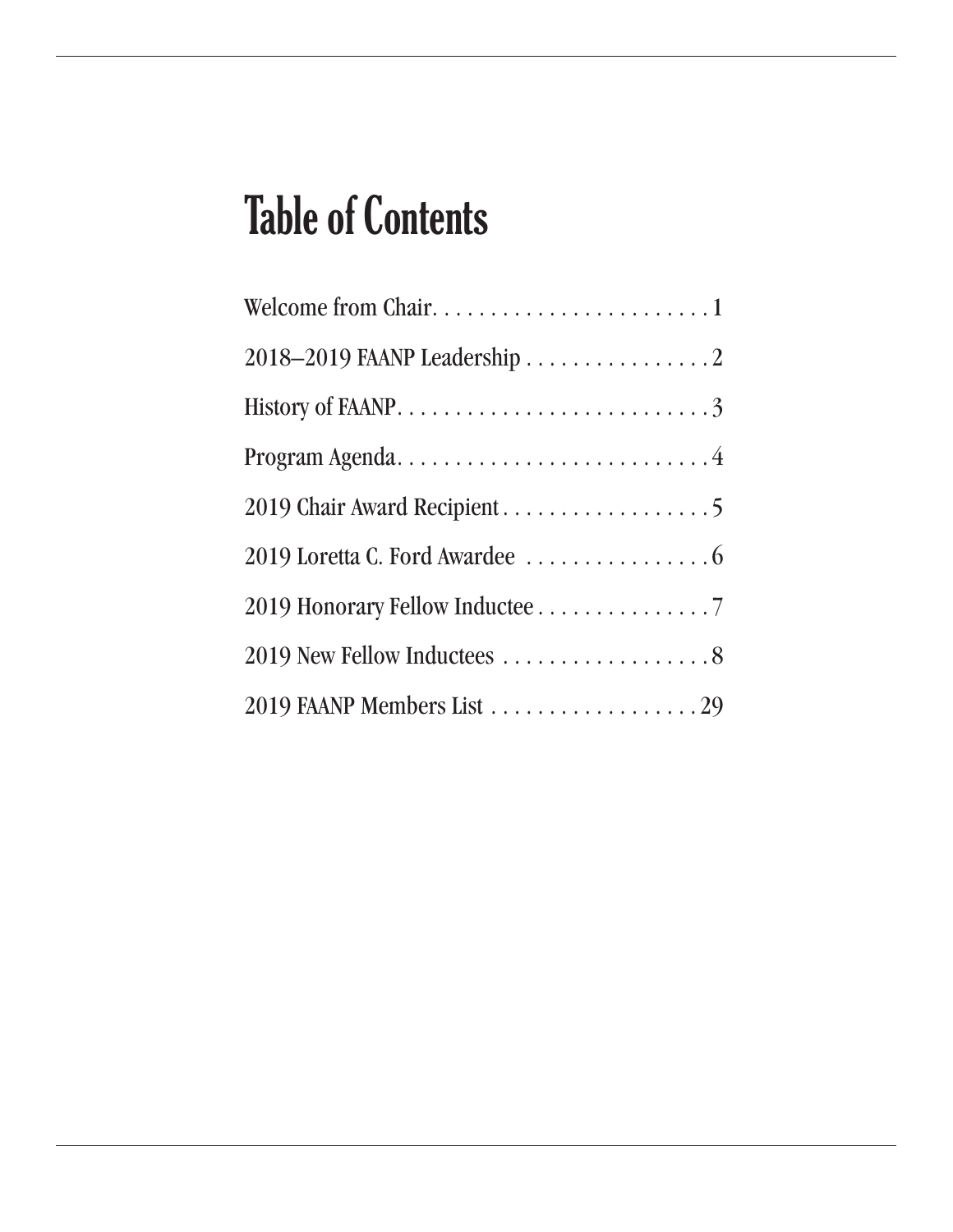Welcome!



June 20, 2019

Inductees, Fellows, Family, Friends, and Colleagues,

On behalf of the Fellow's Executive Committee, it is my honor to welcome you to the 2019 Fellows Induction Ceremony. The Induction Ceremony is a very special event in which we recognize and welcome those Nurse Practitioners who have demonstrated their expertise in two of the following areas: clinical practice, research, education, and health policy.

Becoming a Fellow reflects a significant personal accomplishment as well as individual contributions to our profession and the nation's health. The Fellow's designation also comes with a commitment to support the mission, values, and goals of AANP as well as to advance the role of the nurse practitioner through leadership and participation in Fellow's initiatives.

Tonight, we also recognize an outstanding individual who has supported and contributed to the role of the NP. Our 2019 Honorary Fellow is Dr. Joyce J. Fitzpatrick, PhD, MBA, RN, FAAN, FNAP. Dr. Fitzpatrick has had an enduring impact on the NP role through education, leadership, support, and mentorship of NPs in the DNP role. Many of our Fellows have personally been mentored by her.

The 2019 Loretta Ford Award is posthumously awarded to Dr. Mona Counts, PhD, CRNP, FAANP, FNAP, FAAN. Dr. Counts was the second NP in the nation and had a significant, career long impact on the advancement of the NP role. She established one of the first independent NP practices (in rural Appalachia) and provided care to area residents throughout most of her career. As an innovator, Mona developed a telehealth practice caring for patients in rural Pennsylvania, providing care to this vulnerable population until her passing. Dr. Counts was active in state and national politics, influencing advanced practice legislation, and was an educator and Eberly Professor of Nursing at Penn State University. She mentored and precepted countless NPs during her career, which spanned over 50 years. She is honored and remembered for her unique and prominent place in the history of the advanced practice nurse.

We'd like to thank the many volunteers and staff members from FAANP and AANP that helped organize and produce this wonderful event. Without their time and dedication, the ceremony and reception would not be possible.

Please join me in congratulating and welcoming our new 2019 Fellows!

Sincerely,

Janet DuBois, DNP, FNP, PMHNP, FAANP, FNAP Chair, Fellows of the American Association of Nurse Practitioners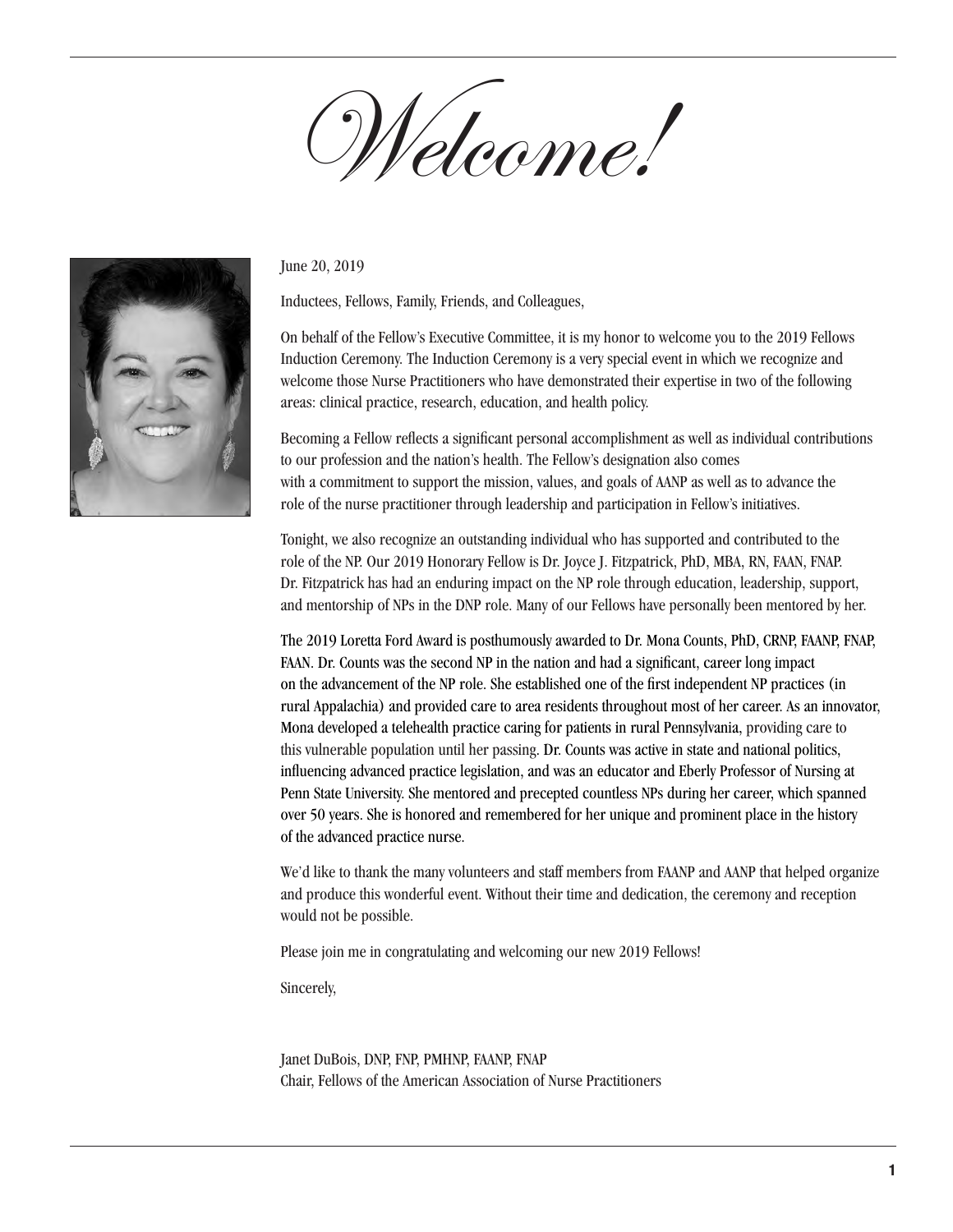### FAANP 2018 – 2019 Leadership

### FAANP Executive Committee

**Chair—Janet DuBois**, DNP, FNP, PMHNP, FAANP, FNAP **Past Chair—Mary Jo Goolsby**, EdD, MSN, NP-C, FAANP **Secretary—Mary Anne Dumas**, PhD, FNP-BC, GNP-BC, FAAN, FNAP, FAANP **Treasurer—Kenneth Wysocki**, PhD, FNP-BC, FAANP **Member-at-Large—Diane Seibert**, PhD, CRNP, FAANP **Member-at-Large—Denise Link**, PhD, NP, FAAN, FAANP **BOD Liaison—Jean Aertker**, DNP, APRN, COHN-S, FAANP

### Selection Committee

**Chair—Katherine Joleen Kenny**, DNP, RN, ANP-BC, FAAN, FAANP **Terri Lynn Allison**, DNP, ACNP-BC, FAANP **Michelle Beauchesne**, DNSc, CPNP, FAAN, FNAP, FAANP **Susan Beidler**, PhD, MBE, ARNP, FAANP **Khalil Demonbreun**, DNP, RNC-OB, WHNP-BC, ANP-BC, FAANP **Donna Hallas**, PhD, PNP-BC, CPNP, PMHS, FAANP **Mary B. Neiheisel**, EdD, MSN, CNS, FNP, FNAP, FAANP **Alicia Rossiter**, Lt Col, USAFR, NC, DNP, FNP, PNP-BC, FAANP **Valerie Sabol**, PhD, ACNP-BC, GNP-BC, CCRN, CNE, FAANP **Barbara Sheer**, PhD, PNP, FNP, FAANP **Cathy St Pierre**, PhD, APRN-BC, FNP, FAANP

### Nomination Committee

**Theresa Campo**, DNP, APRN, FNP-C, ENP-BC, FAANP **Shelly Hawkins**, PhD, FNP-BC, GNP, FAANP **Margaret O'Donnell**, DNP, FNP, ANP, B-C, FAANP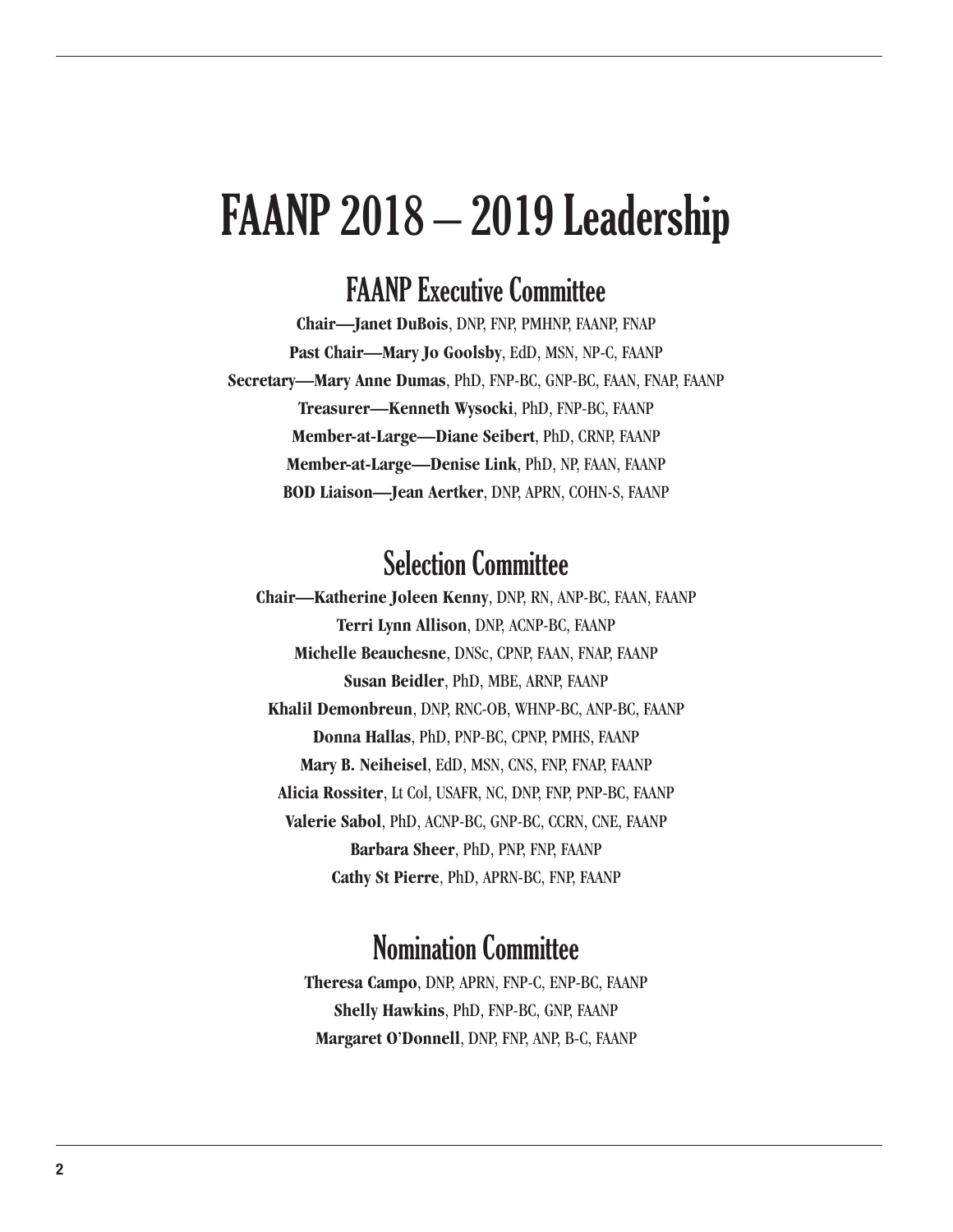# History of FAANP

The Fellows of the American Academy of Nurse Practitioners (FAANP) program was established by the American Academy of Nurse Practitioners (AANP) in 2000 to recognize nurse practitioner (NP) leaders who have made outstanding contributions to health care through NP clinical practice, research, education or policy, and to provide a forum to extend and enhance such efforts. In 2013, FAANP became the Fellows of the American Association of Nurse Practitioners with the merger of two national NP organizations.

From Think Tanks to the Mentorship Program, FAANP is dedicated to advancing the NP profession and enhance the AANP mission. FAANP members are visionaries impacting national and global health through priority initiatives, such as the creation and development of leadership and mentorship programs to foster the advancement of nurse practitioners and nurse practitioner students. All active members maintain membership in both AANP and FAANP. The FAANP leadership reports to the AANP Board of Directors.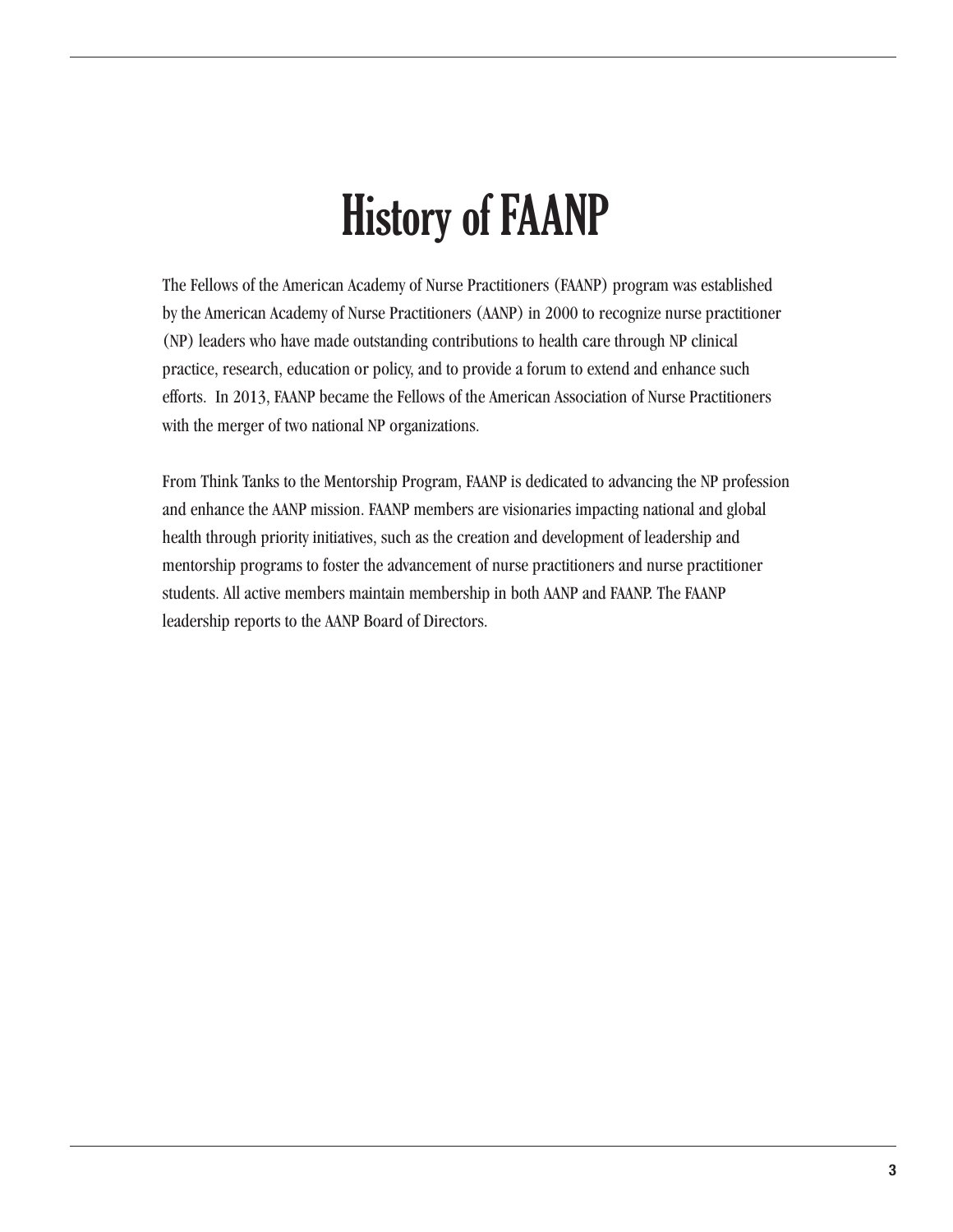2019 FAANP Induction Thursday, June 20, 2019 Evening Program

### Welcome

Executive Committee & Honored Guests 2019 Chair Award 2019 Loretta C. Ford Award 2019 Honorary Fellow Induction 2019 Fellows Induction Reception Dinner & Dancing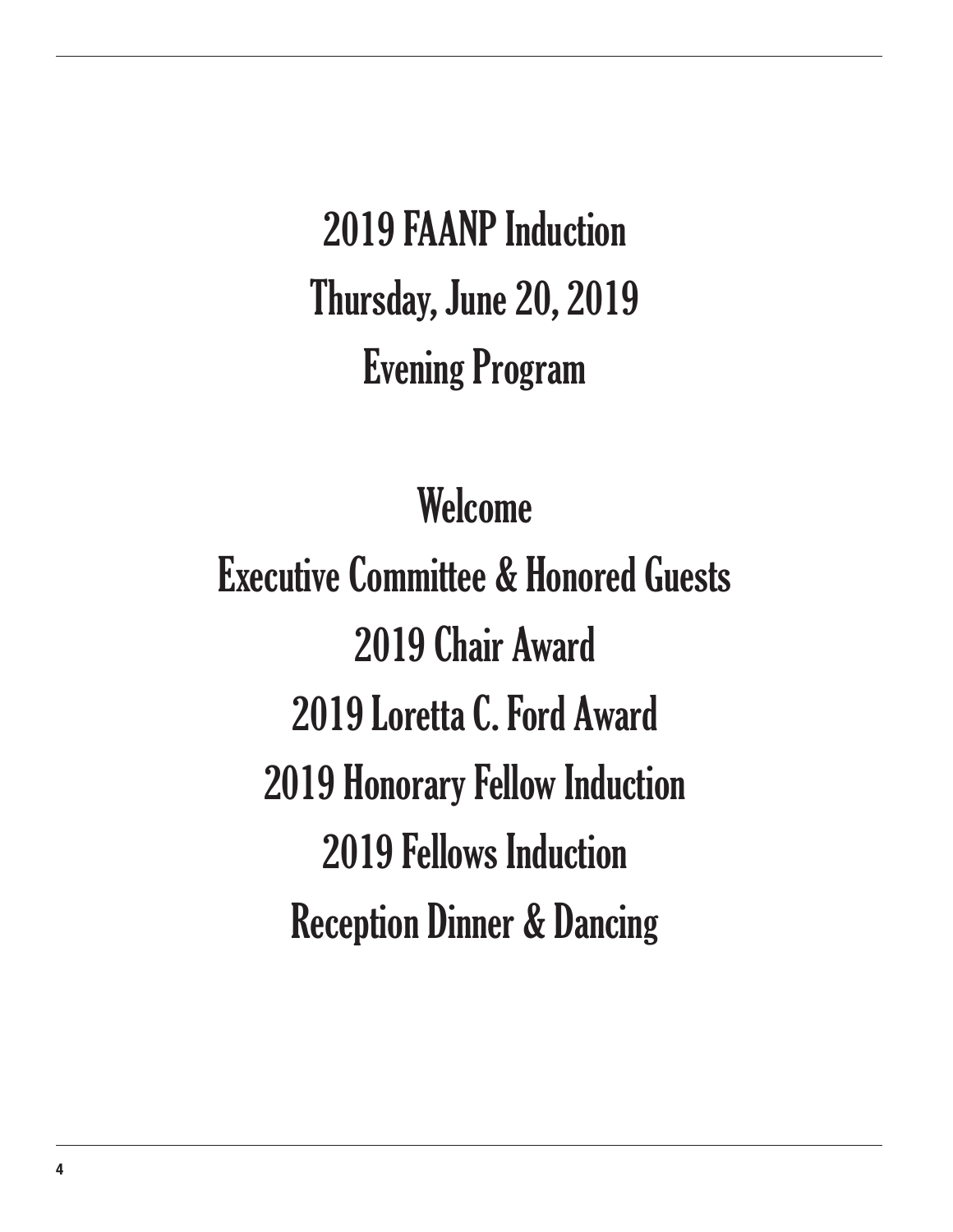### 2019 Chair Award



#### Diane Padden, PhD, CRNP, FAANP

Dr. Diane Padden joined the American Association of Nurse Practitioners (AANP) in 2013 and serves as the vice president of professional practice and partnerships. In this role, she is responsible for planning, developing, and implementing activities and programs related to professional practice. Dr. Padden represents AANP and participates in a wide variety of multistakeholder meetings related to nurse practitioner practice which may include clinical practice guidelines, practice models, patient outcomes, quality measures, and reimbursement. She also develops, establishes, and maintains partnerships with other organizations and agencies relevant to practice initiatives that support delivery of high quality of care by nurse practitioners and disseminating this essential information to AANP members.

With over 20 years of direct patient care experience as a practicing family nurse practitioner, Dr. Padden has both public and private practice settings expertise with a focus on health promotion and disease prevention. She is keenly aware of the individual responsibility of clinicians to provide quality care in the currently rapid changing and complex health system. Additionally, Dr. Padden has expertise in military culture and their beneficiaries' unique challenges related to frequent separations and social isolation. She has conducted several research studies and published in the areas of stress, coping, and health promotion behaviors among spouses of military service members.

Prior to coming to AANP, Dr. Padden was an associate professor in the Daniel K. Inouye Graduate School of Nursing at the Uniformed Services University in Bethesda, Maryland. While there, she taught in the masters and doctoral programs and held several leadership positions, including Family Nurse Practitioner program director and chair of the Department of Health, Injury and Disease Prevention. With over 14 years of experience in education and curriculum design, Dr. Padden has expertise in the essentials of nurse practitioner education and was a site evaluator for the Commission on Collegiate Nursing Education (CCNE) conducting accreditation visits at schools of nursing seeking accreditation.

Dr. Padden received her Master of Nursing Degree from Emory University and her doctoral degree in nursing from The Catholic University of America. She was inducted as a fellow in the American Association of Nurse Practitioners in 2010. She has received several awards including, outstanding faculty, outstanding research abstract for AANP, and the Janet Rexrode Southby Prize in Nursing Research.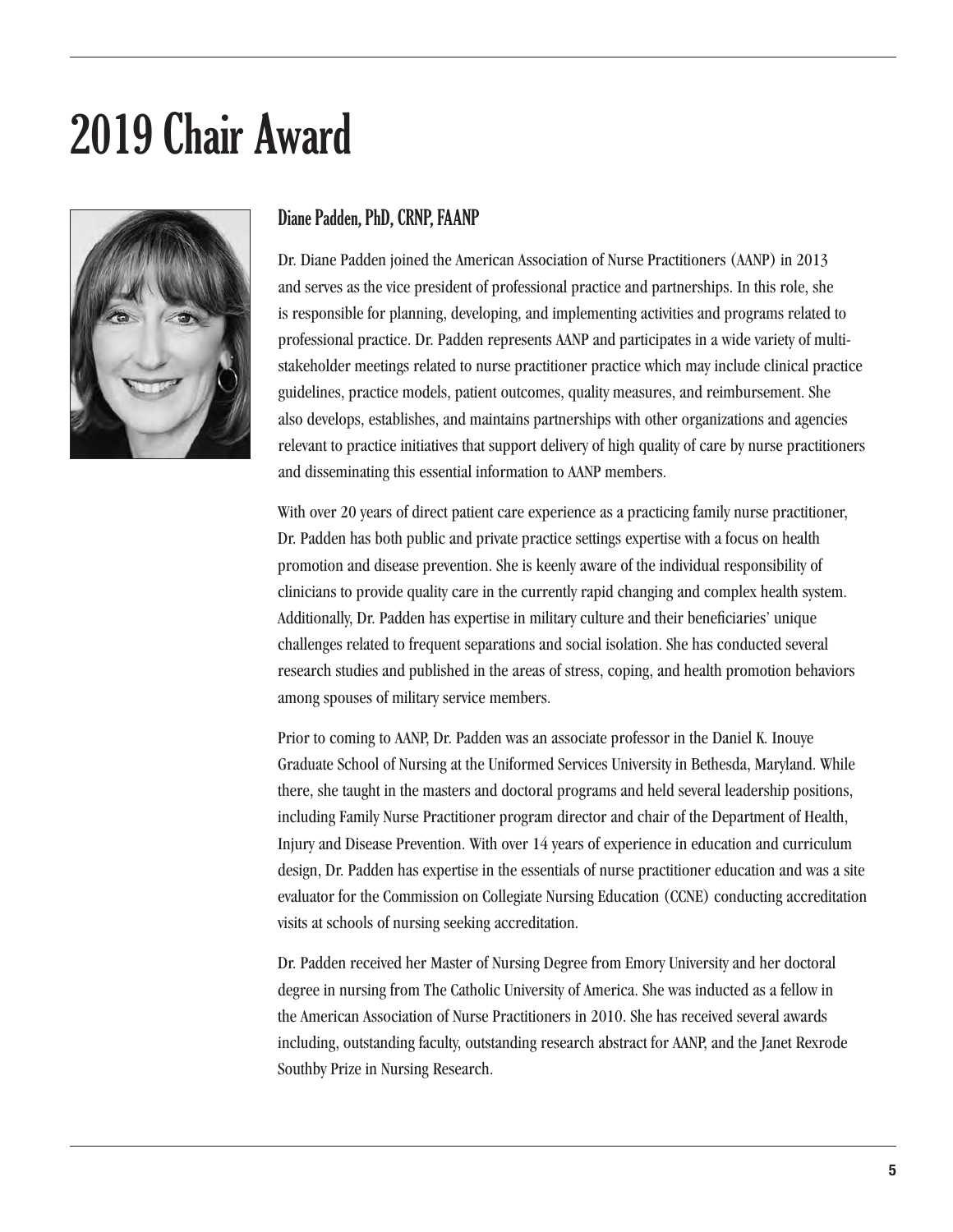# 2019 Loretta C. Ford Award



#### Mona Marie Counts, PhD, CRNP, FNAP, FAAN, FAANP

The 2019 recipient of the Loretta C. Ford Award for Advancement of the Nurse Practitioner Role in Health Care is Dr. Mona Marie Counts. The Loretta C. Ford Award is presented annually to an NP who demonstrates participation in health care policy development at an international, national or local level; sustained and specific contribution to clarification of the role and scope of practice of NPs; and/or creative and effective action to turn a challenge to the NP role into an effective opportunity to advance practice and improve patient outcomes.

Known as one of the founding mothers of the NP movement, Dr. Counts is nationally recognized for her impact on health policy and legislation, most notably her efforts in regards to NP's as primary care providers and healthcare access and practice in rural areas. She served on various White House Panels and key national task forces for healthcare reform. She lobbied for NP full practice authority at both the state and national level. As Chair at the Center for Medicare and Medicaid Services, Dr. Counts paved the way for independent NP practice by insisting on provider neutral language for improved reimbursement to NPs.

Dr. Counts developed one of the nation's first independent NP run family practice clinics, which provided healthcare to underserved rural areas in the Appalachians. Through her clinic, thousands of low-income individuals residing in medically underserved areas were able to receive high quality healthcare. Dr. Counts' rural primary care clinic continues to serve as a model for NP practice.

As one of this nation's first NPs and a strong supporter of women's education and advancement, Dr. Mona Counts was instrumental in the development of NP curricula across the country. Since 1970, when she started the Nurse Intensivist Program (later known as the NP Program) at Emory University, she proceeded to help develop NP programs at various other universities, including Baylor and Penn State.

Dr. Counts further influenced and increased the visibility of the NP role as a former President of the American Association of Nurse Practitioners (AANP), Charter member and Chair of the Fellows of the American Association of Nurse Practitioners (FAANP) and officer of the AANP Certification Board.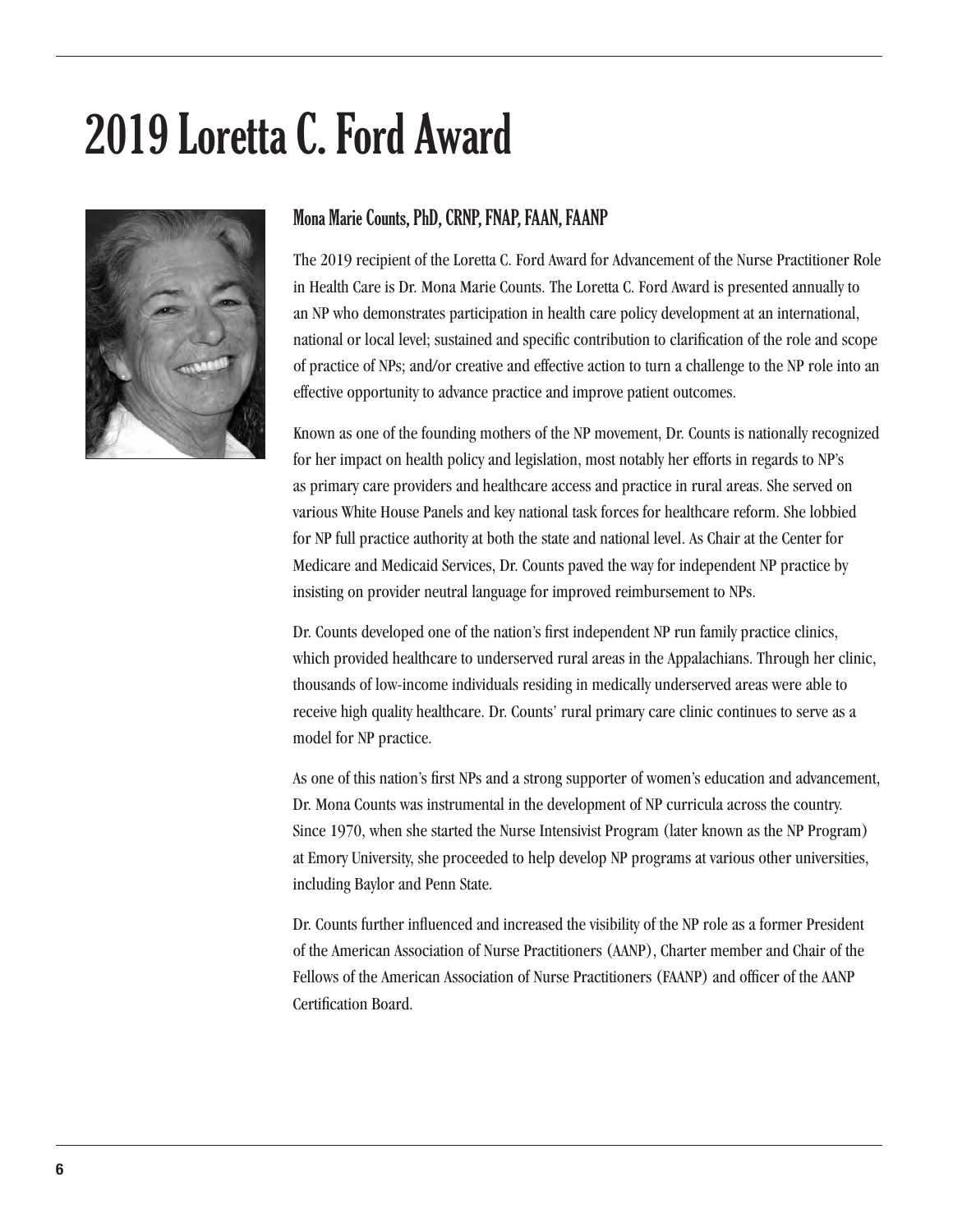## 2019 Honorary Fellow



#### Joyce J. Fitzpatrick, PhD, MBA, RN, FAAN, FNAP, FAANP(H)

The 2019 FAANP Honorary Fellow is Dr. Joyce J. Fitzpatrick. The Honorary Fellow is a nonnurse practitioner who has demonstrated outstanding leadership in at least one of the following areas of importance to nurse practitioners: Practice, Education, Policy and Research.

Dr. Fitzpatrick is Elizabeth Brooks Ford Professor of Nursing at the Frances Payne Bolton School of Nursing (FPBSON) of Case Western Reserve University (CWRU) in Cleveland, Ohio. She served as Dean of FPBSON from 1982 to 1997. In 2018, Dr. Fitzpatrick was named as Inaugural Director of the Marian K. Shaughnessy Nursing Leadership Academy at FPBSON. In this new role, she serves as Project Director of the recently funded study "Full Practice Authority for Advanced Practice Nurses: A Partnership between the Schools of Nursing, Law, Management and Medicine, Case Western Reserve University". The study is anticipated to add significantly to existing evidence supporting full practice authority for NPs.

Dr. Joyce Fitzpatrick has provided sustained meritorious service in Education with her conceptualization and introduction of the clinical doctorate (ND) in the 1980s, which was the foundation for today's DNP. For more than 70 NPs, many of whom are Fellows, she has served as Chair or Committee Member of APRN students' Master's and/or Doctoral studies at CWRU. Additionally, as Professor in Nursing Leadership she has instructed hundreds of other NPs with advanced coursework essential to complete the required curriculum.

Dr. Fitzpatrick has received multiple honorary doctorates, numerous honors, and awards. With more than 300 publications, she has received the American Journal of Nursing Book of the Year Award 20 times. In 2014, she received the STTI Research Hall of Fame Award, and in 2016, she was named a Living Legend by AAN. In 2018, she received the prestigious ANA Jessie M. Scott award. In 2017, Dr. Fitzpatrick received the Nightingale Initiative for Global Health: Excellence Award for Teaching and Mentoring Nursing's Future Leaders, and has been selected to receive the 2019 Florence Nightingale International Foundation International Council of Nurses Award.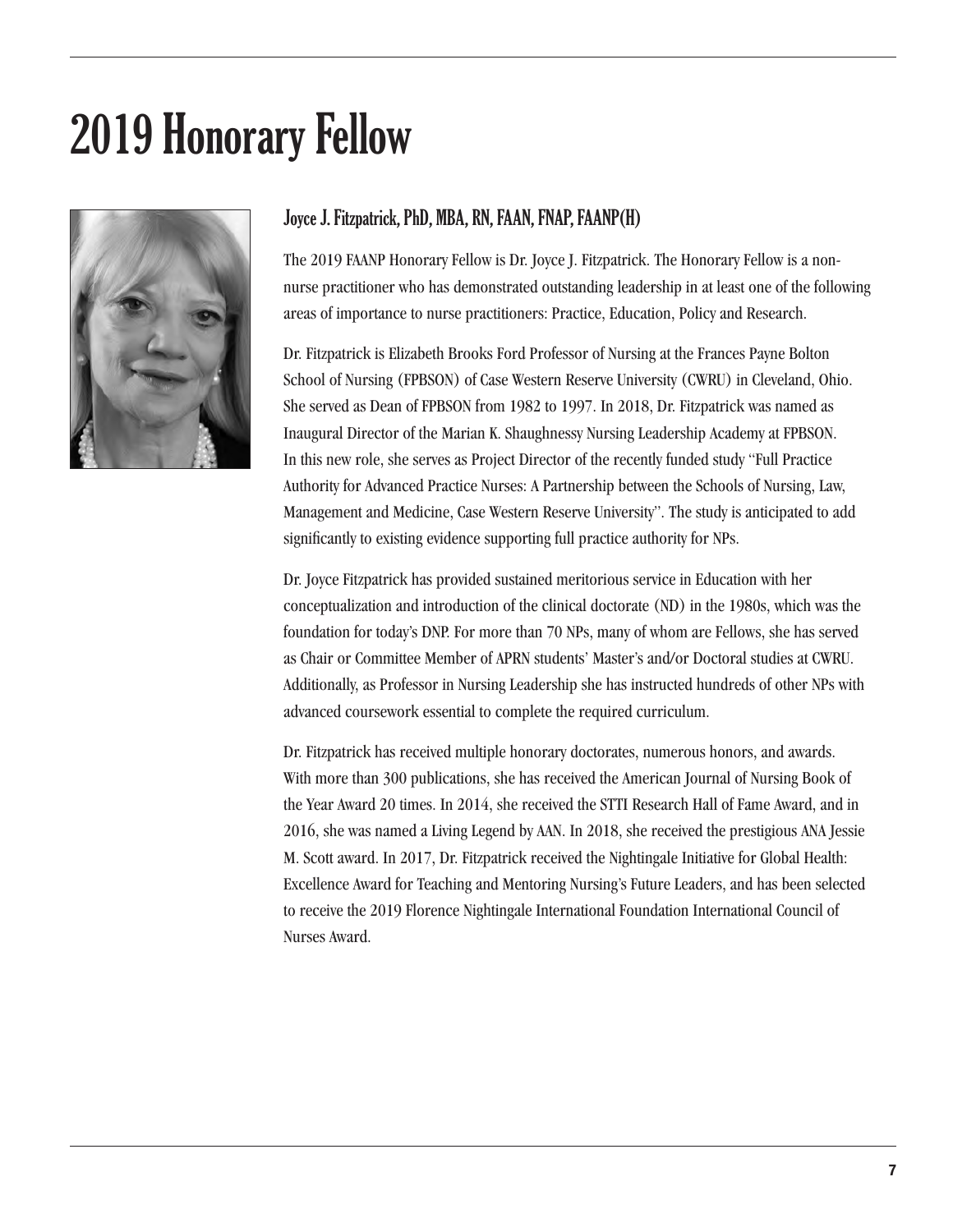# 2019 New Fellow Inductees





#### Michelle M Anderson, DNP, APRN, FNP-C, FAANP Primary Sponsor: Cathy Arvidson Secondary Sponsor: Roger Fogg

Dr. Michelle Anderson is an entrepreneur, owning and managing Pend Oreille Healthcare in rural Idaho. Following a servant leader model, she focuses her advocacy regionally and nationally. She is the first NP to serve on the county hospital board of directors. For her leadership, she was awarded her a governor appointed position on the Idaho Healthcare Coalition board. She has received professional service awards through annual recognition in her community as the number one healthcare provider, state recognition with a preceptor of the year award, and national recognition through her professional organization for Clinical Excellence in 2013 and Advocacy in 2018.

#### KC Arnold, ANP, BC-ADM, FAANP Primary Sponsor: Ellie Strock Secondary Sponsor: Melanie Mabrey

Ms. KC Arnold is certified as an Adult, Acute Care and Advanced Diabetes Management Nurse Practitioner. She owns and practices at The Diabetes Center in Ocean Springs, MS. KC received the Mississippi Nurses Association Nurse Practitioner of the year for 2007, the Mississippi State Award for Excellence by the American Academy of Nurse Practitioner for 2007, the Advance for Nurse Practitioner 2007 Entrepreneur Award, and the American Nurse Credentialing Center Certified Nurse of the Year for 2009. In 2010, she was the first nurse practitioner to win the HIMSS Ambulatory Davies Award.



#### Bobby Burrell Bellflower, DNSc, NNP-BC, FAANP Primary Sponsor: Diane Pace

#### Secondary Sponsor: Suzanne Staebler

Dr. Bobby Bellflower is a Neonatal Nurse Practitioner (NNP) and is the Doctor of Nursing Practice Program Director at the University of Tennessee Health Science Center. She is an expert NNP, educator, and a nationally recognized leader in the Neonatal Advanced Practice Nursing community. Her leadership at the local, state and national level impacts outcomes for patients and for the Nurse Practitioner role. Her passion is providing care for babies and their families. One of her outstanding attributes is her insistence that Nurse Practitioners and students learn and practice based on best evidence.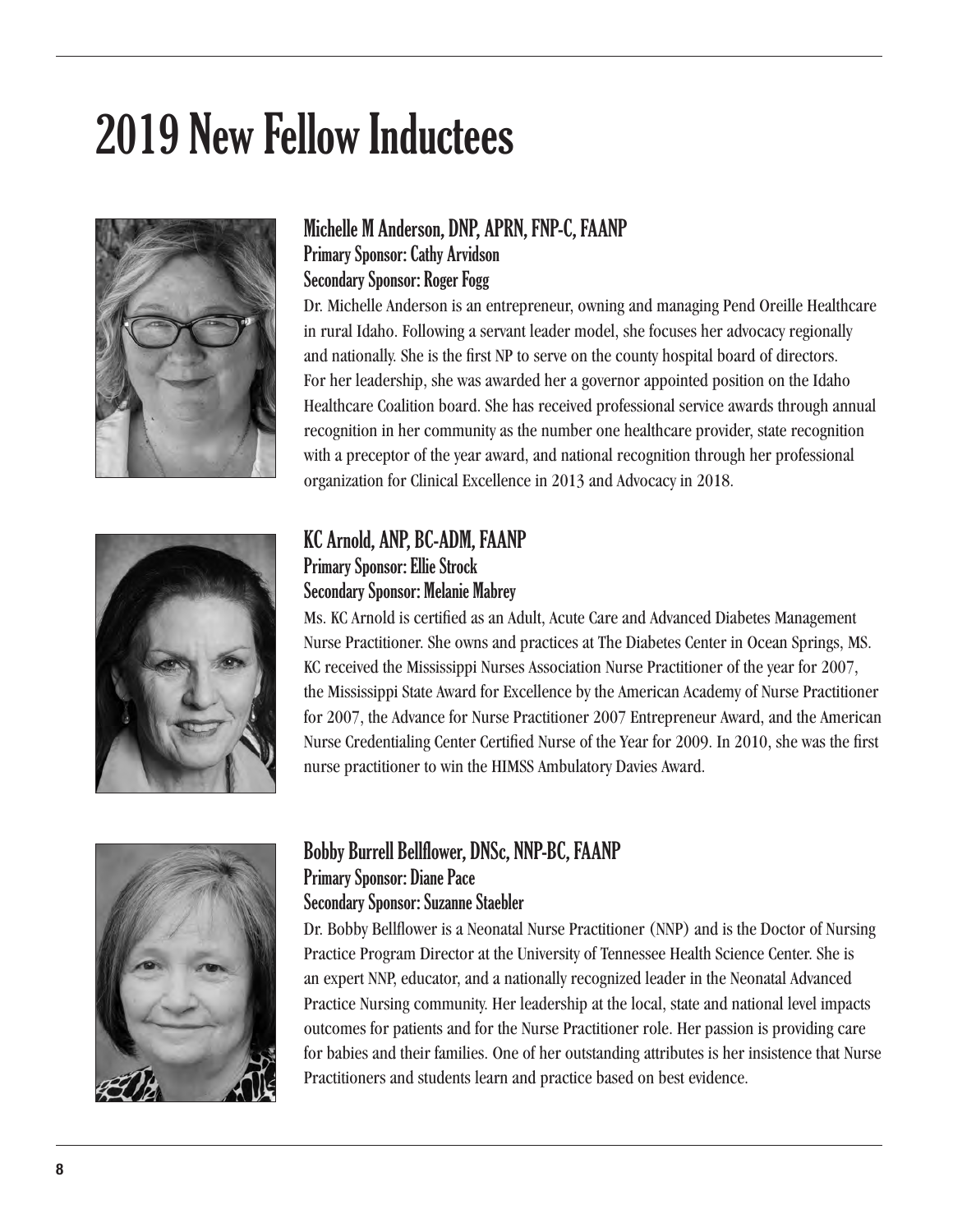

#### Latina M Brooks, PhD, CNP, FAANP Primary Sponsor: Evelyn Duffy Secondary Sponsor: Christine Williams

Dr. Latina Brooks is an Assistant Professor and Director of the Master of Science in Nursing and Doctor of Nursing Practice programs in the School of Nursing at Case Western Reserve University. Dr. Brooks has been a Family Nurse Practitioner specializing in primary care for women for 20 years. She has been a leader and advocate for APRN education and practice. Dr. Brooks was appointed to the Ohio Board of Nursing's inaugural APRN Advisory Committee representing Ohio APRN faculty. She also has a long history of clinical research including serving as site PI on phase three clinical trials.



#### James Makoto Brothers, MS, CRNP, NRP, FAANP Primary Sponsor: John Distler Secondary Sponsor: Richard Ricciardi

Mr. James M. Brothers has been with Howard County Government for 29 years and is the Acting Assistant Chief, currently serving as the Chief of Operations. Mr. Brothers completed his undergraduate and graduate degrees at the University of Maryland. He has worked as Family and Emergency Nurse Practitioner for the University of Maryland Hospital Systems and taught at the School of Nursing at University of Maryland. He has chaired committees at the local, regional, and federal levels. Mr. Brothers has received numerous leadership awards including the Harvard Fellowship at Harvard University Kennedy School of Government.



#### Sandra Chaisson Brown, DNS, APRN, FNP-BC, CNE, ANEF, FAAN, FAANP Primary Sponsor: Demetrius Porche Secondary Sponsor: Amelie Hollier

Dr. Sandra Chaisson Brown is the Director of the NP and DNP Programs at Southern University School of Nursing. She is recognized as a leader in increasing the diversity of the advanced practice nursing workforce in Louisiana. Following Hurricane Katrina, Dr. Brown developed an academic practice model validating the essential role that APRNs can fulfill in post disaster recovery. She developed a competency-based preceptor program, which has gained international prominence validated by its use in Tel Aviv, Israel. Awards include APRN of the Year, Nurse Educator of the Year, and Louisiana State Nurses Hall of Fame.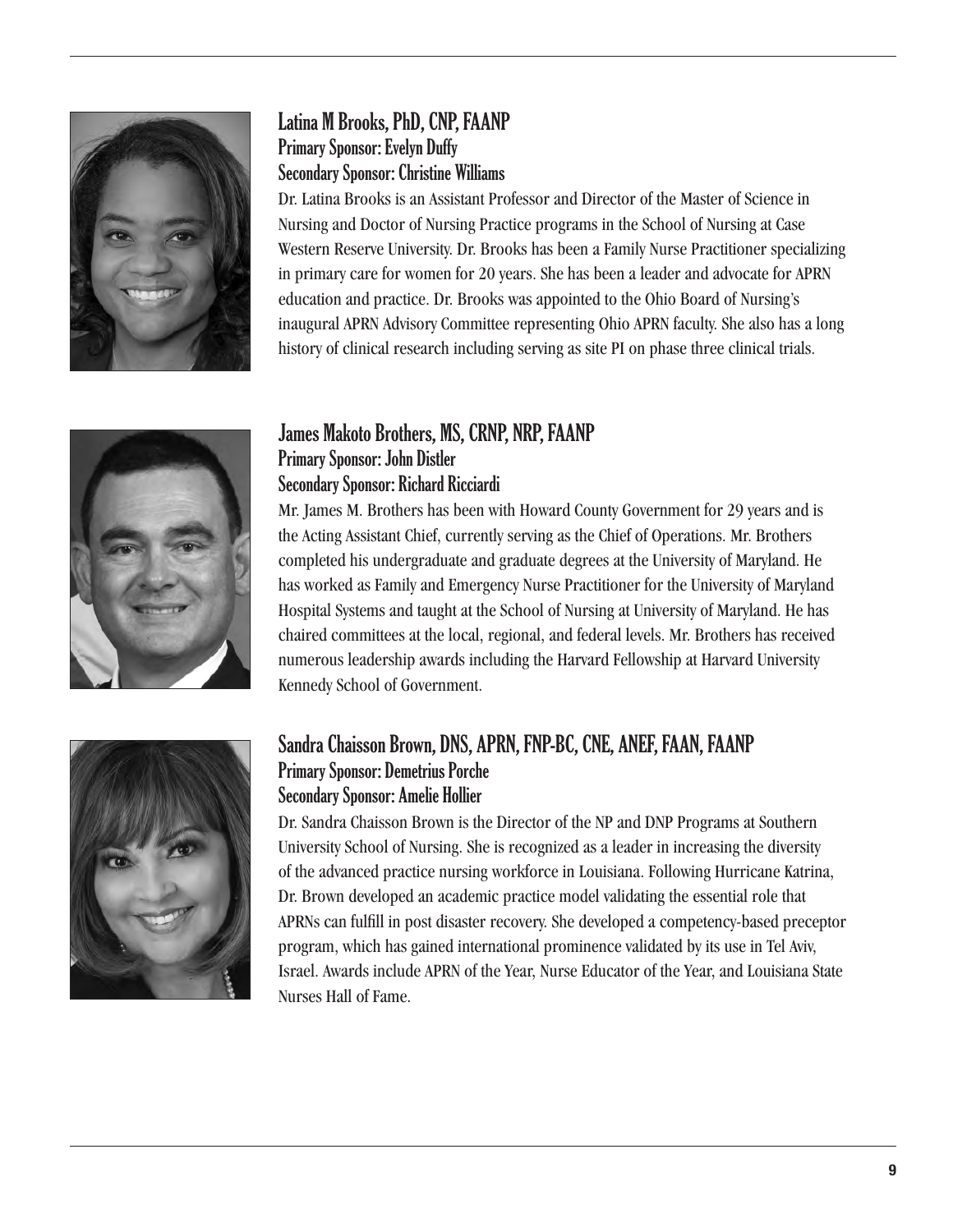

#### Hope Victoria Bussenius, DNP, APRN, FNP-BC, FAANP Primary Sponsor: Terri Marin Secondary Sponsor: Julee Waldrop

Dr. Hope Bussenius is Assistant Clinical Faculty at Emory University. Her expertise is in technology development led to development of the Transformative Experience Assessment Model (T.E.A.M.) that consists of the development of smartphone applications and websites used to bridge the gaps in clinical practice, education and training, research, and health policy. The apps provide outcomes driven by evidenced-based real-time data uploaded on repositories that are connected to the smartphone applications and available on websites. Dr. Bussenius was awarded the 2018 Technology Innovation in Clinical Practice Award from Bayada Health Care, and the 2016 Robert Wood Johnson Clinical Scholars Fellow.



#### Leon Chen, DNP, AGACNP-BC, FCCP, FAANP Primary Sponsor: James Pace Secondary Sponsor: Mary Brennan

Dr. Leon Chen has been a Nurse Practitioner with the Critical Care Medicine Service at Memorial Sloan Kettering Cancer Center since 2013 and a Clinical Assistant Professor at NYU College of Nursing starting 2018. Dr. Chen developed the first comprehensive point-of-care ultrasonography training program for Nurse Practitioners at MSKCC ICU. He is also the founding Course Director of the Critical Care Ultrasound Workshop held at MSKCC annually to educate advanced practice providers in performing point-of-care ultrasonography. Dr. Chen was recently inducted as a Fellow in the American College of Chest Physicians for his contributions made in critical care medicine.



#### Susan Conaty-Buck, DNP, FNP-C, FAANP Primary Sponsor: Susan Apold Secondary Sponsor: Angela Golden

Dr. Susan Conaty-Buck is a University of Delaware Assistant Professor and practices at UD's Nurse-Managed Clinic. A graduate of the University of Virginia, she completed the AANP Leadership Program and the National Library of Medicine Bioinformatics Program. Service includes AANP's Clinical Practice and Research Committees, American Nurses Informatics Association Board (DelMarVa) and the Delaware Coalition of Nurse Practitioners as President. She is a grant-funded researcher in Healthcare Cybersecurity and Patient / Provider Technology use. Dr. Conaty-Bucks is a grants reviewer for ONC National Health Information Technology, and she has advised CMS on efforts to reduce clinician burden. She speaks and writes about healthcare technology benefitting patients and providers.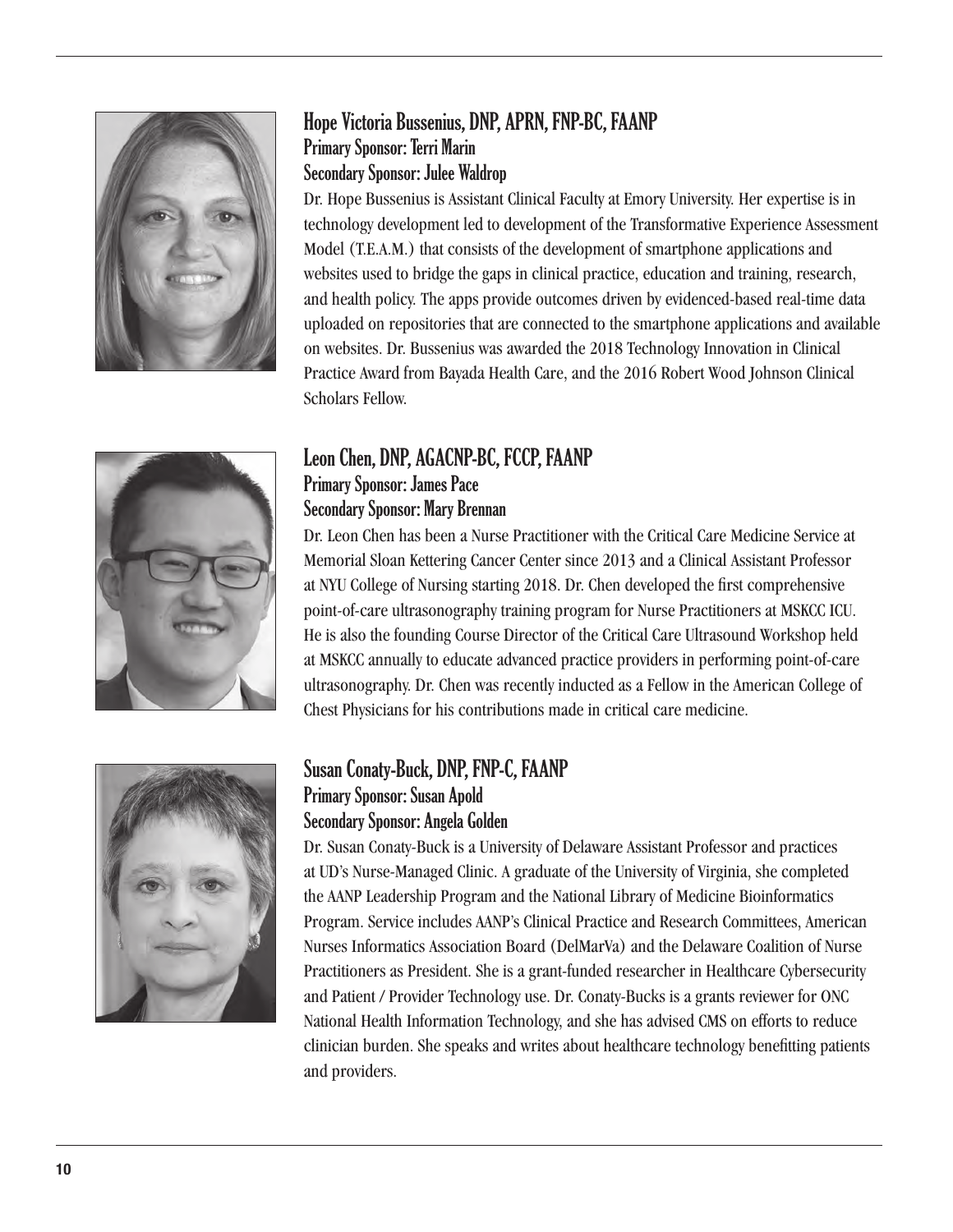

#### Laurie M Connors, DNP, APNG, FNP-BC, AGN-BC, FAANP Primary Sponsor: Ruth Kleinpell Secondary Sponsor: Thomas Mackey

Dr. Laurie Connors is Assistant Professor of Nursing at Vanderbilt University School of Nursing and nurse practitioner in the Clinical and Translational Hereditary Cancer Program. She is a leader in national initiatives that seek to expand genetic/genomic nursing education and professional practice. Dr. Connors is active in inter-professional education, research and clinical projects at Vanderbilt University as well as in the City of Hope Clinical Cancer Genetics Community of Practice, the University at Buffalo, Genome, Environment and Microbiome Community of Excellence, and Department of Biomedical Informatics. She is the recipient of National Institutes of Health Genetics intramural training award.



#### Karen Cotler, DNP, FNP, APRN- BC, FAANP Primary Sponsor: Charles Yingling Secondary Sponsor: Susan Corbridge

Dr. Karen Cotler is Clinical Assistant Professor at the University of Illinois at Chicago. She is a national leader in HIV prevention and primary care of sexual and gender minority people. Dr. Cotler's transformative clinical leadership has led to a dramatic reduction in new HIV infections and has equipped NPs nationally to reduce HIV infections in their communities. Grounded in Nursing Caring theories, Dr. Cotler is a passionate and innovative educator who has advanced inclusion of sexual and gender minority health content into NP education nationally and internationally. Dr. Cotler's leadership has been recognized with a 2017 Pinnacle Nurse Leader Award.



#### Cynthia Darling-Fisher, PhD, FNP-BC, FAANP Primary Sponsor: Anne Thomas Secondary Sponsor: Joanne Pohl

Dr. Cynthia Darling-Fisher is Clinical Associate Professor at the University of Michigan. She practices in school-based health centers caring for vulnerable youth. She is an experienced NP educator, program coordinator, and mentor who has had a positive impact on NP education through involvement in nationwide initiatives. She is passionate about improving patient-provider communication with an emphasis on assessment and prevention of risk behaviors. Dr. Darling-Fisher has developed assessment tools currently in use in practice and research and disseminated this work through publications and presentations. She has received special recognition for her mentorship and for highquality publications.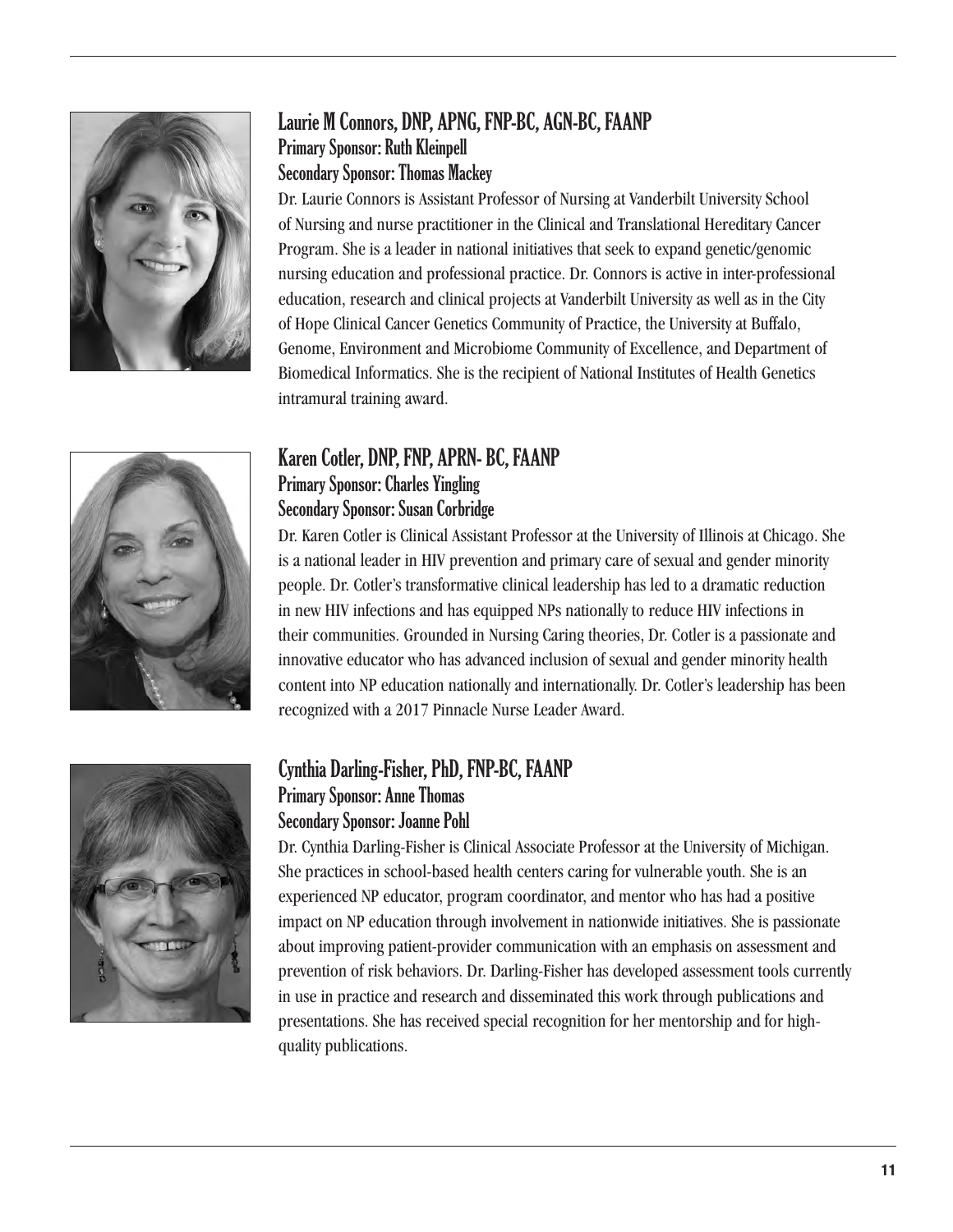

#### Sandra L Davis, PhD, DPM, ACNP-BC, FAANP Primary Sponsor: Christine Pintz Secondary Sponsor: Barbara Todd

Dr. Sandra Davis is Associate Professor and Assistant Dean, Diversity, Equity and Inclusion at George Washington University. Dr. Davis is past President and board member of the Nurse Practitioner Association of D.C. She led a Get Involved, Stay Informed campaign and significantly increased membership and involvement of students and practicing NPs. Her pioneering leadership in the area of social determinants of health informs policy and serves as a guide for NP educators, researchers and clinicians. She was Co-PI for a 2015 \$780,000 HRSA grant for innovation and integration of Adult-Gerontology Primary Care education and a 2016 AACN/Wharton Academic Leadership Fellow.



#### Susan M DeNisco, DNP, APRN, FNP-BC, CNE, CNL, FAANP Primary Sponsor: Julie Stewart Secondary Sponsor: Judith Lynch

Dr. Susan DeNisco is a professor in the Sacred Heart University College of Nursing. She is a renowned educator and clinician dedicated to the care of vulnerable populations globally. As a nursing education leader, she has received federal funding to prepare future nurse practitioners. Her advanced practice nursing textbook has received a 5 star ranking from Doody's. She is the recipient of numerous awards, including the American Academy of Nurse Practitioner Connecticut State Award for Excellence, the National Nursing Center Consortium Primary Care Champion Award, and the Connecticut Nurses Association Diamond Jubilee Josephine Dolan Award for Outstanding Contributions to Nursing Education.



#### Loureen S Downes, PhD, APRN, FNP-BC, FAANP Primary Sponsor: Susan Buchholz Secondary Sponsor: Debra Barksdale

Dr. Loureen Downes is Associate Professor at Florida Gulf Coast University School of Nursing in Fort Myers, Florida, where she is the founding Director of the Doctor of Nursing Practice Program. She developed the Motivators and Barriers of Health Behaviors Scale used in research and practice to screen for factors related to healthy lifestyle behaviors. Her research has been cited nationally and internationally. She has a part-time faculty practice as a NP for homebound patients. She is passionate about managing and preventing chronic diseases with lifestyle behaviors, and integrates lifestyle concepts into her research, teaching, and practice.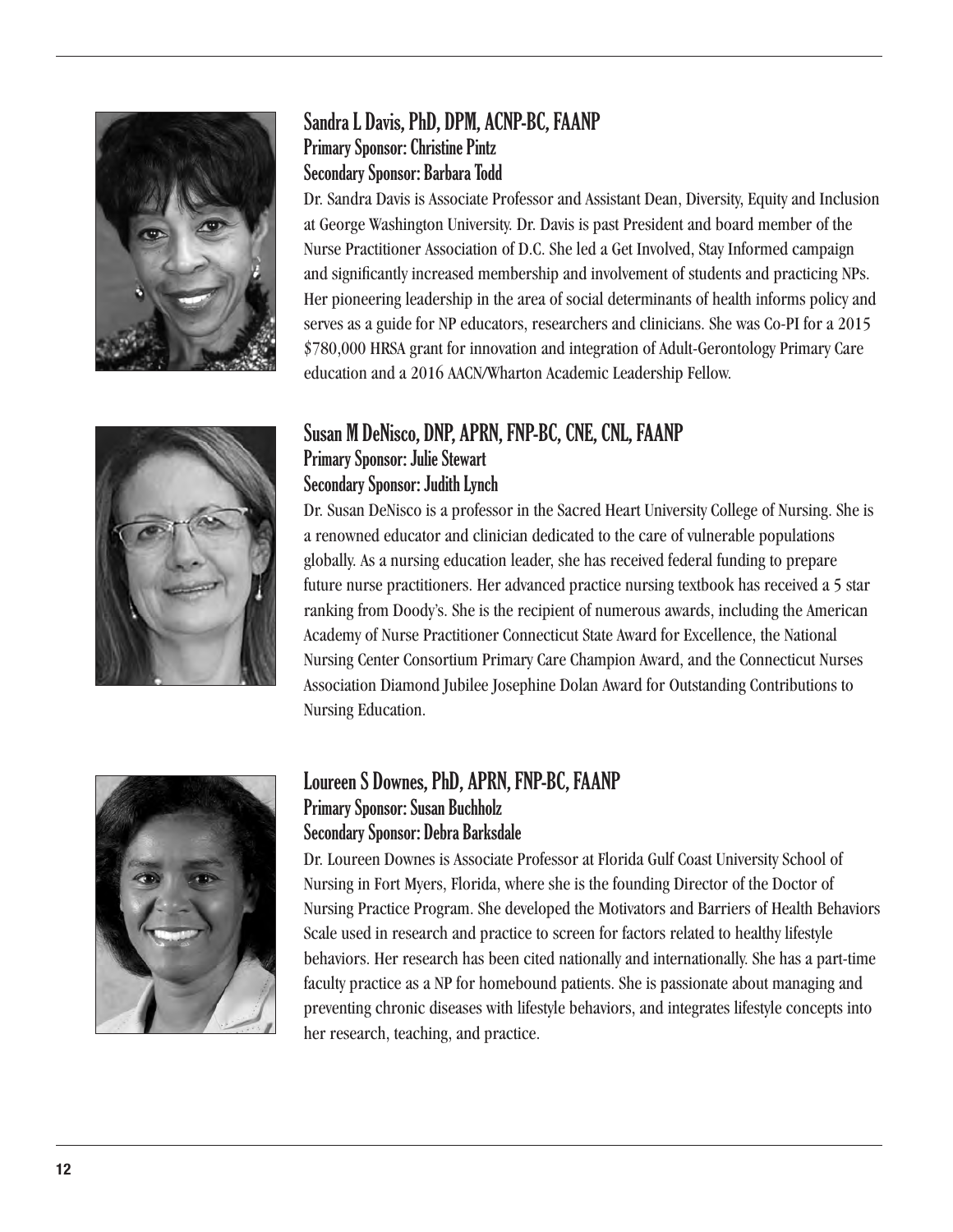

#### Jason E Farley, PhD, MPH, ANP-BC, AACRN, FAAN, FAANP Primary Sponsor: Rita D'aoust Secondary Sponsor: Sheldon Fields

Dr. Jason Farley is Associate Professor at Johns Hopkins University School of Nursing and nurse practitioner. Dr. Farley is a RWJF Faculty Scholar, Fellow of the American Academy of Nursing and an inductee in the Alabama Nursing Hall of Fame for his service to the profession and those living with HIV. Under his direction, he integrates activities of practice, research, teaching and service which aligns under the umbrella of REACH [Research, Education, Advocacy, Community, Health], a School of Nursing Center facilitating his work which also fosters opportunities for students across programs.



#### Wendy Tackett Fletcher, DNP, APRN, FNP-BC, FAANP Primary Sponsor: Sharon Lock Secondary Sponsor: Elizabeth Partin

Dr. Wendy Fletcher is the Clinical Director of Advanced Practice at St. Claire HealthCare in Kentucky. She is Chairperson of Kentucky's Nurse Practitioner Association, a two-time past president of the Kentucky Coalition of Nurse Practitioners and Nurse Midwives, and their longest sitting board member, with 21 years of service. Dr. Fletcher founded Health Plus in 2005, improving rural Kentucky primary care access, providing over 5,000 visits annually. A recognized policy leader, twice appointed to Kentucky's Board of Nursing APRN Council, she currently serves the Medicaid Nursing Technical Advisory Committee, and is a gubernatorial-appointed Regent to Kentucky's Community and Technical Colleges.



#### Sherry A Greenberg, PhD, RN, GNP-BC, FAANP Primary Sponsor: Katherine Evans Secondary Sponsor: Jamesetta Newland

Dr. Sherry Greenberg is a Senior Training Specialist and Courtesy-Appointed Associate Professor at New York University Rory Meyers College of Nursing. Dr. Greenberg is Editor-in-Chief of the Hartford Institute for Geriatric Nursing's HIGN's Try This:® Series that promotes evidence-based assessment practices and approaches to care of older adults. Dr. Greenberg currently serves on the Board of Directors of the Gerontological Advanced Practice Nurses Association as Director-at-Large and is a Fellow in the Gerontological Society of America and New York Academy of Medicine. Dr. Greenberg is a Distinguished Educator in Gerontological Nursing through the National Hartford Center of Gerontological Nursing Excellence.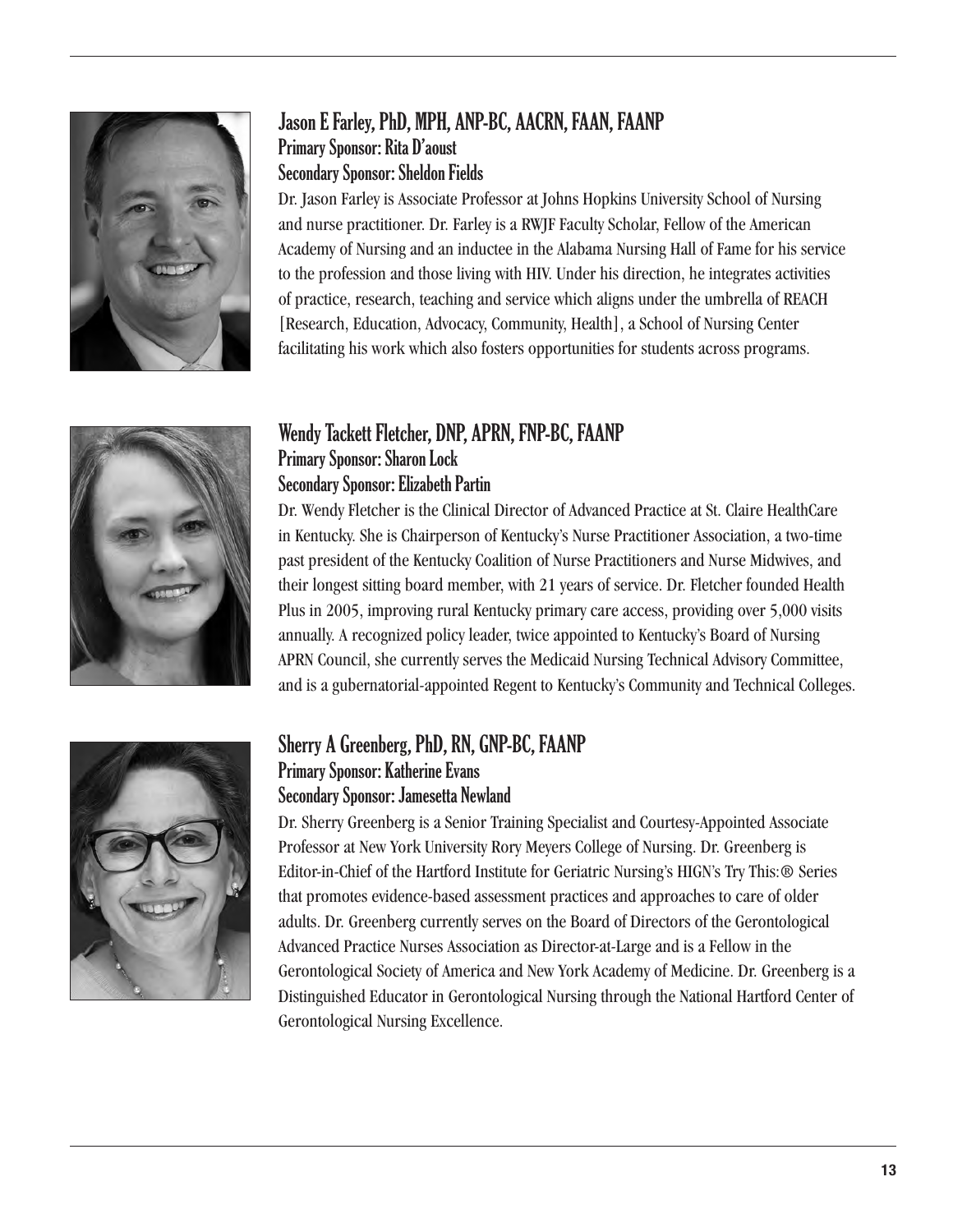

#### Karen Hande, DNP, APRN, ANP-BC, CNE, FAANP Primary Sponsor: Kristine Browning Secondary Sponsor: Ruth Kleinpell

Dr. Karen Hande is Associate Professor at Vanderbilt University School of Nursing where she serves as the Assistant Director of the DNP program. Dr. Hande has dedicated her career to providing and disseminating expert oncology supportive care in the ambulatory setting. She has had regional and national impact through her scholarship which includes programs of funded work on opioid abuse mitigation, appreciative advising, and a post-graduate oncology fellowship. Dr. Hande has been awarded the National League for Nursing Certification in Nursing Education, National Organization of Nurse Practitioner Faculties Leadership Fellow, and American Nurses Advocacy Institute Fellow.



#### Sandra Hearn, DNP, RN, CPNP, FAANP Primary Sponsor: Kathaleen Smith Secondary Sponsor: Patricia Kelley

Dr. Sandra Hearn is a retired Navy Captain with 30 years of service, and prior to retirement served as the Chief Nursing Officer, Naval Medical Center Portsmouth. As a Pediatric NP, she deployed to Afghanistan with NATO forces providing primary care to children. As the Medical Operations officer aboard the USNS COMFORT hospital ship, she coordinated over 20,000 primary care visits and surgeries in 12 South American countries with the Ministries of Health during the Partnerships of the Americas humanitarian mission. Dr. Hearn is the CNO and practicing provider with Eastern Shore Rural Health System. She holds numerous military awards.



#### Ashley Leith Hodges, PhD, CRNP, WHNP-BC, FAANP Primary Sponsor: Aimee Holland Secondary Sponsor: Barbara Dehn

Dr. Ashley Hodges is Associate Professor and Associate Dean at the University of Alabama at Birmingham. She is the Curricular Leadership Committee co-chair for the National Association of the Nurse Practitioner Faculties. Dr. Hodges maintains faculty practice at the WellHouse, a one-of-a-kind clinic she envisioned and opened in a residential rescue center for female victims of sex trafficking. She mentors providers and students in the provision of trauma-informed, integrated behavioral health in primary care. Dr. Hodges was named one of the Top Twenty Outstanding Women's Health Nursing Professors and received the NLN Lamplighter Award in Alabama.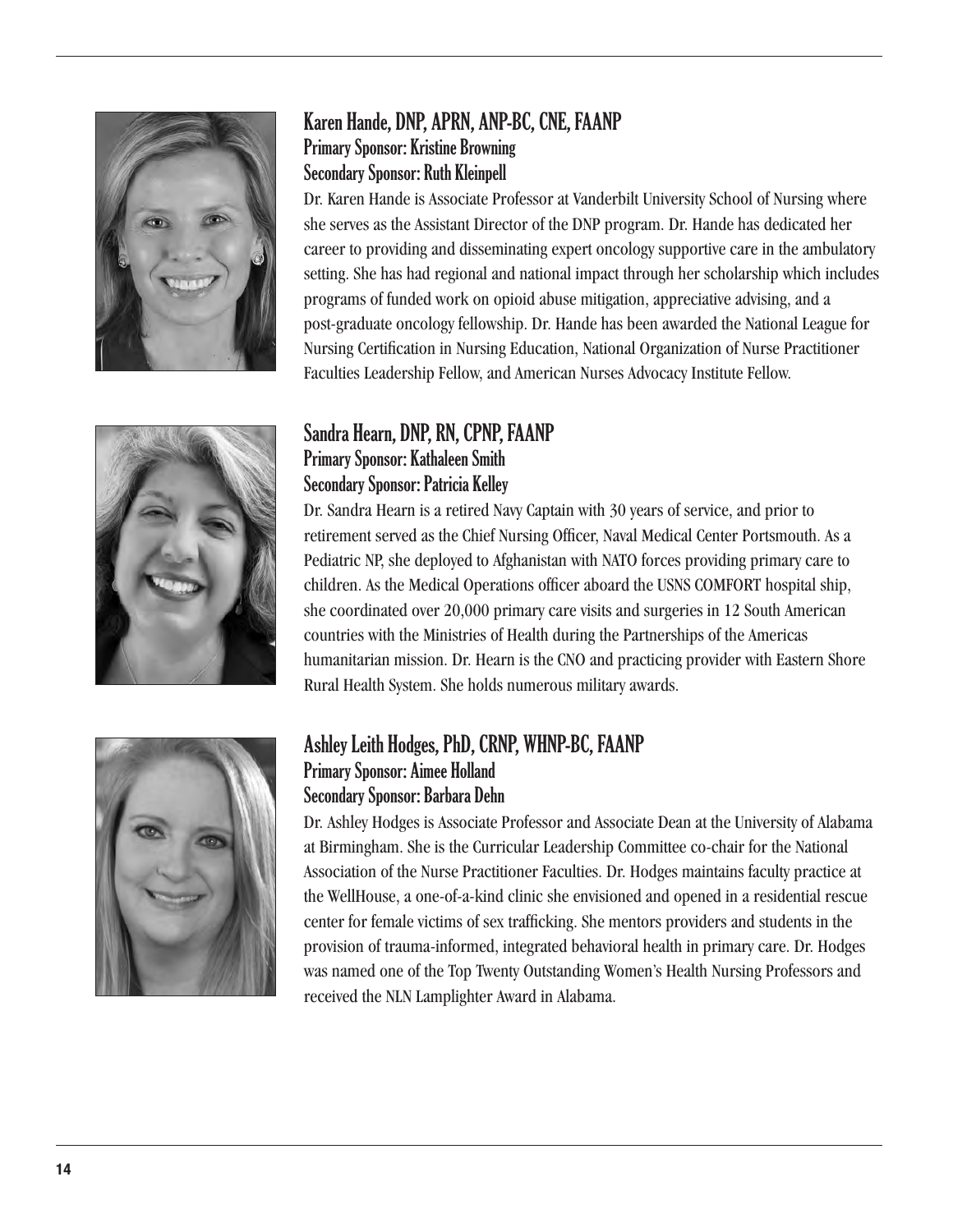

#### Jerry Dwayne Hooks Jr., PhD, APRN, FNP-BC, NEA-BC, AAHIVS, FACHE, FAANP Primary Sponsor: Lucy Marion Secondary Sponsor: Terri Marin

Dr. J. Dwayne Hooks Jr. currently serves as Assistant Dean for Community Partnerships, Associate Professor of Nursing, and Clinical Director of the nurse-managed health center at Augusta University College of Nursing. Dr. Hooks is dually certified as a Family Nurse Practitioner and Nurse Executive Advanced. He provides NP students with innovative clinical learning experiences both regionally and internationally. He continuously advocates for advancing NP practice by demonstrating their positive contributions to healthcare access and patient outcomes. Dr. Hooks is certified as an HIV specialist by the American Academy of HIV Medicine.

#### Sadie Pauline Hutson, PhD, RN, WHNP-BC, FAANP Primary Sponsor: Nan Gaylord Secondary Sponsor: Paula Hill

Dr. Sadie Hutson is the Assistant Dean of Graduate Programs in the College of Nursing at the University of Tennessee in Knoxville. She also serves as the Director of the Cancer Genetics Program at Pikeville Medical Center in Kentucky. Dr. Hutson's research is targeted at examining the health risks and experiences of living with chronic illness among underserved populations. She has received the Knoxville RN Clinical Excellence Award, the University of Tennessee Alumni Award for Excellence in Teaching and is a Fellow in the American Association of Colleges of Nursing Leadership for Academic Nursing Program.



#### Avis F Johnson-Smith, DNP, RN, CPNP-PC, FNP-BC, CNS, FAANP Primary Sponsor: Kathleen Schachman Secondary Sponsor: Rita John

Dr. Avis Johnson-Smith is a tenured Professor and FNP Track Coordinator at Angelo State University in Texas. For 19 years, she has owned Healthy Kids and Families Wellness Center, LLC, a stand-alone NP clinic in Georgia. She is recognized for integrating mental health services into her primary care practice and working with underserved children, adolescents, and their families in Southwest Georgia (SWGA). Her "grow your own" contributions to NP education evolved while helping to establish NP programs in SWGA and West Texas. Dr. Johnson-Smith received the NONPF Outstanding Faculty Practice Award in 2015.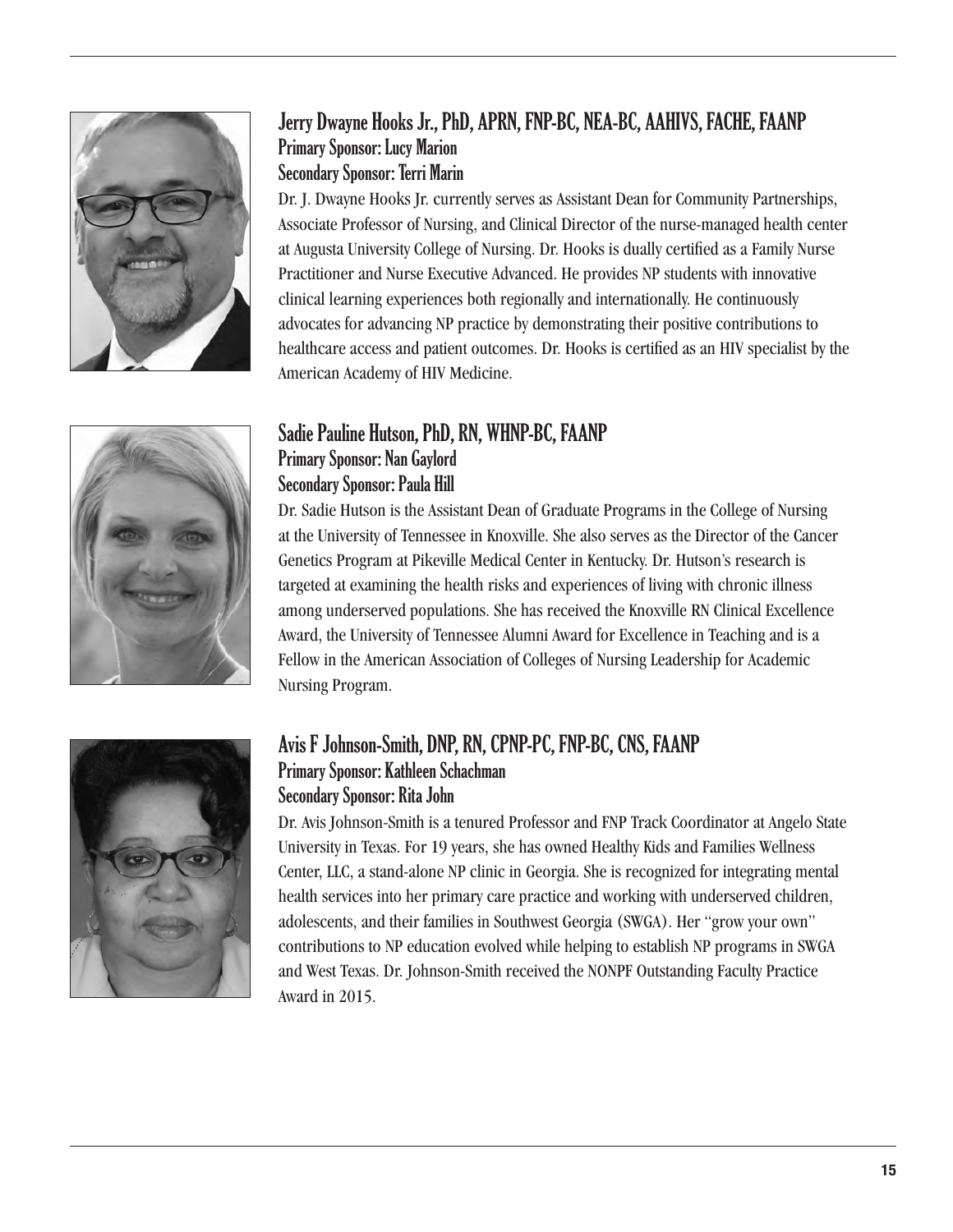

#### Sara Louise Jones, PhD, APRN, PMHNP-BC, FAANP Primary Sponsor: Susan Adams Secondary Sponsor: Donna Gullette

Dr. Sara Jones, Assistant Professor at the University of Arkansas for Medical Sciences, College of Nursing, is Specialty Coordinator of the only PMHNP program in Arkansas. She is committed to teaching the next generation of health professionals to provide culturally competent, evidence-based mental healthcare. As a nurse practitioner/ scientist she partners directly with first responders to explore their mental health needs to guide development of a mental health service model tailored to their needs. In Arkansas, she was an inaugural recipient of the "40 Under 40 Nurse Leaders" award (2015) and "Great 100 Nurses" award (2017).





#### Kathleen S Jordan, DNP, FNP-BC, ENP-C, SANE-P, FAEN, FAANP Primary Sponsor: Karen Hoyt Secondary Sponsor: Elda Ramirez

Dr. Kathleen Jordan, Clinical Associate Professor at UNC Charlotte, has been an advanced practice nurse for thirty years in the roles of clinician, educator, mentor, author, and researcher. She is certified as a Family NP, Emergency NP, and is a Fellow in the Academy of Emergency Nursing. In addition to her clinical practice in emergency care she is a Clinical Associate Professor at the UNC Charlotte and teaches in the DNP program and the FNP program. She is also the director of an advance practice provider fellowship in emergency care. Dr. Jordan has had multiple publications and has spoken at numerous national and local conferences.

#### Holly Kirkland-Kyhn, PhD, FNP, GNP, CWCN, FAANP Primary Sponsor: Debra Bakerjian Secondary Sponsor: Mary Wyckoff

Dr. Holly Kirkland-Kyhn is at UCDMC as the Director of Wound Care, at the University of California Davis Medical Center where she has led interdisciplinary team initiatives throughout the hospital to improve the safety and quality of care for patients. She's an active member in international research groups and in the "Street Medicine" program at UCDMC, mentoring and leading research and education. Dr. Kirkland-Kyhn has published and lectured internationally on her research interests. She spent her early career working as a nurse and midwife in England and Ireland. She travelled to Africa, Haiti, and Belize to work in disaster relief and in promoting safe maternal-child care.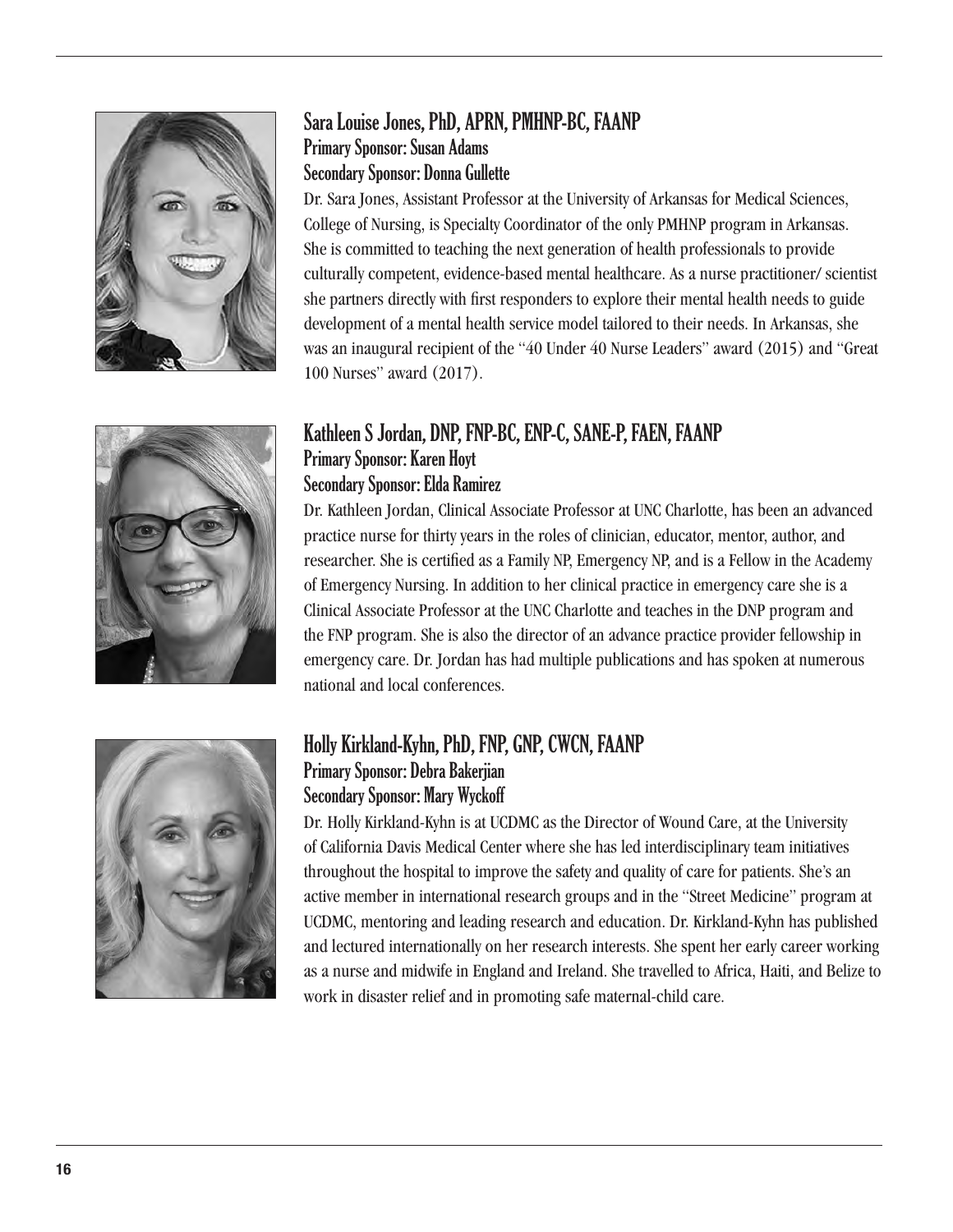

#### Cynthia Ann Leaver, PhD, MSN, BSN, RN-BC, APRN, FNP-BC, FAANP Primary Sponsor: Kathleen McCoy Secondary Sponsor: Renee Mcleod

Dr. Cynthia Leaver is Visiting Faculty at Marymount University in Arlington, VA, an independent nursing-research consultant, and a family NP. Her teaching focuses on diverse populations, prescribing, patient-focused interviewing, and improving care/ provider well-being. She practices in the ambulatory-care setting. As a Bravewell Postdoctoral Research Fellow, she has collaborated with NIH-NINR, Clinical Center and the University of Arizona, Center for Integrative Medicine, publishing transdisciplinary research. She is the Bravewell Integrative Medicine Postdoctoral Research Scholar (2012) and Leadership Scholar (2014), and received the International Nurses Association Top Nurse Educator Award (2015).



#### Donna Lester, DNP, ACNP-BC, MS, CC-CNS, FAANP Primary Sponsor: Tonja Hartjes

#### Secondary Sponsor: Versie Johnson-Mallard

Dr. Donna Lester is a dual certified Adult Acute Care Nurse Practitioner and Clinical Nurse Specialist, practicing at Lakeland Regional Health, and serving as Clinical Professor at the University of Florida. Through leadership and collaboration with interdisciplinary teams, she has led improvements in quality and safety within targeted critical populations through the translation of evidence-based practice strategies. She is committed to the advancement of the profession through research, mentoring and educating future generations of NPs. She continues to be an active lobbyist for NP full practice authority, improving access to care and proving the benefit of NP practice.



#### Diana Irene Georges Lithgow, PhD, DNP, RN, FNP-BC, FAANP Primary Sponsor: Patti Andre Secondary Sponsor: Quannetta Edwards

Dr. Diana Lithgow is a tenured Professor of Nursing at Western University in California and a practicing community clinic FNP. She has presented at conferences on a wide variety of topics, and is published on topics of HPV, Breast Cancer Biomarkers, Hepatitis and Fertility/Infertility. Her research emphasis links practice and research, and serves as a foundation for her leadership. Dr. Lithgow was awarded California Association of NP's "NP of Distinction" for her efforts in legislative, and professional achievements and the AANP State Award for California NP of the Year.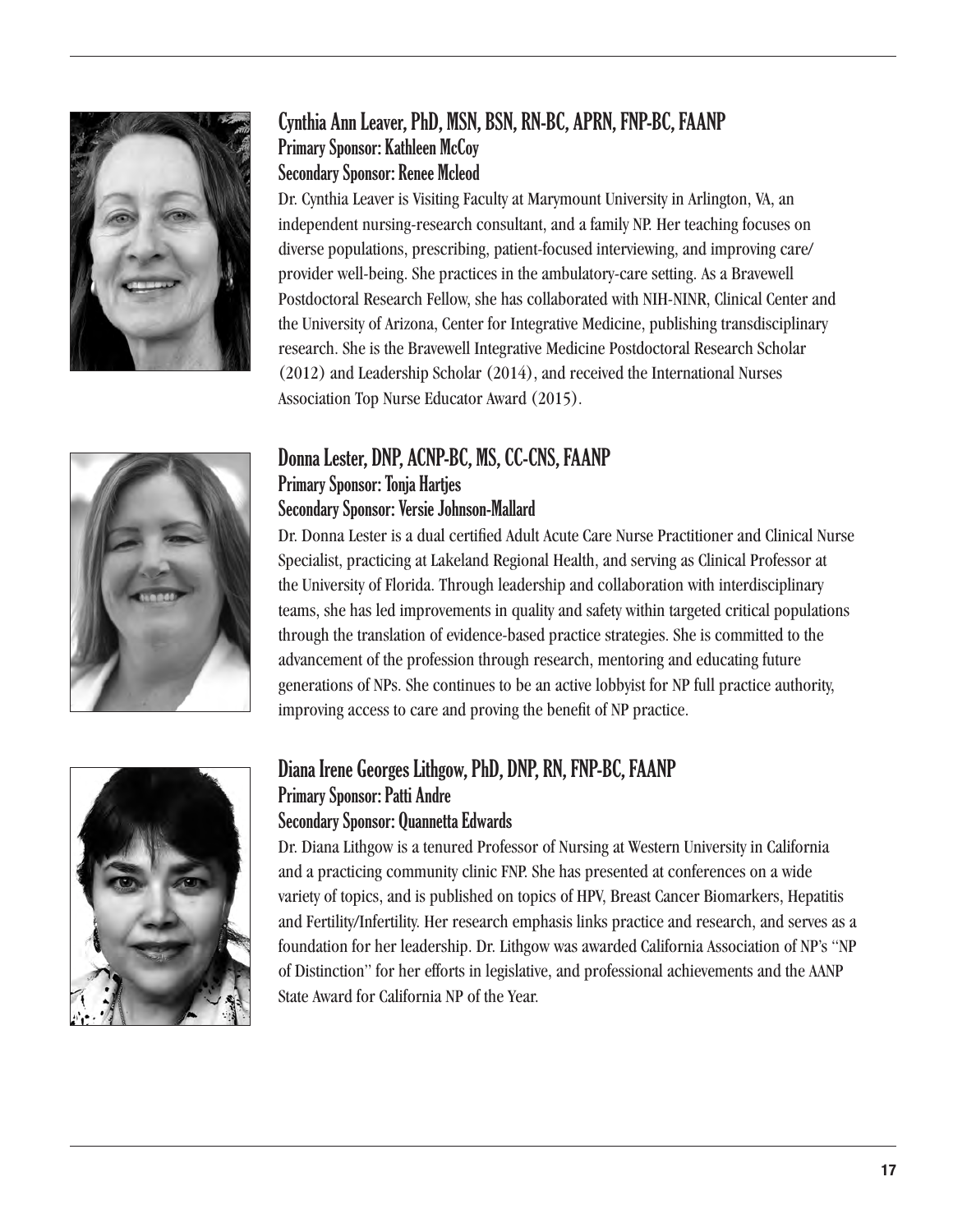

#### Abigail Elizabeth Marter, PhD, NP-C, FAANP Primary Sponsor: Jacqueline Rychnovsky Secondary Sponsor: Cynthia Gantt

Dr. Abbie Marter is a Commissioned Officer in the United States Navy with over 22 years of experience influencing health outcomes for active duty members and their families. She has been part of national and international policy initiatives to improve outcomes for military populations and has been awarded over \$3 million in research funding. Dr. Marter is Board Certified as a Family Nurse Practitioner, and maintains her practice at Naval Medical Center San Diego in California. She is the recipient of several distinguished Navy service awards, and works at the Naval Health Research Center, leading various multidisciplinary teams of scientists.

#### Lynne Massaro, DNP, RN, FNP-C, ANP-BC, FAANP Primary Sponsor: Jane Tuttle Secondary Sponsor: Craig Sellers

Dr. Lynne Massaro is the Family NP Program Director and an Assistant Professor at the University of Rochester School of Nursing. She is an expert educator, professional role model and is dedicated to developing leadership skills in all nursing students. Dr. Massaro promotes interprofessional collaboration and education to provide comprehensive care to vulnerable populations. Her awards include the University of Rochester School of Nursing 2017 Professional Advancement Award, the 2016 Honorable Mention for the National Center Interprofessional Education Nexus Award, the School of Nursing 2016 Dr. Jeremy A. Klainer Entrepreneurship Endowed Dean's Discretionary Award, and the 2014 Outstanding Scholarly Practitioner Award.



#### Mary Anne McCoy, PhD, RN, ACNS, ACNP-BC, FAANP Primary Sponsor: Kathy Magdic Secondary Sponsor: Jane Kapustin

Dr. Mary Anne McCoy is an Assistant Professor and the Graduate Coordinator of the adultgerontological acute care NP (AG-ACNP) Specialty at Wayne State University College of Nursing. Dr. McCoy led the development of ACNP scope of practice models in three health care institutions where ACNPs did not previously exist. Her modeling and leadership in practice led to an explosion of ACNP hiring in a multitude of practices and settings in Southeast Michigan. Under her guidance as the graduate coordinator for the AG-ACNP specialty at Wayne State University, student graduation rate increased by 491% over ten years, while becoming the first ACNP BSN-DNP program in Michigan.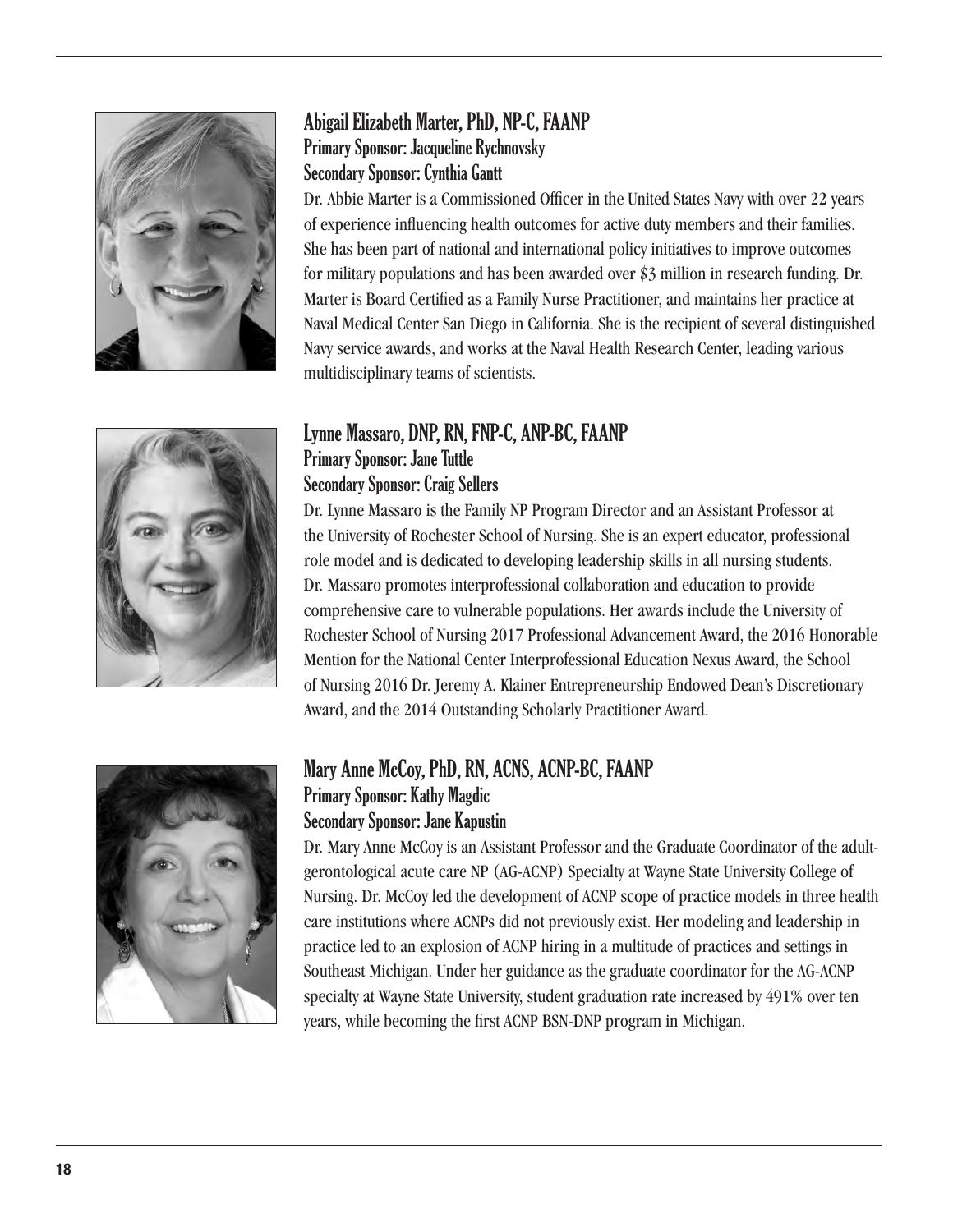

#### Kimberly McIltrot, DNP, CPNP, CWOCN, FAANP Primary Sponsor: Nancy Browne Secondary Sponsor: Pam Pieper

Dr. Kimberly McIltrot is an Assistant Professor for Johns Hopkins University School of Nursing (JHSON). She began her career as an Army nurse and has spent the last 20 years as a pediatric nurse practitioner and Wound Ostomy Continence Nurse at Johns Hopkins Health System. She earned her Doctor of Nursing Practice (DNP) degree in 2010 at Johns Hopkins University. Dr. McIltrot established the Journal of Pediatric Surgical Nursing, serving as editor-in-chief. She works extensively with the JHSON DNP and advanced practice students, developing innovative courses and instructional methods. She most recently received the "Innovation Award" from the Southern Regional Education Board.

#### Rosario Medina, PhD, FNP-BC, ACNP, CNS, FAANP Primary Sponsor: Mary Weber Secondary Sponsor: Laura Rosenthal

Dr. Rosario Medina is an Assistant Dean of Graduate Programs at the University of Colorado Anschutz Medical Campus. She is a local and national leader in implementing Nurse Practitioner curriculum to prepare the NP of the future as culturally sensitive and proficient at improving the health outcomes for underserved communities. Dr. Medina has been a Nurse Practitioner for 20 years, and an academic educator for 25 years. Her commitment to leadership, education, research, and clinical practice has advanced the NP profession at positively changing the health outcomes for communities of underrepresented populations.



#### Sheryl Lynn Mitchell, DNP, APRN, FNP-BC, ACNP-BC, FAANP Primary Sponsor: Stephanie Burgess Secondary Sponsor: Brett Snodgrass

Dr. Sheryl Mitchell is a Clinical Assistant Professor and the Director of the Family Nurse Practitioner Program at the University of South Carolina College of Nursing. Her passion for policy and education are evidenced by her commitment to excellence and mentoring others. Dr. Mitchell currently serves as President of the South Carolina Nurses Association and Treasurer of the Coalition for Access to Health Care. She is the recipient of several awards including SCNA President's Award, SCNF Palmetto Gold, Outstanding Graduate Teaching Award, and AANP's Clinical Excellence Award.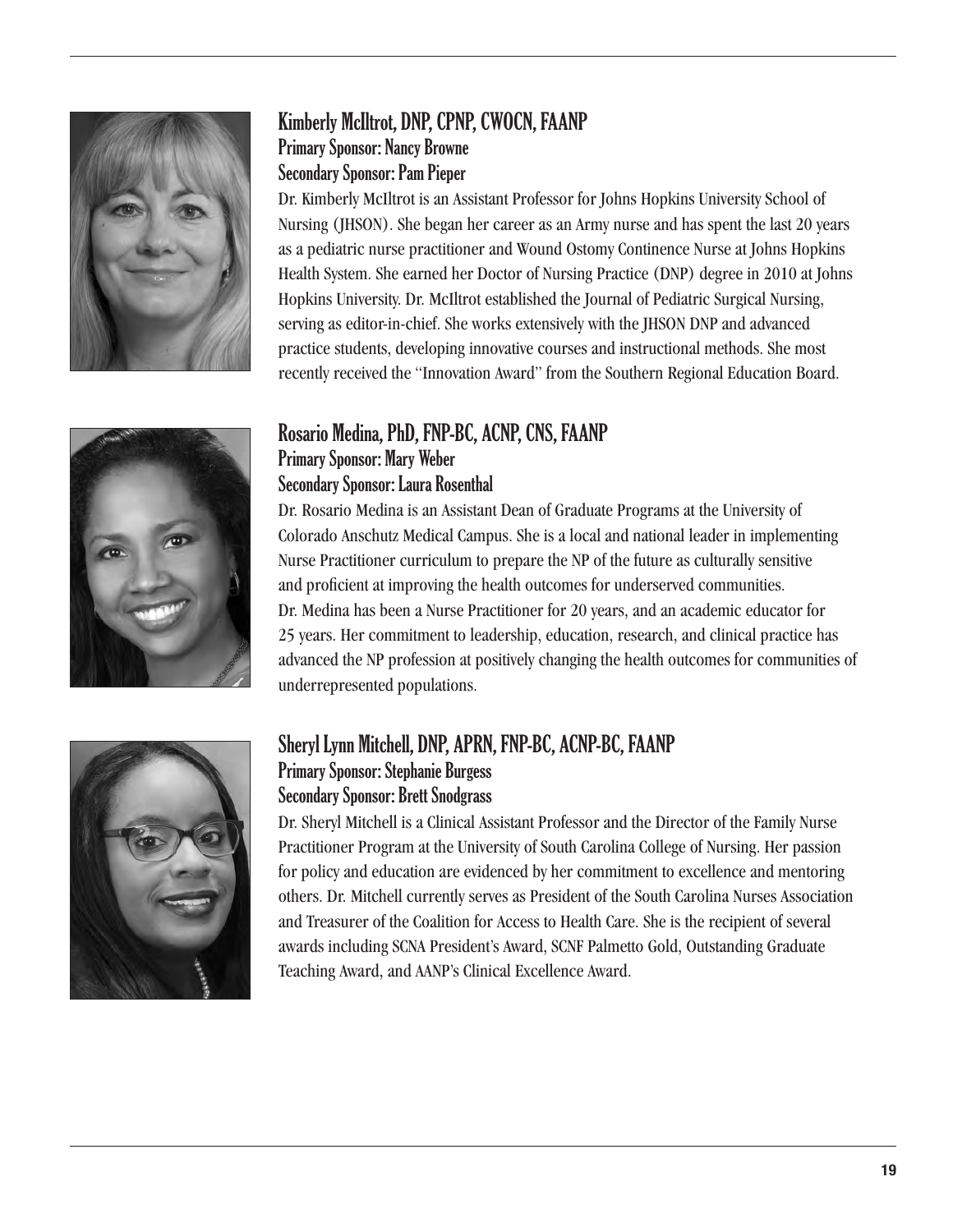

#### Donna Montesi, DNP, APRN, WCC, FAANP Primary Sponsor: Lynn Rapsilber Secondary Sponsor: Laima Karosas

Dr. Donna Montesi is a certified adult nurse practitioner and wound care consultant, specializing in geriatric care across the health care continuum. She has served in a variety of roles with a large clinical practice in West Haven, Connecticut, and is most recognized for developing a nurse practitioner care team model, promoting advanced nursing practice in home, hospital, office, and skilled nursing facilities across Connecticut. She received her Doctor of Nursing Practice from Quinnipiac University in 2013. She was honored with the first Transformational Nursing Leadership Award in 2014 from Quinnipiac University and the AANP award for excellence in 2011.



#### Maureen Ann Moriarty, DNP, C-ANP, APRN, FAHS, FAANP Primary Sponsor: Kathryn Ellis Secondary Sponsor: Melody Wilkinson

Dr. Maureen Moriarty is an Associate Professor and the Interim Associate Dean for Graduate Nursing at Marymount University. She brings innovative teaching strategies meeting the needs of this diverse student population. As a nationally recognized expert in headache management, she practices at Georgetown University Hospital and advocates for headache sufferers through publication and public speaking. In 2017, she became the first NP Fellow in the American Headache Society. Other awards include the, 2015 AANP Nurse Practitioner of the Year for the District of Columbia, 2015-2016 Faculty of the Year for Marymount University and 2018 Nurse of the Year for the Peripheral Nerve Institute at Georgetown University Hospital.



#### Dorothy M Mullaney, DNP, APRN, FAANP Primary Sponsor: Kathleen Kidder Secondary Sponsor: Gene Harkless

Dr. Dorothy M. Mullaney is the Director of Associate Providers at Dartmouth Hitchcock. She is a neonatal nurse practitioner and the first Director of Associate Providers at Dartmouth Hitchcock in Lebanon, NH. Her focus in this leadership role is to ensure NPs are able to practice to the full extent of scope, which she advocates for at the local, regional and national level. Dr. Mullaney is the recipient of several awards recognizing her commitment to NP practice and advocacy for the NP role.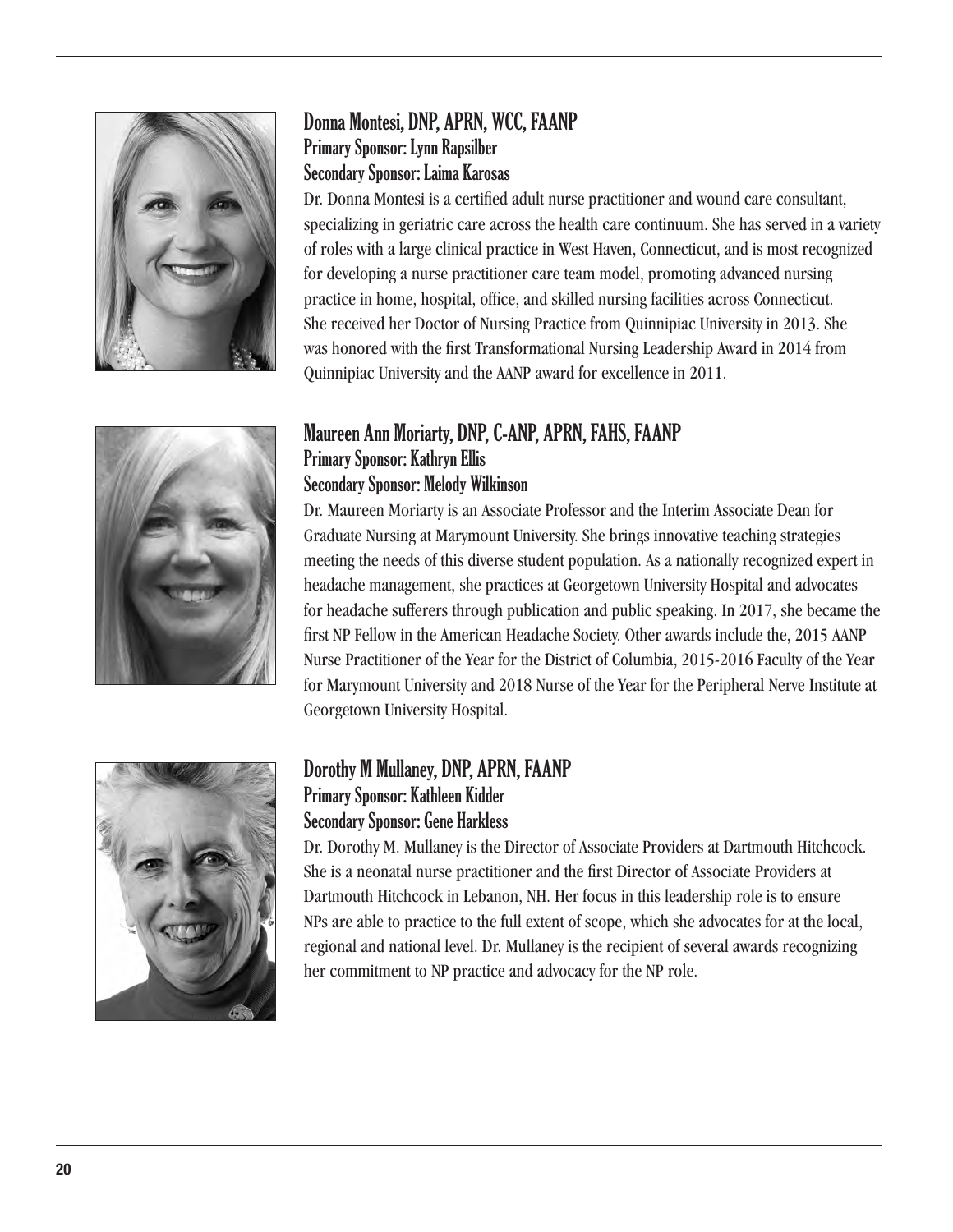

#### Jamille Kristine Nagtalon-Ramos, EdD, MSN, WHNP-BC, IBCLC, FAANP Primary Sponsor: Susan Kendig Secondary Sponsor: Beth Kelsey

Dr. Jamille Nagtalon-Ramos is a certified WHNP with 15 years' experience as a practicing clinician and educator. She is a pioneer in the development of the WHNP hospitalist role at the Hospital of the University of Pennsylvania in 2003. She is the co-editor of the Midwifery and Women's Health Care Nurse Practitioner Certification Review Guide and author of the award-winning book, Maternal Newborn Nursing: Best Evidence-Based Practices. Dr. Nagtalon-Ramos serves on the NPWH Board of Directors as Board Secretary, continues to work clinically in her inpatient role, and is an Assistant Professor at La Salle University in Philadelphia, PA.

#### Yeow Chye Ng, PhD, NP-C, FNP-BC, CPC, AAHIVE, FAANP Primary Sponsor: James Raper Secondary Sponsor: Susanne Fogger

Dr. Yeow Chye Ng is currently employed as an Assistant Professor at the University of Alabama Huntsville, College of Nursing. He has authored or co-authored articles in several peer reviewed journals. He regularly presents topics on Pre-Exposure Prophylaxis (PrEP) in HIV and on LGBT sensitivity. He is the recipient of the Outstanding Nurse Practitioner Regional Award North Alabama, Contributions in Graduate Mentoring award, and the Frank Lamendola Achievement for Nursing Leadership in HIV Care.



#### María de los Ángeles Ordonez, DNP, APRN, GNP-BC, PMHNP-BC, FAAN, FAANP Primary Sponsor: Debra Hain Secondary Sponsor: Jacinto Garrido

Dr. María Ordóñez is an Associate Professor and the Director of the Louis and Anne Green Memory and Wellness Center, Christine E. Lynn College of Nursing at FAU. She combines her expertise in a plenary practice that researches, co-creates, and sustains a healing environment for individuals with memory disorders, their families, staff, and students. Born in Nicaragua of Spaniard parents, she regards as living obligation the offering of culturally and linguistically appropriate care to meet the needs of Hispanic elders. Some of her awards include Emerging Edge Runner and Fellow of the American Academy of Nursing.

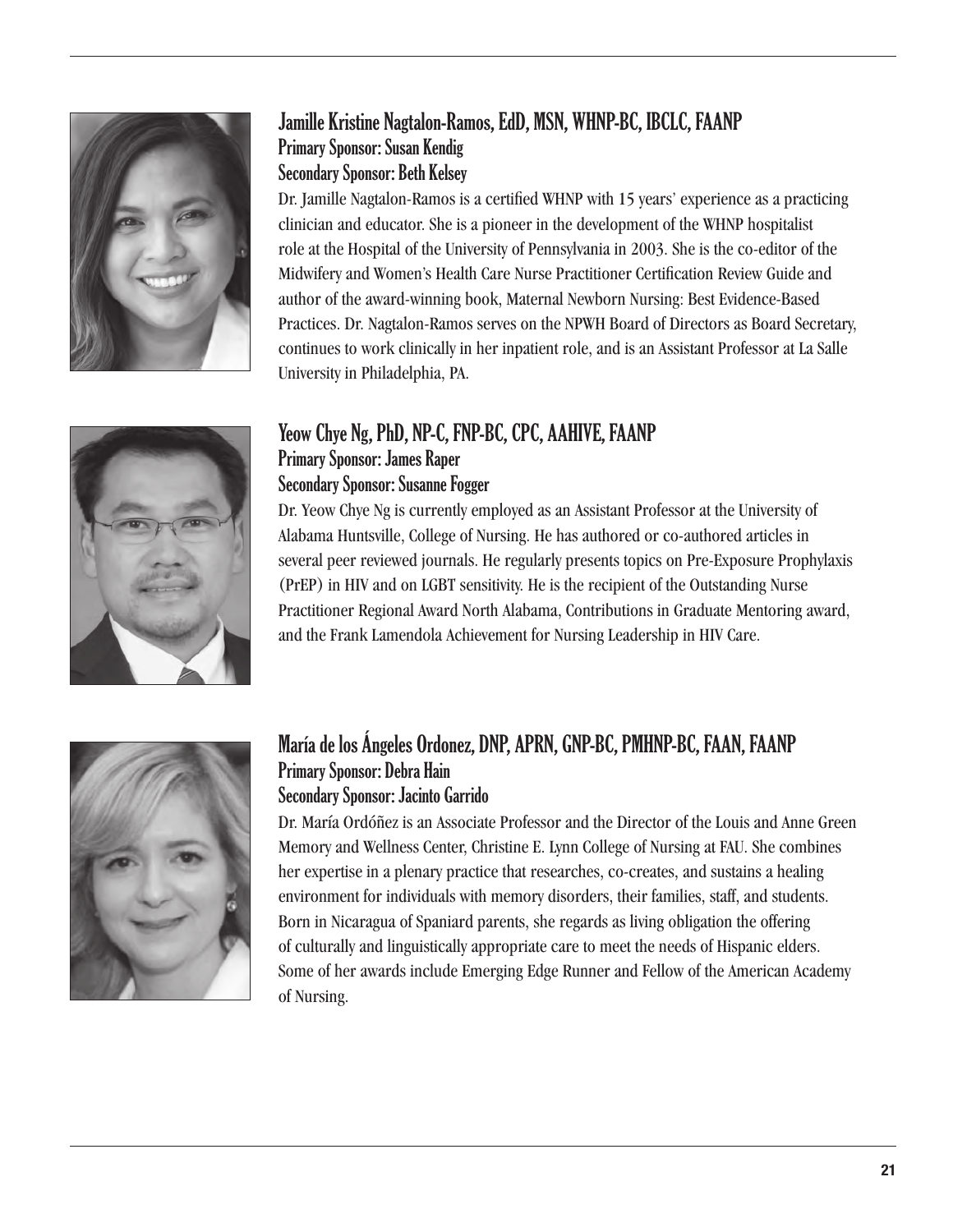

#### Vinciya Pandian, PhD, MBA, MSN, RN, ACNP-BC, FAAN, FAANP Primary Sponsor: Valerie Cotter Secondary Sponsor: Maria Colandrea

Dr. Vinciya Pandian is an internationally known tracheostomy nurse practitioner. She works as an Assistant Professor, Director of Research Honors Program, and International Practicum Coordinator at the Johns Hopkins School of Nursing. Dr. Pandian is passionate about caring for patients with airway issues and teaching nurse practitioners the best multidisciplinary approaches to improving patient outcomes. She has funding from National Institute of Nursing Research, NIH and her research is aimed at improving the quality of life of critically ill mechanically ventilated patients, specifically those who are mechanically ventilated via a tracheostomy.

#### Evelyn M Parrish, PhD, PMHNP-BC, FAANP Primary Sponsor: Sheila Melander Secondary Sponsor: Rene Love

Dr. Evelyn Parrish is an Associate Professor, Director of Accreditation and Strategic Outcomes and Co-Coordinator of the Psychiatric-Mental Health (PMHNP) option of the DNP Program at the University of Kentucky, College of Nursing, and the Medical Director of Access Wellness Group. She has over 30 years of experience influencing the health outcomes for acute and chronically mentally ill populations through her leadership in practice and academia. As one of the first PMHNPs to obtain prescriptive privileges in KY she has provided innovative leadership in both academia and care to the most vulnerable and stigmatized clients in clinical settings regarding the use of psychotropic medications.



#### Angela Patterson, DNP, FNP-BC, NEA-BC, FAANP Primary Sponsor: Patricia White Secondary Sponsor: Margaret Fitzgerald

Dr. Angela Patterson is the Chief NP Officer (CNPO) of CVS MinuteClinic and Vice President, CVS Health. Dr. Patterson leads the clinical and professional practice vision and strategy for 3,000 retail clinic and virtual health NPs who care for millions of patients each year. Her practice contributions include the national expansion of convenient, affordable access to quality NP-delivered healthcare. As an NP workforce advocate, she supports the academic preparation of thousands of NPs each year and actively participates on professional councils and academic advisory boards that inform nursing innovations. She is the 2018 recipient of the American Association of Nurse Practitioners Sharp Cutting Edge Award.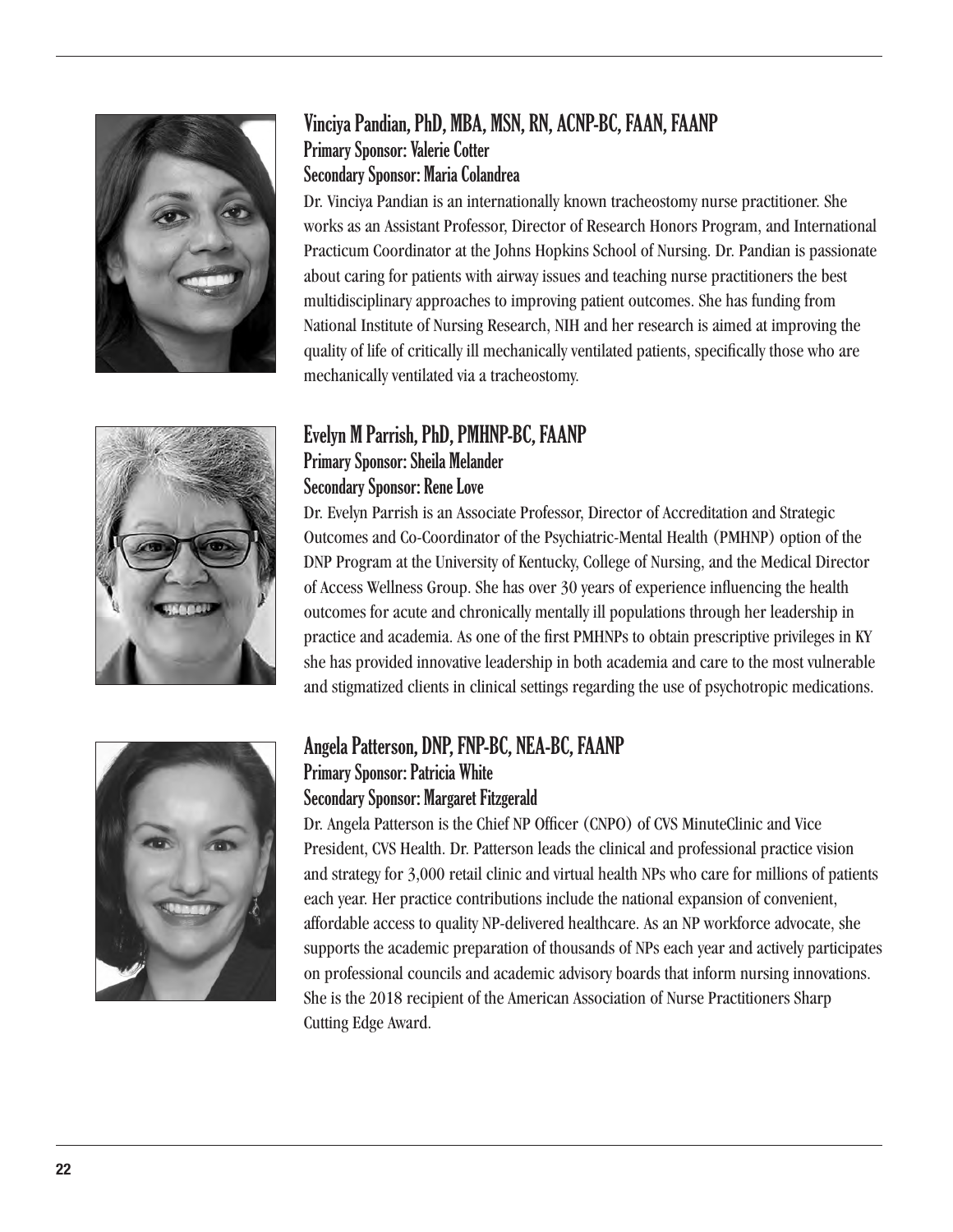

#### Delilah M Pennington, DNP, APRN, FNP-BC, GNP-BC, FAANP Primary Sponsor: Kathleen Haycraft Secondary Sponsor: Susan Kendig

Dr. Delilah Pennington, is a nurse practitioner with over 40 years of experience. She is currently practicing part-time as an NP at the Pulaski County Health Department, Crocker, MO. She has extensive experience in NP practice, in promoting high quality NP practice, and in health policy which led to her Fellowship nomination. Her awards include: Achievement Award for Special Contribution toward the Advancement of Professional Nursing, Missouri Nurses Assn. 7th District, 1993; Excellence in Teaching & Technology, Univ. of MO, 2001; AANP Nurse Practitioner State Award for Excellence, 2011; and Nursing Outlook Practice Award, 2016.

#### Jeffery L Ramirez, PhD, PMHNP, CARN-AP, FAANP Primary Sponsor: Judith Berg Secondary Sponsor: Pamela Lusk

Dr. Jeffery Ramirez is a Psychiatric Nurse Practitioner and an Associate Professor at Gonzaga University. He has over 20 years leading changes in psychiatric mental health hospitals and improving practice, leading to improved patient outcomes. Most notable is the reduction in the use of seclusion and restraints, suicide prevention and treating people with substance use disorders. Dr. Ramirez is recognized as a leader in PMHNP education and has educated PMHNPs to serve in rural and underserved communities in multiple states. He has held educational leadership positions including Lead Faculty for the PMHNP program and the Chairperson for the Department of Nursing.



#### Angela D Richard-Eaglin, DNP, FNP-BC, CNE, FAANP Primary Sponsor: Michael Zychowicz Secondary Sponsor: Pamela Wall

Dr. Angela Richard-Eaglin is an Assistant Professor and Co-director of the VA Nursing Academic Partnership in Graduate Education and Adult Gerontology Primary Care Residency Program at Duke University School of Nursing. She has expertise in primary care and advancing health among marginalized populations, including under-insured, uninsured, homeless, and Veterans for nearly two decades. Dr. Richard-Eaglin is a champion for expanding diversity among faculty and students and was nominated for a Distinguished Teacher Award at Duke University School of Nursing. She leads local and national initiatives aimed at expansion, support, and advancement opportunities for minority students and faculty.

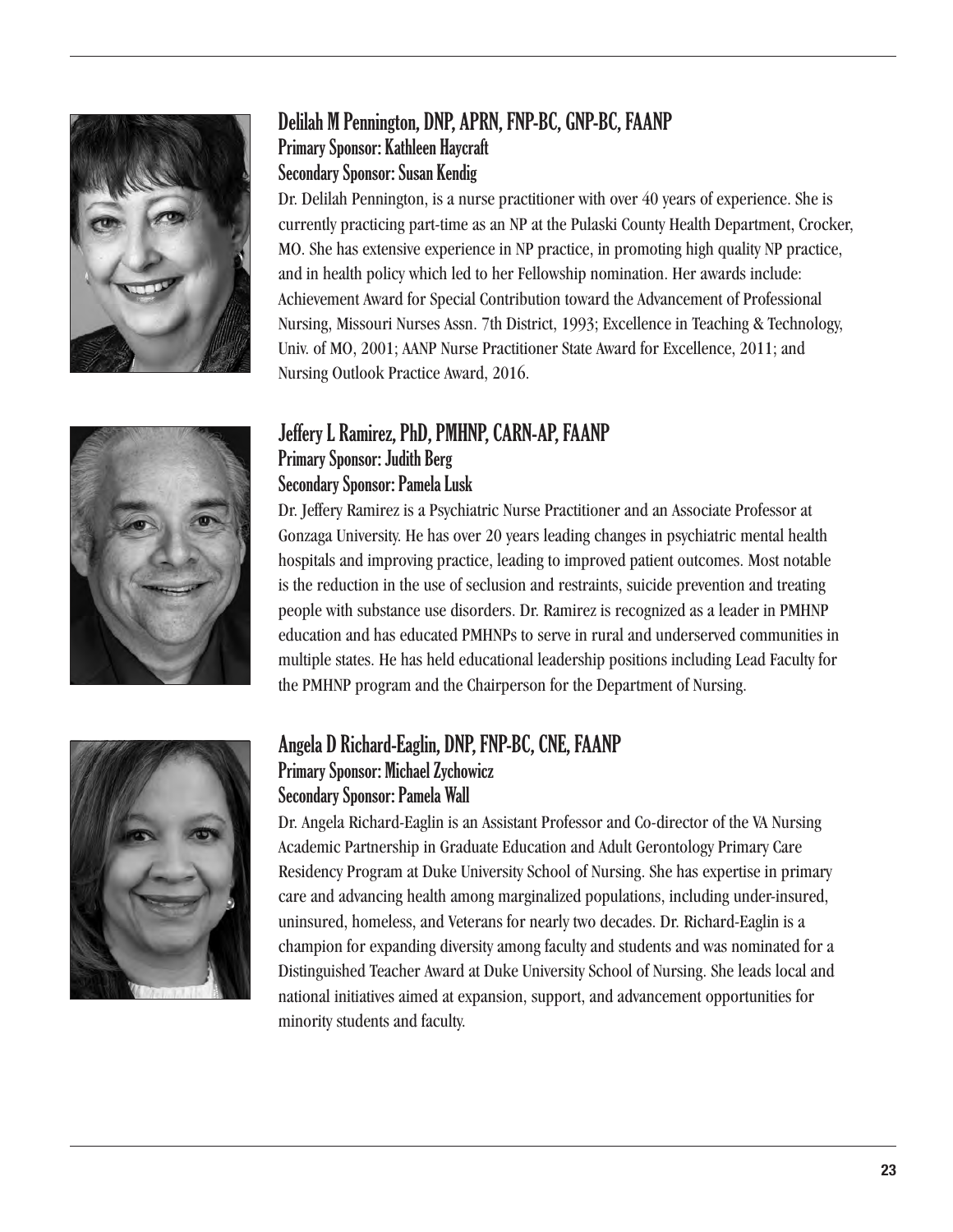

#### Jennifer L Rodgers, DNP, APRN, ACNP-BC, FAANP Primary Sponsor: April Kapu Secondary Sponsor: Michelle Edwards

William E Rosa, MS, APRN-BC, FCCM, FAAN, FAANP

Dr. Jennifer Rodgers, a certified Acute Care Nurse Practitioner, is the Director of the Office of Advanced Practice at the University of Colorado Hospital, where she has a clinical practice at the COPD Clinic. She also is the President of the Colorado Society of Advanced Practice Nurses. Dr. Rodgers has created nationally recognized NP led programs, is widely known for her expertise in COPD and advanced practice. She is passionate about developing leadership roles for NPs. Her awards include Health Care Hero, Marietta Stanton Outstanding DNP Student Award, AANP's State Clinical Excellence Award, and the United States Attorney's Office Outstanding Community Service Award.

Mr. William E. Rosa is an RWJF Future of Nursing Scholar, University of Pennsylvania School of Nursing, Philadelphia, PA and palliative care NP, Memorial Sloan Kettering

advancement, he is the editor of three books and over 100 publications. He has received numerous awards, including AANP's 2018 NY State Award for Excellence. He is a Fellow

Cancer Center, New York, NY. Demonstrating exemplary service to NP practice and education through advocacy for compassionate healthcare and global health



### of the American Academy of Nursing (11/18), the American College of Critical Care Medicine, and the New York Academy of Medicine. Ann Sheehan, DNP, CPNP, FAANP

Primary Sponsor: Anne Teitelman Secondary Sponsor: Eileen Breslin

#### Primary Sponsor: Mary Chesney Secondary Sponsor: Patricia Clinton

Dr. Ann Sheehan is an Assistant Professor in the College of Nursing at Michigan State University. She has been a clinician for 26 years in both private practice and community clinics. Recognized for her expertise in providing care to children, professional organization leadership and advocacy, she has twice received the Pediatric Nurse Practitioner of the Year Award in Michigan. She received a Gubernatorial appointment to Michigan's Public Health Advisory Taskforce. She is an ardent advocate for full practice authority legislation in Michigan and has presented nationally and locally to professional and lay organizations on health policy, advocacy and pediatrics.

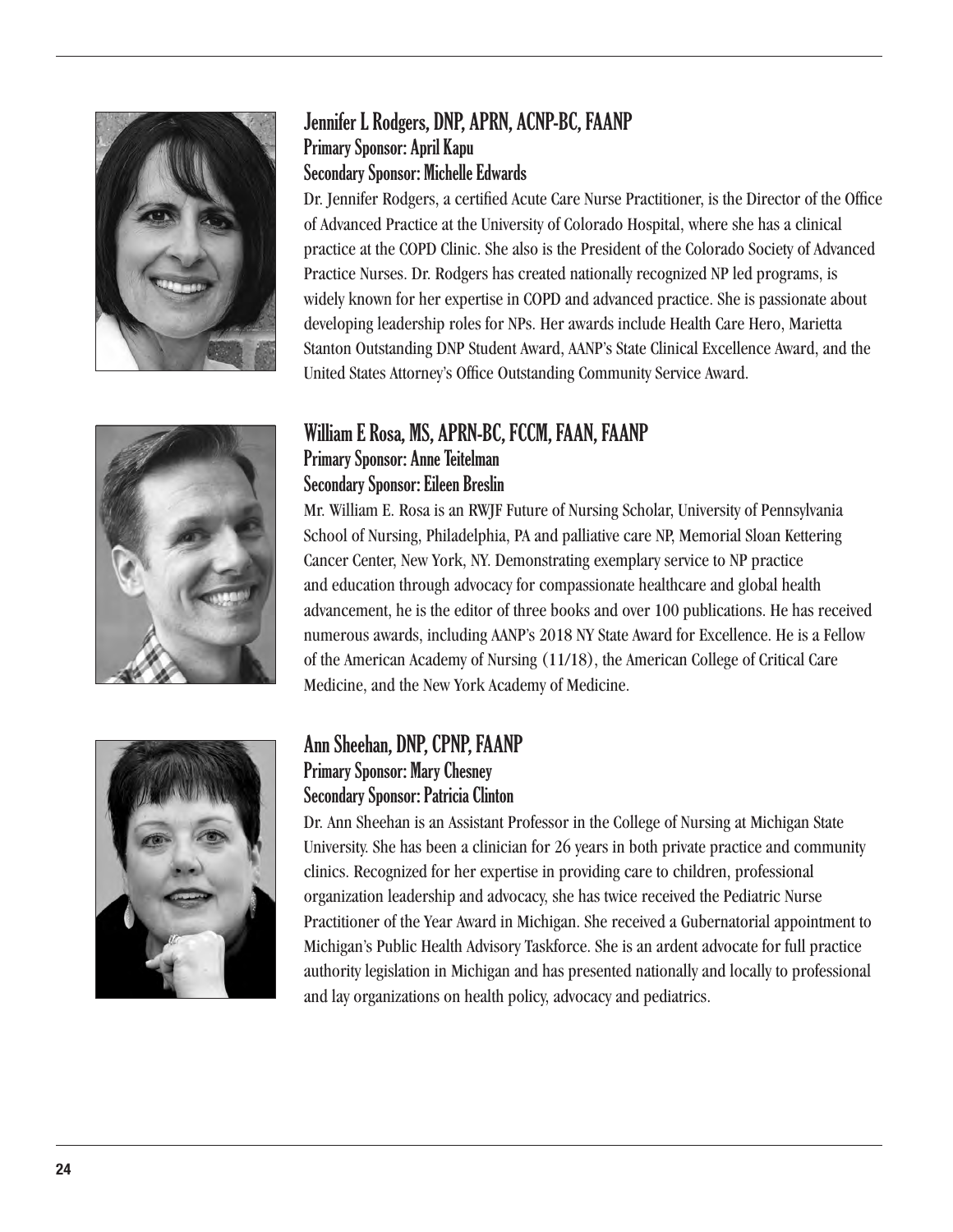

#### Michelle Taylor Skipper, DNP, FNP-BC, FAANP Primary Sponsor: Bobby Lowery Secondary Sponsor: Gale Adcock

Dr. Michelle Taylor Skipper serves as the DNP Program Director at East Carolina University. A long-time advocate for rural and international health, she has synergized her passion for nurse practitioner education with service to her community, from her local area to long-term service in Nicaragua. She has led HRSA-funded grants to develop interprofessional healthcare teams. In 2017, Dr. Skipper received the Governor's Award for Public Service, the highest award given to state employees for her work during Hurricane Matthew. She led community relief efforts again during Hurricane Florence and was featured on "The State of Things" on NPR radio.

#### Pamela W Slaven-Lee, DNP, FNP-C, CHSE, FAANP Primary Sponsor: Richard Prior Secondary Sponsor: Joyce Pulcini

Dr. Pamela Slaven-Lee is an Associate Clinical Professor and the Assistant Dean of the MSN program at the George Washington University. Dr. Slaven-Lee is an accomplished nurse educator, higher education administrator, and Sigma Theta Tau International Experienced Nurse Faculty Leadership Academy Scholar with expertise in simulation in NP education. Her research on the families of US military service members and service to the National Committee for Quality Assurance (NCQA) Clinical Practice Committee directly influence evidence-based practice standards impacting health care quality measures and population health. She a founding board member of the Wreaths Across America military service organization.



#### Barbara Jean St. Marie, PhD, AGPCNP, FAANP Primary Sponsor: Katherine Dontje Secondary Sponsor: Phyllis Zimmer

Dr. Barbara St. Marie is an Assistant Professor at the University of Iowa, College of Nursing. Dr. St. Marie has extensive experience in pain management and is well published and well-funded as PI on studies of pain and substance use disorder. Her findings describe complexities of experiences of people with pain when prescribed opioids and unknown risk for misuse. She is currently principal investigator of an NIH funded study of Decision Support Tool for Responsible Pain Management. Her awards include the March of Dimes Advance Practice Nurse of the Year and New Investigator Award through the Midwest Nursing Research Society Symptom Science.

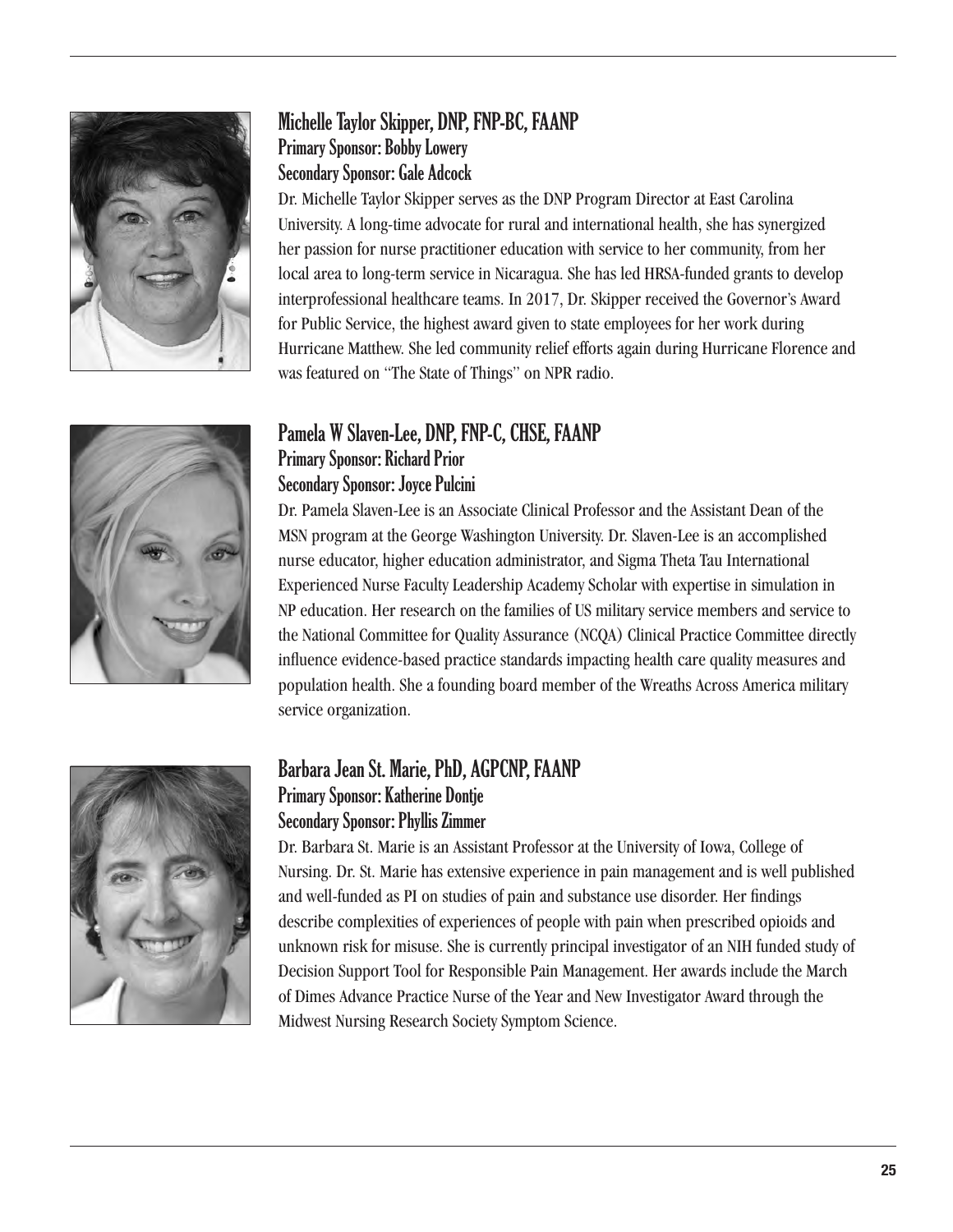



#### Andrew Storer, PhD, DNP, FNP-C, ACNP-BC, ENP-C, FAANP Primary Sponsor: Rodney Hicks Secondary Sponsor: Christopher Blackwell

Dr. Andrew Storer is the Associate Director of the DNP program and Assistant Dean at Elms College in Chicopee, Massachusetts. His contributions include developing an innovative model for NPs in critical access hospitals in rural New York. Following two hurricanes that struck the U.S. Virgin Islands, he became the coordinator for continuity of care in three practice settings through electronic health records downloaded off island. His creation of a multi-site, employer-based wellness program brought cost savings. He now serves as a curriculum and content expert for DNP, family, emergency, and acute care NP program development.

#### Michele H Talley, PhD, ACNP-BC, FAANP Primary Sponsor: Haley Hoy Secondary Sponsor: Aimee Holland

Dr. Michele Talley is an Assistant Professor and Assistant Dean of Graduate Clinical Education at the University of Alabama, Birmingham School of Nursing. As lead NP/ clinical director for the PATH (Providing Access to Healthcare) Clinic, leading the charge to improve outcomes and access to diabetes care among vulnerable populations. She has developed glycemic protocols with overwhelming outcomes for patients, providers, and hospitals. Well versed in social determinants of health, she shares her knowledge locally and nationally. Her leadership in practice and education have been recognized by AANP State Award for Excellence, NONPF Outstanding Faculty Practice Award, GAPNA's SIG Excellence Award, and the NP Alliance of Alabama Practice Award.



#### Anabell Castro Thompson, MSN, RN, NP-C, FAAN, FAANP Primary Sponsor: José A Parés-Avila Secondary Sponsor: Rudy Valenzuela

Ms. Anabell Castro Thompson is Sr Vice President of Equity, Diversity and Inclusion and Nurse Practitioner at Equality Health. She is also Immediate Past-President of the National Association of Hispanic Nurses. A Fellow of the American Academy of Nursing, her leadership exemplifies sustained commitment towards improving healthcare for underserved communities. An industry veteran and renowned Latino health advocate, Ms. Thompson's articles, analysis and commentary appear in print editions around the country. She is a distinguished alumnus of both her Alma Maters- The University of Arizona and Arizona State University, and the recipient of numerous awards.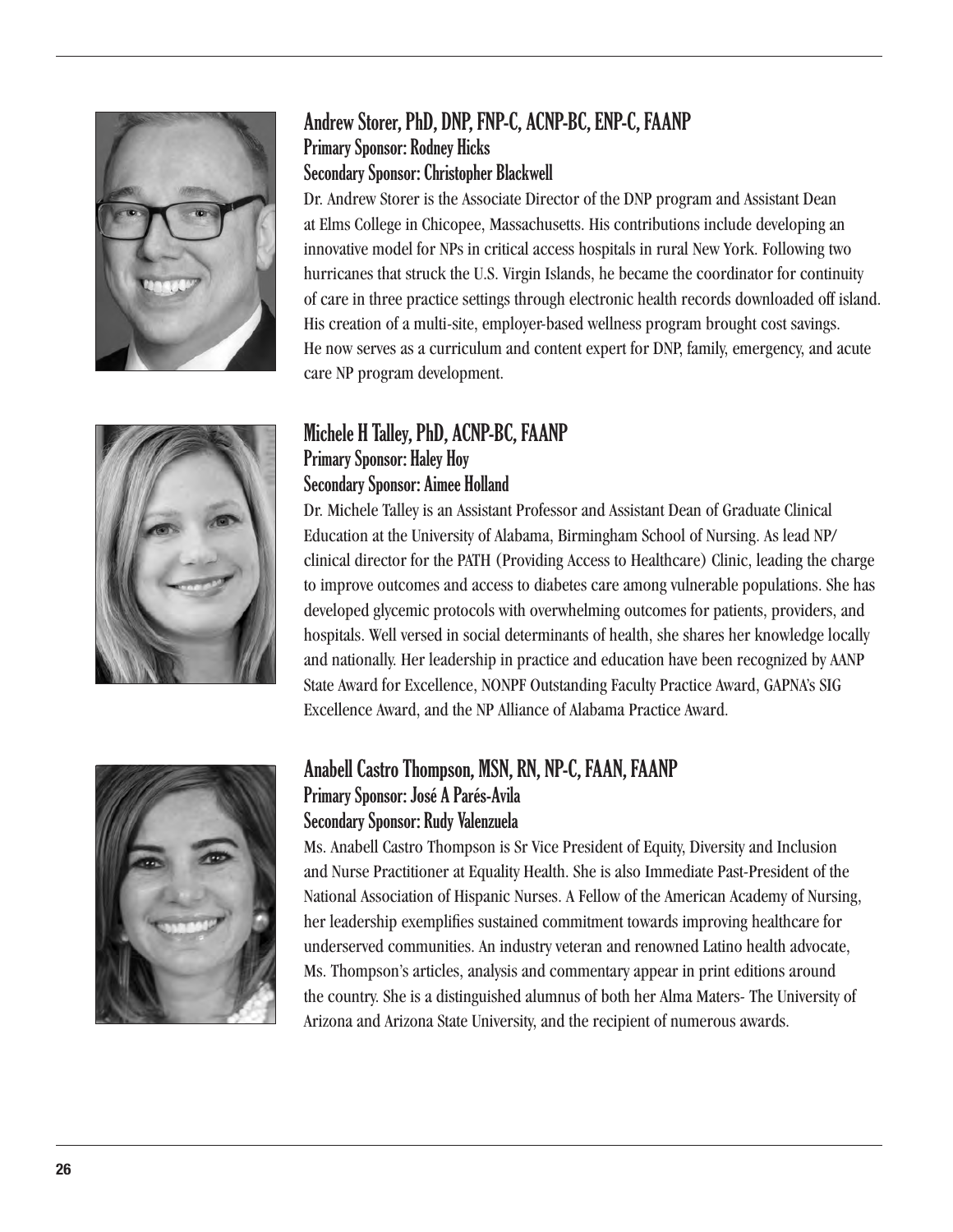

#### Judy Trivits Verger, PhD, RN, PNP-AC, FAANP Primary Sponsor: Susan Van Cleve Secondary Sponsor: Mary Dirks

Dr. Judy Verger is a Professor at the University of Iowa and Director of the Pediatric Acute Care Nurse Practitioner Program and currently an NP at the Children's Hospital of Philadelphia. Dr. Verger is a pioneer of pediatric acute care nurse practitioner education and practice. To acknowledge Dr. Verger's far-reaching impact, she has been awarded the PENN's Alumni Innovative Practice Award; NAPNAP's Inaugural Pioneer Acute Care Scholar Award; and AACN Life Time Achievement Award. Dr. Verger is a Fellow of the American Academy of Nursing (FAAN) and American College of Critical Care Medicine.



#### Deborah Wachtel, DNP, MPH, APRN, FAANP Primary Sponsor: Nancy O'Rourke Secondary Sponsor: Lynn Rapsilber

Dr. Deborah Wachtel is a nurse practitioner specializing in primary care, family planning for opioid dependent women, and assistant professor educating and precepting students at UVM faculty practice. Dr. Wachtel is a researcher, teaching graduate courses at the University of Vermont, including Health Care Organization, Delivery, and Finance. She is integrating the concepts of Harm Reduction and treatment of substance use disorder into the DNP curriculum. Deborah has worked on state and federal policy for decades, received the Vermont State Nurses' Association Outstanding Advanced Practice Nurse Award in 2014 and is a Jonas Nursing Leadership Scholar.



#### Jill Winland-Brown, EdD, APRN-BC, FAANP Primary Sponsor: Josie Weiss Secondary Sponsor: Lynne Dunphy

Dr. Jill E. Winland-Brown is Professor Emeritus at Florida Atlantic University where she was recognized as The Distinguished Teacher at FAU for 1995. She is an NP at the HANDS of St. Lucie, a Volunteer in Medicine (VIM) Clinic, in Ft Pierce, FL, serving underinsured patients. Her involvement in two texts for NP students and graduates over the last nineteen years reflect her commitment to lifelong learning and helping NP graduates successfully pass the certification exam. The 5th edition of the Certification Review Text won a 2017 AJN Book of the year award. She is well known for her research in ethics.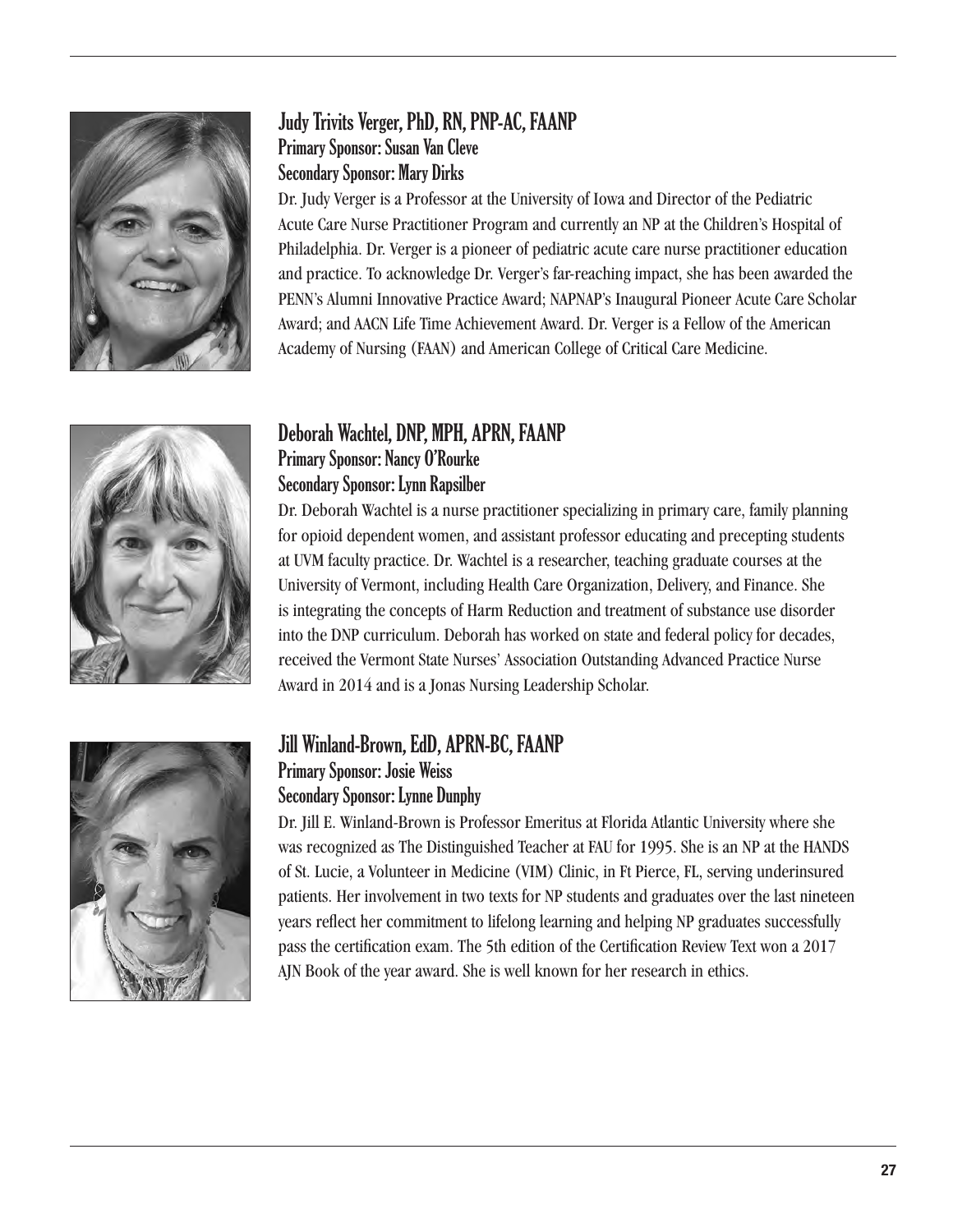

#### Jennifer Wright, DNP, FNP-BC, FAANP Primary Sponsor: Patricia Pearce Secondary Sponsor: Sattaria Dilks

Dr. Jennifer Wright is Chief Nursing Officer of the Louisiana State Board of Nursing where she oversees education, practice, and credentialing of APRNs and RNs and the Center for Nursing that provides and promotes research along with leadership and workforce initiatives. Her in-depth experience in patient care, policy-making, education, and leadership serve as foundation to her many publications, presentations, and policy initiatives promoting NP issues. She is recognized as an expert in strategic projects and utilizes her expertise serving as a leader in advancing nursing workforce, education, and practice through active membership in Louisiana Association of Nurse Practitioners and AANP.



#### Cara C Young, PhD, RN, FNP-C, FAANP Primary Sponsor: Susan Calloway Secondary Sponsor: Diane Tyler

Dr. Cara Young is a family nurse practitioner, nurse researcher, and assistant professor at The University of Texas at Austin. Dr. Young is an expert in adolescent health and mindfulness-based interventions and her program of research has focused on mental health promotion and prevention of mental health disorders, particularly among underserved adolescents. She currently serves on the Alcohol and Drug Committee for the Society of Adolescent Health and Medicine, and has been awarded the Dolores Sands Award for Excellence in Nursing Research, the Janis Carelock Award for Excellence in Nursing Education, and the NONPF Rising Star Award.



#### Geraldine Q Young, DNP, APRN, FNP-BC, CDE, FAANP Primary Sponsor: Steven Branham Secondary Sponsor: Rita Dello Stritto

Dr. Geraldine Young is an Associate Professor of Nursing and the Director for Graduate Nursing Programs at Kentucky State University. Dr. Young owns Quality Health Care Services, Professional Association. She impacts nurse practitioners' practices and education locally, regionally, and nationally. Dr. Young transforms practices to improve outcomes in the southeastern United States. As an advocate for education competencies, she became a fellow of the National Organization of Nurse Practitioner Faculties, a content expert for the American Nurses Credentialing Center, and a member of the American Association of College of Nursing's Doctor of Nursing Practice Essentials Task Force.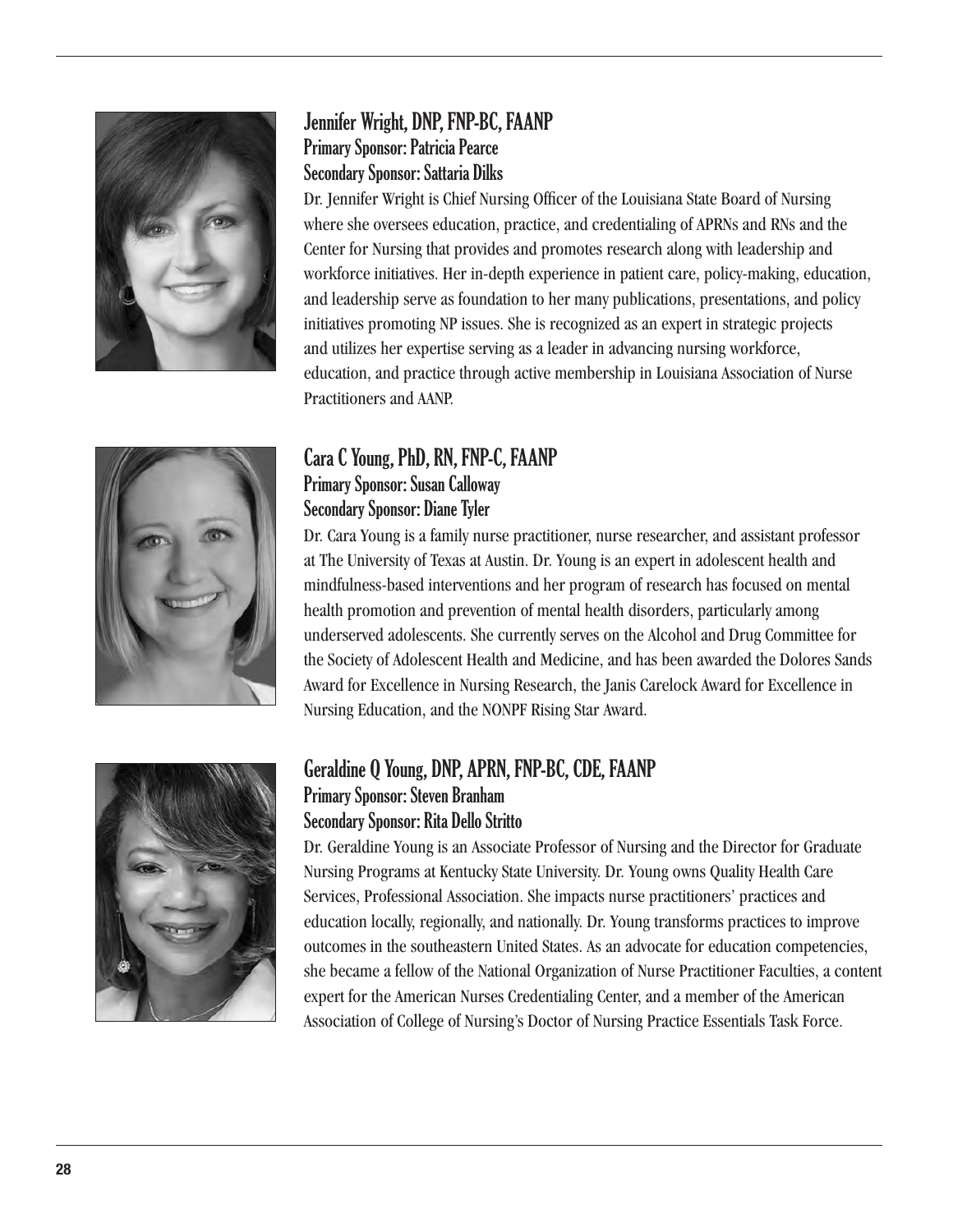### 2019 FAANP Members

Michael H Ackerman, DNS, RN, APRN-BC, FCCM, FNAP, FAANP 2006 Susan M Adams, PhD, APRN, PMHNP, FAANP 2008 Phyllis C Adams, EdD, RN, NP-C, FNP-BC, FAANP, FNAP 2014 Gale Adcock, MSN, RN, FNP-BC, FAANP 2011 Julie Adkins, DNP, APRN, FNP-BC, FAANP 2015 Jean H Aertker, DNP, ARNP-BC, COHN-s, FAANP 2009 Janice G Agazio, PhD, RN, CRNP, FAANP, FAAN 2013 Lucie Janelle Agosta, PhD, RNC, ANP-BC, FNP-BC, FAANP 2015 Nanette Alexander, DNP, APRN, ANP-BC, FAANP 2015 Ivy M Alexander, PhD, APRN, ANP-BC, FAAN, FAANP 2015 Terri Lynn Allison, DNP, ACNP-BC, FAANP 2014 Ok Chon Allison, PhD, MSN, ANP-BC, CDE, FAANP 2004 Patricia T Alpert, DrPH, MSN, APRN-BC, FNP, PNP, FAANP 2005 Maria Alvarez Amaya, PhD, WHNP-BC, FAANP 2011 Jane A Anderson, PhD, RN, APRN, FNP-BC, FAANP 2016 Victoria Lynn Anderson, MSN, CRNP, FAANP 2017 Patti Mccluskey Andre, DNP, RN, FNP-BC, AGACNP-BC, CCNS, FAANP 2017 Susan Apold, PhD, ANP-BC, FAAN, FAANP 2014 Susan Jayne Appel, PhD, ACNP-BC, FNP-BC, CCRN, FAHA, FAANP 2016 Robin Arends, DNP, CNP, FNP-BC, FAANP 2017 Terri Sue Armstrong, PhD, RN, ANP-BC, FAANP 2009 Traci D Arney, MSN, NP-C, AE-C, FAANP 2009 Mary M Aruda, PhD, PNP-BC, FNP-C, FAANP 2011 Cathy R Arvidson, PhD, FNP-BC, FAANP 2010 Ponrathi Rosalind Athilingam, PhD, RN, ACNP, MCH, FAANP 2012 Tammy L Austin-Ketch, PhD, FNP-BC, FAANP 2010 Amita Avadhani, DNP, DCC, ACNP, ANP, CCRN, FAANP 2018 Linnea M Axman, DrPH, MSN, FNP-BC, FAANP 2005 Deanna L Babb, DNP FNP BC FAANP 2014 Louann B Bailey, DNP, APRN, FAANP 2011

Natalie Baker, DNP, CRNP, FAANP 2017 Debra Bakerjian, PhD, APRN, FAAN, FAANP 2013 Kathy Hebert Baldridge, DNP, APRN, FNP-BC, FAANP 2017 Nancy Balkon, PhD, RN, ANP-C, APRN-CS, FAANP 2009 Kevin D Ballard, DNP, FNP, FAANP 2014 Jennifer M Ballard-Hernandez, DNP, FNP-BC, GNP-BC, AGACNP-BC, CVNP-BC, CCRN, AACC, FAHA, FAANP 2016 Cheri Barber, DNP, RN, PPCNP-BC, FAANP 2016 Elizabeth R Barker, PhD, APRN-BC, FACHE, FAANP, FNAP, FAAN 2001 Thomas W Barkley, PhD, ACNP-BC, ANP, FAANP 2011 Debra J Barksdale, PhD, FNP-BC, CNE, FAANP, FAAN, ANEF 2007 Mary Lee Barron, PhD, APRN, FNP-BC, FAANP 2014 Darleen Ruth Bartz, PhD, APRN, FNP-BC, FAANP 2016 Lisa Carole Bayhi, DNP, ACNP- BC, FNP-BC, FAANP 2014 Irene Woods Bean, DNP, FNP-BC, FAANP 2016 Michelle A Beauchesne, DNSc, CPNP, FAAN, FAANP, FNAP 2007 Claudia Joy Beckwith, MSN, FNP-BC, FAANP 2016 Mary Lynn Behrens, RN, BS, MS, FNP-BC, FAANP 2013 Susan M Beidler, PhD, MBE, ARNP, FAANP 2010 Ramona Benkert, PhD, ANP-BC, FAANP 2013 Amanda D Bennett, DNP, FNP-C, FAANP 2010 Margaret Rose Benz, MSN(R), APRN, ANP-BC, FAANP 2016 Adrienne Berarducci, PhD, ARNP-BC, FAANP 2010 Judith A Berg, PhD, RNC, WHNP, FAAN, FAANP 2003 Brenda K Bergman-Evans, PhD, APRN-NP, APRN-CNS, FAANP 2015 Nancy R Berman, MSN, ANP-BC, NCMP, FAANP 2015 Barbara J Berner, EdD, FNP, ANP, FAANP 2005 Kathy A Berra, MSN, ANP-C, FAAN, FAANP 2009 Diane C Berry, PhD, ANP-BC, FAANP, FAAN 2012 Tina Bettin, DNP, MSN, RN, FNP-BC, APNP, FAANP 2018 Mary Bidgood-Wilson, FNP, CNM, FAANP,FACNM 2014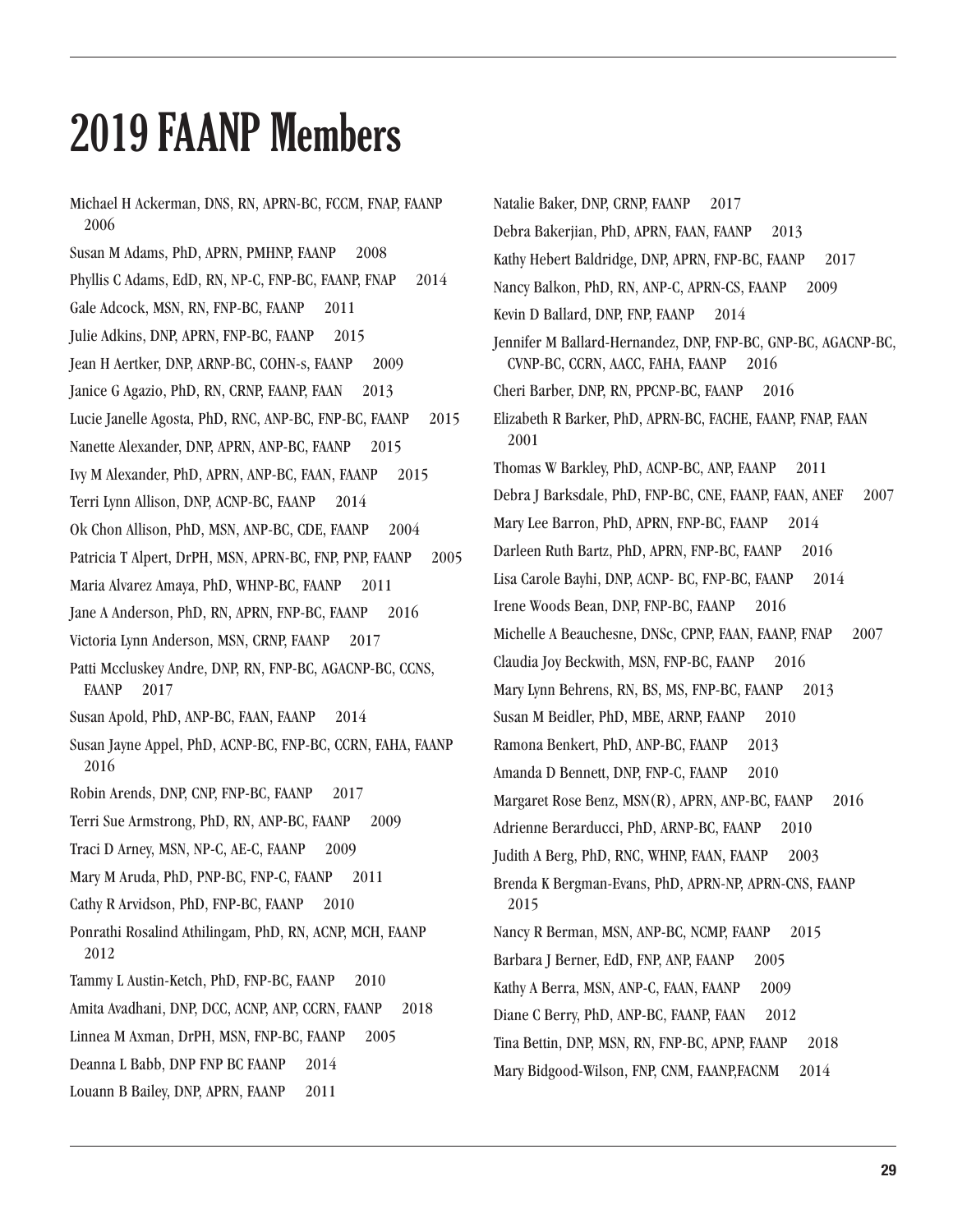Christopher Wright Blackwell, PhD, ARNP, ANP-BC, AGACNP-BC, CNE, FAANP 2016 Kent D Blad, MS, ACNP-C, FNP-C, FCCM, FAANP 2008 Kathryn A Blair, PhD, FNP-BC, FAANP 2008 Maureen Bell Boardman, MSN, ARNP, FAANP 2016 Margaret A Bobonich, DNP, MSN, FNP-C, DCNP, FAANP 2011 Lorraine W Bock, DNP, CRNP, CEN, FAANP 2014 Pamela Jewel Bolton, MS, ACNPC, CCNS, CCRN, PCCN, RN, FAANP 2017 Alice Rose F Bonner, APRN-BC, GNP, FAANP 2005 Penelope M Bosarge, MSN, RNC, ARNP, FAANP 2008 Shirley M Bowens, MPH, MA, CPNP, FAANP 2001 Margaret T Bowers, DNP, FNP-BC, AACC, CHSE, FAANP 2014 Michal Boyd, RN, NP, ND, FCNA (NZ), FAANP 2012 Margaret H Brackley, PhD, RN, FAAN, FAANP 2010 Wailua Brandman, MSN, APRN, PMHCNS/NP-BC, FAANP 2011 Steven W Branham, PhD, RN, ACNP-BC, FNP-BC, CCRN, FAANP 2013 Andrea Brassard, PhD, FNP-BC, FAANP, FAAN 2013 Rose Brault, EdD, ARNP-C, PCRN, FAANP 2009 Lisa A Braun, APRN-BC, FNP, PhD, MBA, JD, FAANP 2011 Lynne T Braun, PhD, CNP, FAAN, FAANP 2014 Christell O Bray, PhD, RN, FAANP 2002 Mary M Brennan, DNP, AGACNP-BC, ANP, RN, FAANP 2015 Eileen T Breslin, PhD, RN, FAANP 2003 Melanie A Brewer, DNSc, RN, FNP-BC, FAANP 2014 Linda Ann Briggs, DNP, ANP-BC, ACNP-BC, FAANP 2016 Kimberly D Broughton-Miller, MSN, APRN, FNP-C, FAANP 2018 Helen Ferguson Brown, MS, ACNP-BC, FNP-BC, FAANP 2018 Theresa A Brown, RN, MSN, ACNP-BC, AACC, FAANP 2018 Marie Annette Brown, PhD, ARNP, FNP-BC, FAAN, FAANP 2012 Richard D Brown, MSN, CRNP, JD, FAANP 2009 Nancy Tkacz Browne, MS, PPCNP-BC, CBN, FAANP 2016 Kristine K Browning, PhD, ANP-BC, FAANP 2016 Susan Weber Buchholz, PhD, ANP-BC, FAANP 2014 Brian R Buchner, DNP, APRN, ACNP-BC, FAANP 2015 Geraldine M Budd, PhD, FNP-C, FAANP 2009

Stephanie Elaine Burgess, PhD, APRN-BC, FAANP 2009 Kathleen Stilling Burkhart, MSN, APN-C, FAANP 2018 Mary E Burman, PhD, FAANP 2008 Bruce Lee Burnett, DNP, MSN, APRN-BC, FNP-C, ARNP, FAANP 2001 Suzanne M Burns, MSN, RRT, ACNP, CCRN, FAAN, FCCM, FAANP 2005 Tom Bush, DNP, FNP-BC, FAANP 2011 Terry E Buttaro, PhD, AGPCNP-BC, FAANP, DPNAP 2007 Darlene Byrd, DNP, APN, FAANP 2011 Lisa M Byrd, PhD, FNP-BC, GNP-BC, FAANP 2016 Lorraine Byrnes, PhD, FNP-BC, PMHNP-BC, CNM, FAANP 2016 Camille A Caldwell, ARNP-CS, MS, FAANP 2004 Susan J Calloway, PhD, RN, FNP-BC, PMHNP-BC, FAANP 2014 Nancy Campbell-Heider, PhD, FNP, NP-C, CARN-AP, FAANP, FIAAN, FAAN 2011 David G Campbell-O'Dell, DNP, ARNP, FNP-BC, FAANP 2016 Theresa M Campo, DNP, APRN, FNP-C, ENP-BC, FAANP 2015 Elizabeth A Capezuti, PhD, RN, FAAN, FAANP 2004 Joyce D Cappiello, PhD, FNP-BC, FAANP 2013 Deirdre M Carolan Doerflinger, PhD, ANP-BC, GNP-BC, FAANP 2017 Doreen Cassarino, DNP, ARNP, FNP-BC, BC-ADM, FAANP, FNAP 2015 Terri A Cavaliere, DNP, NNP-BC, FAANP 2018 Mary Jo Cerepani, DNP, FNP-BC, CEN, FAANP 2018 Evelyn L Cesarotti, PhD, FNP-BC, FAANP 2011 Jane Dimmitt Champion, PhD, DNP, MA, MSN, FNP, AH-PMH-CNS, FAAN, FAANP 2013 Marlene Cataylo Chance, PhD, EJD, MSN, FNP-BC, FAANP 2016 Rasheeta D Chandler, PhD, MSN, APRN, FNP-C, FAANP 2016 Amanda Joy Chaney, DNP, ARNP, FNP-BC, FAANP 2017 Susan E Chaney, EdD, RN, FNP-C, FAANP 2006 Deborah Wince Chapa, PhD, ACNP-BC, FAANP 2015 Shanna Denae Chapman, DNP, FNP-C, APRN, FAANP 2016 Mary Chesney, PhD, APRN, CPNP, FAAN, FAANP 2016 Reba Moyer Childress, MSN, RN, FNP, FAANP, ANEF 2008 Lisa-Kay Astalos Chism, DNP, GNP-BC, NCMP, FAANP 2011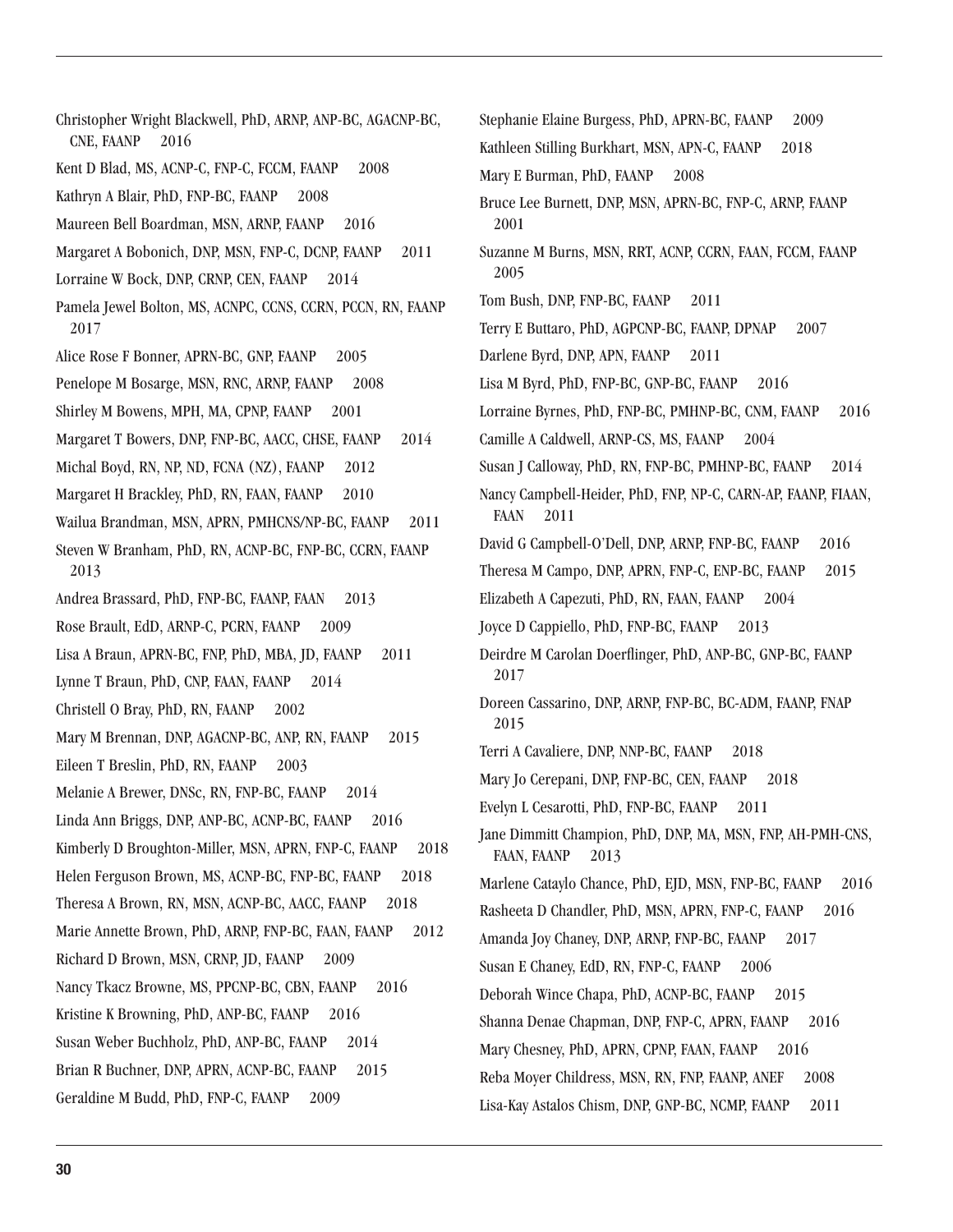Rebecca Chuffo Davila, DNP, NNP-BC, FAANP 2014 Nancy J Cibulka, PhD, RN, WHNP-BC, FNP-BC, FAANP 2012 Carolyn Kay Clevenger, RN, DNP, GNP-BC, AGPCNP-BC, FAANP 2014 Patricia Clinton, PhD, RN, CPNP, FAANP 2005 Cynthia L Cobb, DNP, MSN, MSHSA, BSN, APRN, WHNP-BC, FAANP 2014 Jill Cochran, PhD, APRN, FAANP 2018 Bonni L Cohen, DNP, NP-C, CHFN, FAANP 2016 Donna M Coimbra-Emanuele, DNP, FNP-BC, FAANP 2013 Maria T Colandrea, DNP, NP-C, CORLN, CCRN, FAANP 2017 Christine M Colella, DNP, CS, CNP, FAANP 2017 Virginia M Conley, PhD, ARNP, FNP-BC, PMHNP-BC, FAANP 2015 Debbie Joy Nogueras Conner, PhD, MSN, ANP/FNP-BC, FAANP 2015 Cindy Cooke, DNP, FNP-C, FAANP 2009 Denise A Coppa, PhD, APRN-CNP-FNP/ PNP 2009 Susan J Corbridge, PhD, ACNP, FAANP 2010 Valerie T Cotter, DrNP, AGPCNP-BC, FAANP 2004 Kim Curry, PhD, ARNP, FAANP 2013 Chin Hwa (Gina) Yi Dahlem, PhD, FNP-C, FAANP 2016 Joyce E Dains, DrPH, JD, RN, FNP-BC, FNAP, FAANP 2012 Patricia Daly, PhD, RN, FNP-BC, ENP-BC, FAANP 2018 Debra A Danforth, MS, ARNP, FAANP 2005 Rita F D'Aoust, PhD, ACNP, ANP-BC, CNE, FAANP, FNAP 2011 Yvonne D'Arcy, MS, ARNP-C, CNS, FAANP 2016 Katherine Ann Darling, DNP, APRN, PMHNP/FNP-C, FAANP 2015 Audrey A Darville, PhD, APRN, CTTS, FAANP 2016 Janice Unruh Davidson, PhD, DNP, RN-BC, FNP-BC, NEA-BC, CNE, ANEF, FAANP, FNAP 2001 Pamela Stitzlein Davies, MS, ARNP, A/GNP, ACHPN, RN-BC, FAANP 2018 Melissa M Davis, DNP, ANP-BC, FAANP 2018 Leslie L Davis, PhD, RN, ANP-BC, FAANP, FPCNA, FAHA 2013 Linda Dayer-Berenson, PhD, MSN, CRNP, CNE, FAANP 2011 Margaret M Dean, RN, CS-BC, GNP-BC,NP-C,MSN, FAANP 2011 Barbara Dehn, RN, MS, NP, FAANP 2013 Felicitas A Dela Cruz, DNSc, RN, FAANP 2001

Rita A Dello Stritto, PhD, RN, CNS, ENP, ACNP-BC, FAANP 2014 Barbara Jones Deloian, PhD, RN, CPNP, IBCLC, FAANP 2012 Zo DeMarchi, RN, CNP, FAANP 2000 Kahlil A Demonbreun, DNP, RNC-OB, WHNP-BC, ANP-BC, FAANP 2016 Penny Kaarina Deraps, PhD, ANP, NP-C, FAANP 2002 Anne L Derouin, DNP, CPNP, RN, FAANP 2016 M Elayne DeSimone, PhD, ANPc, FAANP 2007 Kit S Devine, DNP, WHNP-BC, APRN, FAANP 2015 Toni DiChiacchio, DNP, APRN, FNP-BC, FAANP 2017 Karen Dick, PhD, APRN-BC, FAANP 2003 James LaVelle Dickens, DNP, RN, FNP-BC, FAANP 2010 Kristene C Diggins, DNP, MBA, DCC, CNE, FAANP 2015 Mary DiGiulio, DNP, APN, FAANP 2017 Sattaria Smith Dilks, DNP, APRN, PMHNP-BC, FNP-BC, FAANP 2013 Allison Walp Dimsdale, DNP, APRN, NP-C, AACC, FAANP 2017 Shirley Dinkel, PhD, APRN, FNP-BC, ANP-BC, FAANP 2015 Mary Susan Dirks, DNP, ARNP, CPNP-PC, FAANP 2014 Nancy E Dirubbo, DNP,FNP-BC, FAANP, Certificate in Travel Health 2007 John W Distler, DPA, MBA, MS, FNP-C, FAANP 2006 Robert D Donaldson, MS, NP-C, FNP-BC, FAANP 2014 Rebecca Koeniger Donohue, PhD, APRN-BC, WHNP-BC, FAANP 2011 Katherine J Dontje, PhD, FNP-BC, FAANP 2016 Elizabeth A Downes, DNP, MPH, MSN, NP-C, FNP, CNE, FAANP, ANEF, FAAN 2012 Shirlee Marie Drayton-Brooks, PhD, CRNP, APRN-BC, FAANP 2010 Janet C DuBois, DNP, FNP, PMHNP, FAANP, FNAP 2007 Sharon Dudley-Brown, PhD, FNP-BC, FAAN, FAANP 2018 Evelyn G Duffy, DNP, AGPCNP-BC, FAANP 2007 Mary L Duggan, MS CCRN ACNP-BC FAANP 2015 Joel D Dulaigh, MSN, ACNP-BC, FAANP 2017 Mary Anne Dumas, PhD, FNP-BC, GNP-BC, FAANP, FAAN, FNAP 2005 Lynne Dunphy, PhD, APRN, FNP-BC, FAAN, FAANP 2017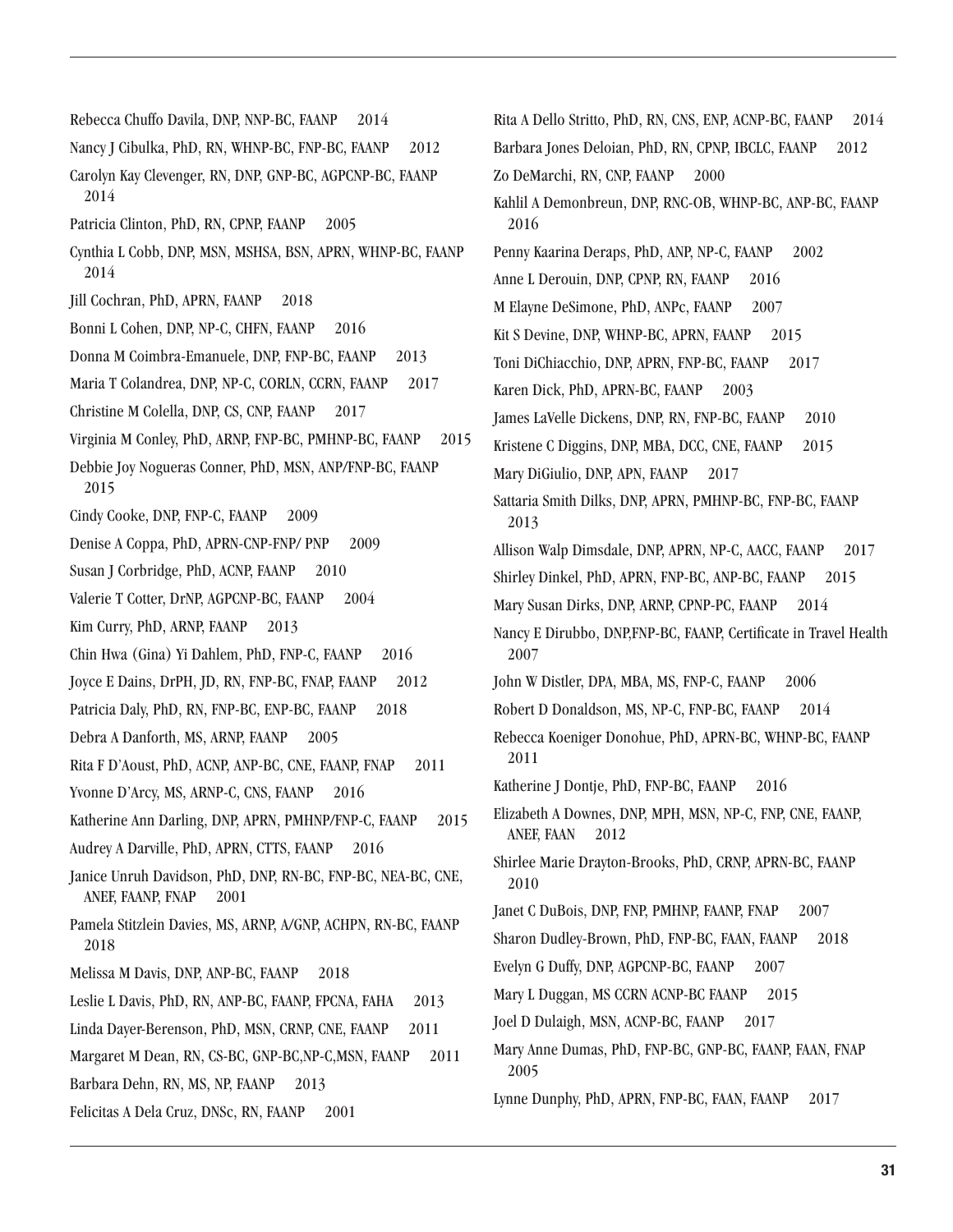Jaibun K Earp, PhD, ARNP, FNP-BC, CNE, FAANP 2017 Marilyn W Edmunds, PhD, ANP/GNP, FAANP 2015 Michelle L Edwards, DNP, APRN, FNP, ACNP, FAANP 2016 Quannetta T Edwards, PhD, MSN, MS, MPH-c, BSN, FNP-C, WHCNP, AGN-BC, FAANP 2006 Nancy E Edwards, PhD, ANP-BC, FAANP 2018 Cindy Edwards-Tuttle, MA, FNP-BC 2014 Elizabeth Fuselier Ellis, DNP, APRN, FNP-BC, FAANP 2010 Kathryn Krueger Ellis, DNP, ANP-BC, FNP-BC, FAANP 2017 Joy S Elwell, DNP, FNP-BC, FAANP 2011 Jill R. Engel, DNP, APRN, ACNP-BC, FNP-BC, ANP-BC, NEA-BC, FAANP 2016 Christine A Engstrom, PhD, CRNP, AOCN, FAANP 2014 E J Ernst, DNP, MBA, MS, APRN, FNP-BC, CEN, FAANP 2013 Noreen Werner Esposito, EdD, PMHNP/WHNP/FNP-BC, FAANP 2015 Mary Ellen Zator Estes, MSN, FNP-BC, NP-C, FAANP 2016 Katherine A Evans, DNP, FNP-C, GNP-BC, ACHPN, FAANP 2016 Dian D Evans, PhD, FNP-BC, ENP-BC, FAANP 2015 Julianne Zehnder Ewen, DNP, FNP-BC, APRN, FAANP 2015 Anecita P Fadol, PhD, FNP-BC, FAANP 2010 Laurie Anne Ferguson, DNP, APRN, ANP-BC, FNP-C, CPNP, FNAP, FAANP 2015 Stephen A. Ferrara, DNP, FNP, FAANP 2013 Kathryn Fiandt, PhD, APRN-NP, FNP-BC, FAANP, FAAN 2004 Sheldon D Fields, PhD, RN, FNP-BC, AACRN, FNAP, FAANP, FAAN 2006 Margaret A Fitzgerald, DNP, FNP-BC, NP-C, CSP, FAAN, DCC, FAANP 2000 Kristie L Flamm, DNP, FNP-BC, ACNP-BC, FAANP 2018 Laureen M Fleck, PhD, FNP-BC, CDE, FAANP 2013 Margaret M Flinter, APRN, PhD, FNP-C, FAAN, FAANP 2009 Roger M Fogg, MSN, FNP, MPH, FAANP 2015 Susanne Astrab Fogger, DNP, CRNP, PMHNP-BC, CARN-AP, FAANP 2015 Jan Marie Foote, DNP, ARNP, CPNP, FAANP 2015 Loretta C Ford, EdD, RN, PNP, FAAN, FAANP 2000 Pamela N Fordham, PhD, FNP-C, FAANP 2009

JoAnn Franklin, DNP, APRN, GNP-BC, FNP-BC, MHNP, FAANP 2016 Brad E Franklin, DNP, FNP-C, FAANP 2017 Sarah B Freeman, PhD, ARNP, FAANP 2001 Debra Ann Friedrich, DNP, ARNP, CLS, FNLA, FAANP 2014 Valerie J Fuller, PhD, DNP, AGACNP-BC, FNP-BC, FAANP 2016 Mary Jo Gagan, PhD, FNP, FAANP 2004 Elizabeth Marie Galik, PhD, CRNP, FAANP 2015 Cynthia J Gantt, PhD, FNP-BC, FAANP 2012 Donald Gardenier, DNP, FNP-BC, FAAN, FAANP 2014 Jacinto Jose Garrido, PhD, DNP, ANP-BC, FAANP, FAAN 2014 Dawn Lee Garzon Maaks, PhD, CPNP-BC, PMHS, FAANP 2009 Kate Sustersic Gawlik, DNP, RN, APRN-CNP, FAANP 2018 Nan M Gaylord, PhD, RN, CPNP, FAANP 2015 Nancy M George, PhD, RN, FNP-BC, FAANP 2014 Safiya George Dalmida, PhD, APRN-BC, FAANP 2018 Terea Giannetta, DNP, RN, CPNP, FAANP 2015 Wanda Gibson-Scipio, PhD, FNP-BC, FAANP 2018 Linda Marie Gibson-Young, PhD, ARNP, FNP-BC, CNE, AE-C, FAANP 2003 Catherine A Giessel, MS, RN, APRN-BC, FAANP 2006 Patricia Murray Given, RN, PhD, FNP/GNP-BC, FAANP 2018 Margaret M Glembocki, DNP, RN, ACNP-BC, CSC, SANE-A, FAANP 2013 Angela K Golden, DNP, FNP-C, FAANP 2009 Kathleen Golden McAndrew, DNP, ANP-BC,COHN-S, FAAOHN, FAANP 2006 Rhonda Lynn Goodman, PhD, ARNP, FNP-BC, AHN-BC, FAANP 2017 Brian K Goodroad, DNP, APRN, CNP, FAANP 2018 Petra Goodman, PhD, WHNP-BC, FAANP 2015 Rosemary T Goodyear, EdD, APRN, FAANP 2001 Mary Jo Goolsby, EdD, MSN, NP-C, FAANP 2002 Patricia A Gorzka, FAANP 2005 Margaret Clark Graham, PhD, FNP, PNP, FAANP 2010

Jane A Fox, Ed.D., PPCNP-BC, FAANP 2016

Mikel L Gray, PhD, PNP, FNP, CUNP, CCCN, FAAN, FAANP 2007

Deborah C Gray, DNP, FNP-C, ANP-BC, FAANP 2018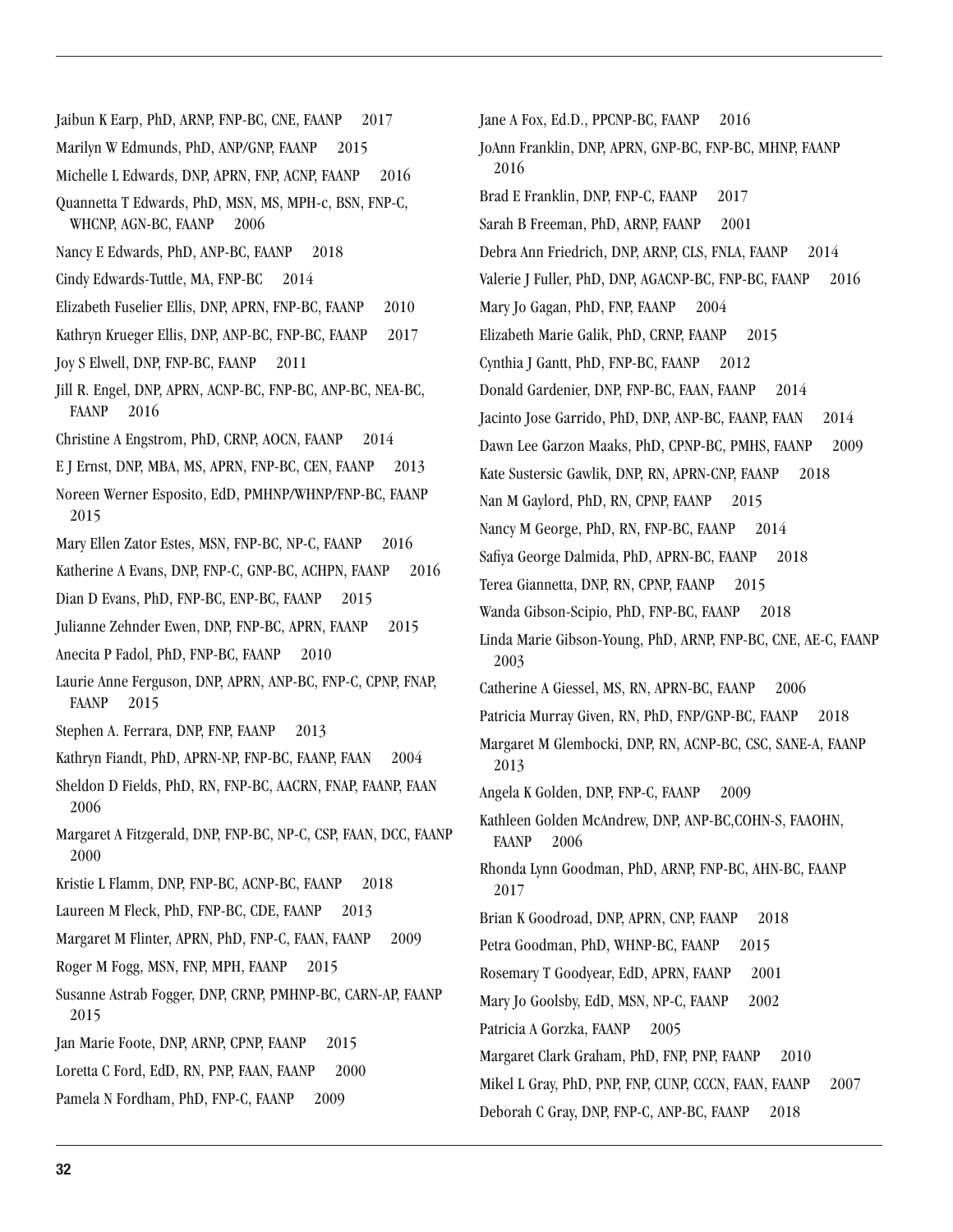Deanna L Gray-Miceli, PhD, GNP-BC, APRN, FAANP, FGSA, FAAN 2003 Karen Elaine Greco, PhD, ANP-BC, FAAN, FAANP 2016 Roger A Green, DNP, FNP, FAANP 2004 S Joan Gregory, PhD, ARNP, FAANP 2000 Valerie J Griffin, DNP, PPCNP-BC, FNP-BC, PMHS, FAANP 2017 Susan Wrisley Groth, PhD, RN, WHNP-BC, FAANP 2012 Donna Gullette, PhD, APRN, AGACNP-BC, ACNP-BC, FAANP 2018 Susan Hagedorn, PhD, APRN-BC, PNP, WHNP, FAANP 2005 Debra J Hain, PhD, ARNP, AGPCNP-BC FAANP, FNKF 2014 Donna M Hallas, PhD, PNP-BC, CPNP, PMHS, FAANP 2011 Joshua M Hamilton, DNP, RN-BC, FNP-C, PMHNP-BC, CNE, FAANP 2017 Beth M Haney, DNP, FNP-C, FAANP 2016 Norma Stephens Hannigan, DNP, MPH, FNP-BC, DCC, FAANP 2015 Mary Jane S Hanson, PhD, CRNP, FNP-BC, CNS, ACNS-BC, FAANP 2018 Kelly Harden, DNSc, APRN, FNP-BC, FAANP 2014 Gene Harkless, DNSc, APRN, FNP-BC, CNL, FAANP 2010 Dixie Lee Harms, DNP, MSN, ARNP, FNP-C, BC-ADM, FAANP 2005 Ann Marie Hart, PhD, FNP-BC, FAANP 2016 Margaret T Hartig, PhD, FNP-BC, FAANP 2009 Tonja Hartjes, DNP, ACNP-BC, FNP-BC, CCRN-CSC, FAANP 2017 Claudia M Hauri, EdD, FNP, FAANP 2002 Catherine Marie Haut, DNP, CPNP-AC, CPNP-PC, CCRN, FAANP 2017 Shelley Yerger Hawkins, PhD, FNP-BC, GNP, FAANP 2007 Joellen W Hawkins, PhD, RN, WHNP-BC, FAAN, NAP, FAANP 2006 Elizabeth Hawkins-Walsh, PhD, CPNP, PHMS, FAANP 2015 Kathleen E Havcraft, DNP, FNP/PNP-BC, DCNP, FAANP 2014 Surani Hayre-Kwan, MSN, MBA, FNP, FACHE, FAANP 2018 Janie Jane Heath, PhD, APRN-BC, FNAP, FAAN, FAANP 2017 Linda L Herrmann, PhD, RN, AGACNP-BC, ACHPN, GNP-BC, FAANP 2016 Meredith Ann Heyde, DNP, APRN, FNP-BC, FAANP 2018

Rodney W Hicks, PhD, RN, FNP-BC, FAANP, FAAN 2008 Barbara S Higgins, PhD, APRN-BC, FAANP 2011 Paula Hill, DNP, FNP-BC, PNP-BC, FAANP 2012 Anne Marie Hirsch, PhD, ARNP, FAANP, FAAN 2014 Jenni Lea Hoffman, DNP, FNP-C, CLNC, FAANP 2016 Susan Hoffstetter, PhD, WHNP-BC, FAANP 2010 Karen Holder, FNP-BC, CNM, AHN-BC, MHS, FAANP 2014 Aimee Chism Holland, DNP, WHNP-BC, FNP-C, RD, FAANP 2017 Amelie Hollier, DNP, FNP-BC, FAANP 2007 LeAnn R Holmes, DNP, APRN, FAANP 2015 Marcia K Holstad, DSN, FNP-BC, FAANP 2010 Deborah L Hopla, DNP, APRN-BC, FAANP 2018 Brenda L Hoskins-Mein, DNP, ARNP, GNP-BC, PMHNP-BC, FAANP 2009 Douglas E Houghton, MSN, ARNP, ACNPC, CCRN, FAANP 2011 Haley M Hoy, PhD, ACNP, FAANP 2015 Karen Sue Hoyt, PhD, RN, FNP-BC, ENP-C, FAEN, FAANP, FAAN 2008 Alicia A Huckstadt, PhD, APRN, FNP-BC, FAANP 2012 Randall Steven Hudspeth, PhD, MBA, MS, APRN-CNP, FRE, FAANP 2008 Remi Marie Hueckel, DNP, CPNP-AC, FNP-BC, FAANP 2014 Michael Lawrence Huggins, EdD, APRN, FAANP 2012 Lori D Hull-Grommesh, RN, DNP, ACNP-BC, CCRN, NEA-BC, FAANP 2016 Rhonda A Hunsucker, MSN, GNPC, FAANP 2004 Marianne V Hurley, MS, FNP-C, GNP-C, CDOE, FAANP 2014 Marianne H Hutti, PhD, WHNP-BC, FAANP 2017 Shannon K Idzik, DNP, ANP-BC, FAANP 2014 Sheryl A Innerarity, PhD, RN, FNP, ACNS, FAANP 2017 Jean Bell Ivey, DSN, MSN, CRNP, PNP-PC, FAANP 2013 Kathryn E Jack, MSN, APRN, FNP-BC, FAANP 2016 Diana Lynn Jacobson, PhD, RN, PPCNP-BC, PMHS, FAANP 2015 Annette Jakubisin-Konicki, PhD, ANP-BC, FNP-BC, FAANP 2018 Michaelene P Jansen, PhD, RN, NP-C, GNP-BC, FAANP 2010 Sabrina D Jarvis, DNP, ACNP-BC, FNP-BC, FAANP 2011 Nancy Piper Jenks, MS, CFNP, MFTM RCPS (Glasg), FAANP 2011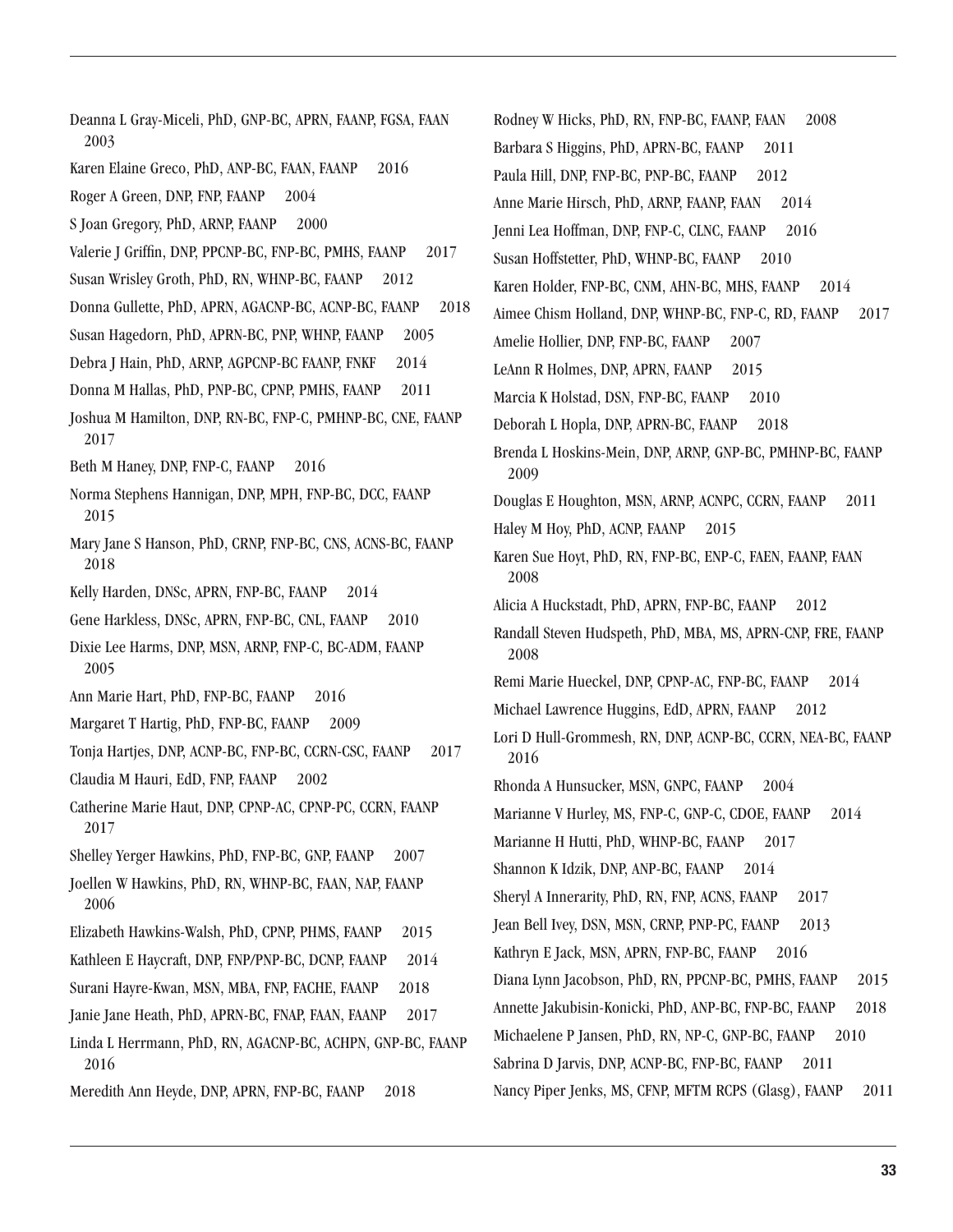Penny Kaye Jensen, DNP, FNP-C, FAAN, FAANP, FNAP 2006 Barbara A Joe, DNP, FNP-BC, FAANP 2015 Rita Marie John, EdD, DNP, CPNP, PMHS, DCC, FAANP 2017 Heather L Johnson, Lt Col, USAF (Ret), DNP, FNP-BC, FAANP 2012 Janet H Johnson, DNP, ACNP, ANP-BC, FAANP 2013 Versie Johnson-Mallard, PhD, ARNP-BC, MSN, MSMS, FAANP 2014 Susan E Johnston, DNP, RN, FNP-BC, FAANP 2014 Ellen Davis Jones, DNP, FNPC, PMHNP, FAANP 2011 Cheryll A. Jones, ARNP, CPNP, FAANP 2016 Irma Jordan, DNP, APRN, FNP/PMHNP-BC, FAANP 2012 Teresa M Judge-Ellis, DNP, FNP-BC, PMHNP-BC, FAANP 2013 Karen Ann Kalmakis, PhD, MPH, FNP-BC, FAANP 2015 Louise Kaplan, PhD, ARNP, FNP-BC, FAANP, FAAN 2010 April N Kapu, DNP, APRN, ACNP-BC, FAANP 2013 Jane Faith Kapustin, PhD, CRNP, BC-ADM, FAANP, FAAN 2009 Laima Maria Karosas, PhD, APRN, FAANP 2017 Linda Jeanne Keilman, DNP, GNP-BC, FAANP 2017 Marye Dorsey Kellermann, PhD, CRNP, FAANP 2012 Patricia Watts Kelley, PhD, FNP-BC, GNP-BC, FAANP, FAAN 2004 Ursula A Kelly, PhD, APRN, ANP-BC, PMHNP-BC, FAANP 2017 Susan Kelly-Weeder, PhD, FNP-BC, FAANP 2015 Beth Marie Kelsey, EdD, APRN, WHNP-BC, FAANP 2017 Lynn A Kelso, MSN, APRN-BC, FCCM, FAANP 2008 Susan M Kendig, RNC, MSN, WHNP, FAANP 2005 Laurie M Kennedy-Malone, PhD, APRN-BC, FAANP 2004 Susan E Kennel, PhD, ARNP, FAANP 2012 Katherine J Kenny, DNP, RN, ANP-BC, FAANP, FAAN 2013 Carole A Kerwin Kain, PhD, PMHCNS-BC, PPCNP-BC, PMHS, FAANP 2012 Cathy R Kessenich, Phd, ARNP, FAANP 2011 Christine a Kessler, MN, CNS, ANP-BC, BC-ADM, FAANP 2013 Karen M Ketner, DNP, FNP-C, FAANP 2016 Kathleen M Kidder, MSN-CS, FNP, APRN, FAANP 2012 Maria C Kidner, DNP, FNP-BC, FAANP 2011 Deb Kiley, DNP, NP-C, APRN-BC, ANP, FAANP, FNAP 2005

Jennifer L Kim, DNP, GNP-BC, FNAP, FAANP 2018 Susan J Kimble, DNP, RN, ANP-BC, FAANP 2015 Joan E King, PhD, ACNP-BC, ANP-BC, FAANP 2011 Pam L King, PhD, FNP, PNP, APRN, FAANP 2014 Tracy A Klein, PhD, ARNP, FAAN, FAANP 2009 Ruth M Kleinpell, PhD, RN, FAAN, FAANP 2003 Shawn M Kneipp, PhD, RN, ANP-BC, APHN-BC, FAANP 2014 Joyce M Knestrick, PhD, C-FNP, FAANP 2007 Michelle H. Knowles, MSN, APRN, FNP-BC 2017 Julie Ann Koch, DNP, RN, FNP-BC, FAANP 2016 Tay Kopanos, DNP, APRN, FNP-C, FAANP 2018 Mary Koslap-Petraco, DNP, PNP-BC, CPNP, FAANP 2012 Elizabeth A Kostas-Polston, PhD, APRN, WHNP-BC, FAANP, FAAN 2013 Patricia Biller Krauskopf, PhD, FNP-BC, FAANP 2011 Dolores "Dee" A Krebs, MS, ANP-BC, FNP, SANE-A, SANE-P, NYSAFE, FAANP 2015 Cynthia A Kuehner, CAPT, NC, USN, MS, FNP-BC, FAANP 2012 Jeffrey Kwong, DNP, MPH, ANP-BC, FAANP 2015 Kimberly Mae LaBronte, PhD, RN, NNP-BC, FAANP 2016 Denise E Laine, PhD, MSN, NP-C, FNP, COHN-S, CCM, FAANP 2000 Monique Lambert, DNP, APRN, ACNP-BC, FAANP 2016 Beverly A Lang, MScN, RN, ANP-BC, FAANP 2018 Gary Robert Laustsen, PhD, APRN-FNP, FAANP, FAAN 2013 James F Lawrence, PhD, APRN-BC, FAANP 2009 Robin Lawson, DNP, CRNP, ACNP-BC, NP-C, FAANP 2018 Scharmaine M Lawson-Baker, DNP, FNP-BC, FAANP, FAAN 2012 Nancy E. Lawton, MN, ARNP, FNP 2017 Alicia Le Pard, MSN, MBA, APRN, ACNP-BC, ENP-C, FNP-BC, GNP-BC, FAANP 2018 Laura G Leahy, DrNP, APRN, PMH-CNS/FNP, CARN-AP, FAANP 2017 Virginia Townsend LeBaron, ACNP-BC, ACHPN, AOCN, FAANP 2011 Wendy Jane Lee, DNP, APRN, FNP-BC, FAANP 2017 Susan Lee, DNP, NP-C, FAANP 2007

Susan B Leight, EdD, CRNP, FAANP 2005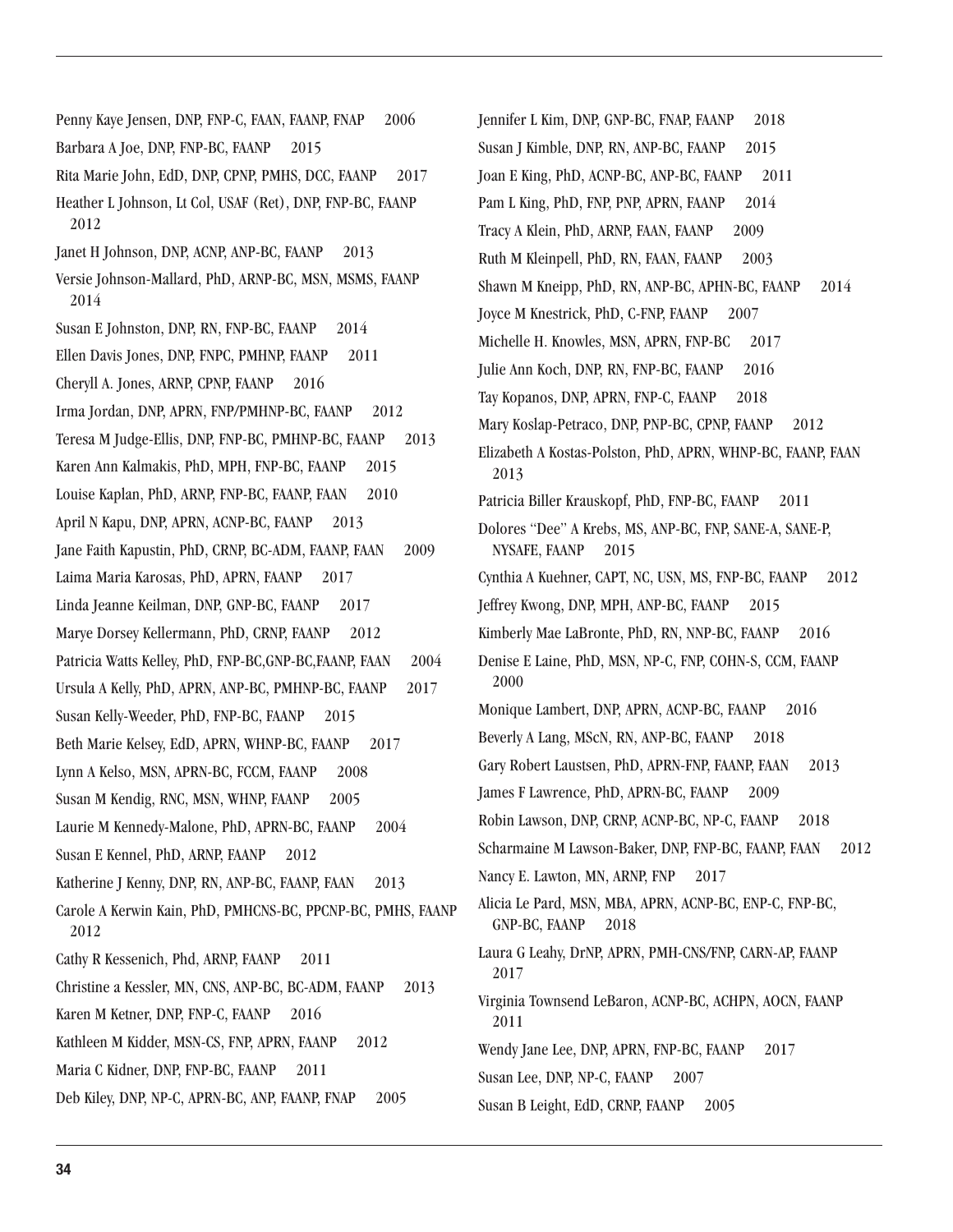Colleen A Leners, DNP, APRN, FAANP 2017 Marijo Letizia, PhD, RN, APN/ANP-BC, FAANP 2009 Kevin L Letz, DNP, MBA, MSN, RN, CNE, CEN, FNP-C, ANP-BC, PCPNP-BC, FAPPex, FAANP 2015 Wendy Michelle Likes, PhD, DNSc, APRN-BC, FAANP 2016 Carol L Lindsey, MSN, ARNP, FNP-BC, FAANP 2017 Catherine Gaines Ling, PhD FNP-BC FAANP 2014 Denise G Link, PhD, NP, FAAN, FAANP 2013 Lori Lioce, DNP, FNP-BC, CHSE, FAANP 2013 Michelle L Litchman, PhD, FNP-BC, FAANP 2016 Shannon K Lizer, PhD, FNP-BC, FAANP 2016 Sharon E Lock, PhD, APRN, FNP-BC, FAANP 2015 Mathew R Loe, DNP, RN, ERNP, FNP-C, NE-BC, FAANP 2015 Maria Annette Lofgren, DNP, ARNP, NNP-BC, CPNP, FAANP 2016 Melanie D Logue, PhD, DNP, ARNP, CFNP, FAANP 2014 Carmen T Lopez Rodriguez, DNP ANP BC FAANP 2012 Rene A Love, PhD, DNP, PMHNP-BC, FNAP, FAANP 2015 Bobby D Lowery, PhD, MN, FNP-BC, FAANP 2014 Kenneth W Lowrance, DNP, APRN, CNS, FNP-BC, NEA-BC, FAANP 2017 Denise D Lucas, PhD, FNP-BC, CRNP, FAANP 2018 Pamela Lusk, DNP, RN, PMHNP, FAANP 2014 Cindy Luther, PhD, GNP-BC, ANP-BC, FNP-BC, FAANP 2012 Karlen E Luthy, DNP, FNP-c, FAAN, FAANP 2016 Judith S Lynch, MS, MA, APRN-BC, FAANP 2000 Melanie Elizabeth Mabrey, DNP, ACNP-BC, BC-ADM, CDTC, FAANP 2014 Thomas A Mackey, PhD, NP-C, FAAN, FAANP 2004 Billie Jo Madler, DNP, APRN, FNP-C, FAANP 2016 Kathy S Magdic, DNP, ACNP-BC, FAANP 2007 Rosalie O'Dell Mainous, PhD, APRN, NNP-BC, FAANP, FAAN 2014 Millicent Malcolm, DNP, GNP-BC, APRN, FAANP 2016 Mary Jane Maloney, DNP APRN-CNP FAANP 2016 Frank Manole, DNP, MBA, ACNP-BC, FAANP 2015 Ann Hurdle Maradiegue, PhD, MSN, FNP-BC, FAANP 2008 Cydne J Marckmann, DNP, ARNP, FAANP 2013 Julie A Marfell, DNP, FNP-BC, FAANP 2010

Terri Marin, PhD, NNP-BC, FAANP 2015 Lucy N Marion, PhD, RN, FAAN, FAANP 2012 Laura J Markwick, DNP, FNP-C 2017 Geraldine M Marrocco, EdD, APRN, CNS, ANP-BC, FAANP 2017 Lori Martin-Plank, PhD, FNP-BC, NP-C, GNP-BC, FAANP, FNAP 2009 Susan Moore Matthews, PhD, FNP-BC, FAANP 2009 Patricia R Maybee, EdD, NP, FAANP 2004 Sandra C Mazzone, DNP, RN, NP-C, FAANP,CSC 2010 Donna Behler McArthur, PhD, APRN, FNP-BC, FAANP, FNAP 2001 Ruth G McCaffrey, DNP, FNP-BC, GNP-BC, FAAN, FAANP 2015 Marianne McCarthy, PhD, GNP, PMHNP, FAANP 2012 Paula McCauley, DNP, APRN, ACNP-BC, FAANP 2018 Carmel Anne McComiskey, DNP, PPCNP-BC, CPNP-AC, FAANP, FAAN 2014 Kathleen T McCoy, DNSc, APRN, PMHNP-BC, PMHCNS-BC, FNP-BC, FAANP 2012 Louise McDevitt, MS, FNP-BC, ANP-BC, ACNP-BC, FAANP 2012 MiChelle Lynn McGarry, MSN, RN, CPNP, CUNP, FAANP 2016 Teena Minton McGuinness, PhD, CRNP, FAAN, FAANP 2018 Richard L McLaughlin, MS, ACNP-BC, FAANP 2011 Renee Parnell McLeod, PhD, APRN, CPNP, FAANP 2012 Patricia C McMullen, PhD, JD, CRNP, FAANP, FAAN 2012 Richard F Meadows, MS, ANP-C, FAANP 2002 Heather H Meissen, MSN, FCCM, ACNP, CCRN, FAANP 2017 Sheila D Melander, PhD, ACNP-BC, FCCM, FAANP 2008 Karen Devereaux Melillo, PhD, A-GNP-C, FAANP, FGSA 2001 Bernadette J Melnyk, PhD, RN, CPNP/PMHNP, FNAP, FAAN, FAANP 2013 Emily S Merrill, PhD, RN, FNP, BC, CNE, FAANP 2010 T Jeanne Merritt, PhD, MSN-C, ARNP, FNP, FAANP 2006 Sally K Miller, PhD, APN, FAANP 2004 Kenneth P Miller, PhD, RN, CFNP, FAAN, FAANP 2014 Minna Kristiina Miller, DNP, MSN, BA, FNP-BC, NP(F), FAANP 2017 Michael L Mistric, PhD, RN, FNP-BC, FAANP 2011

Alison Joy Mitchell, MSN ACNP-BC FAANP 2015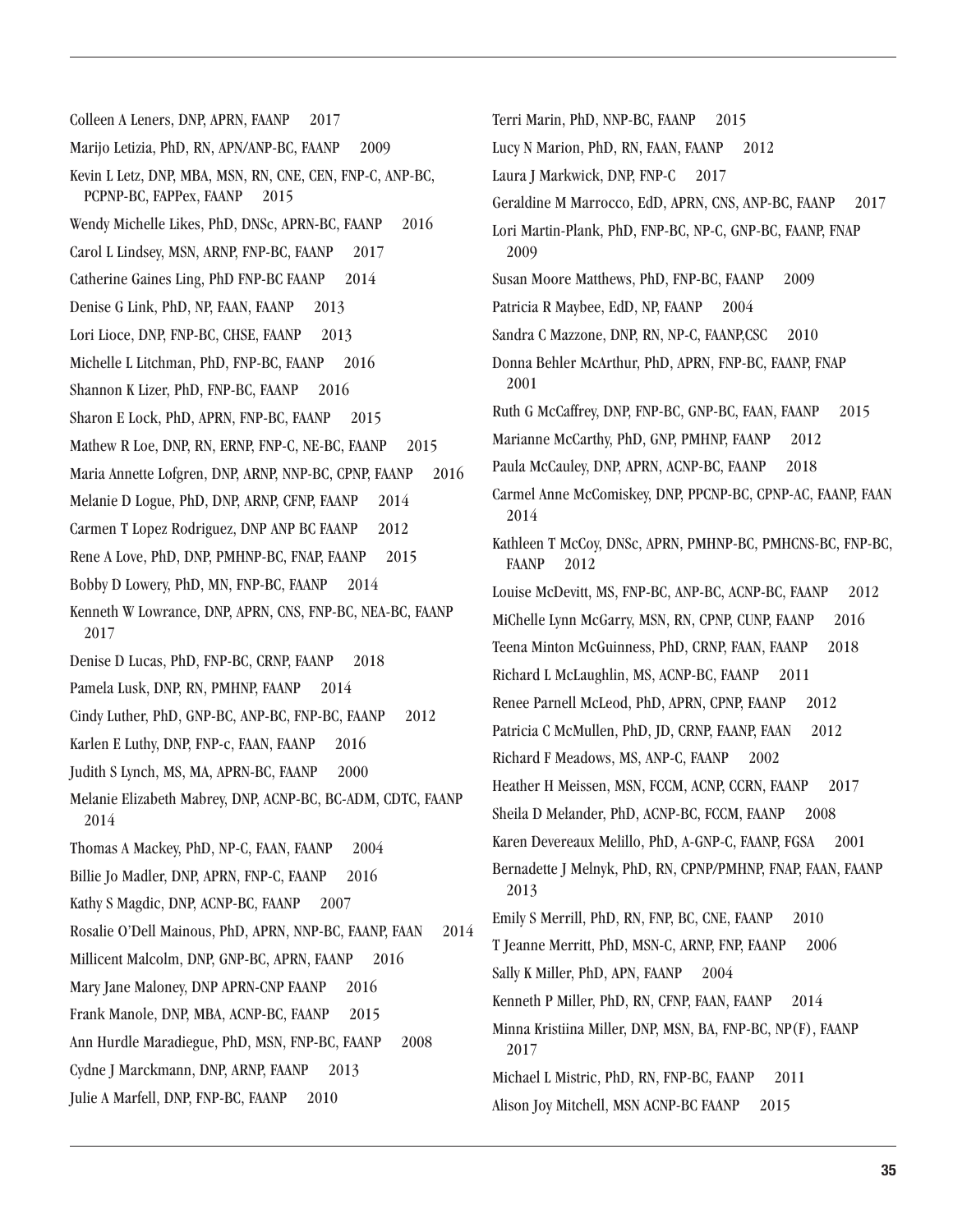Carol D Moffett, PhD, FNP-BC, CDE, FAANP 2012 Kymberlee A Montgomery, DNP, APRN, WHNP-BC, CNE, FAANP, FAAN 2014 Carolyn Montoya, PhD, CPNP, FAANP 2014 Anne Moore, DNP, WHNP/ANP-BC, FAANP 2003 Karen S Moore, DNP, APRN, ANP, BC, FAANP 2017 Yvonne M Moragne-Coon, PhD, CRNP, FAANP 2004 Rosalinda Morales, PHD, FNP-BC, FAANP 2009 Barbara Ann Moran, PhD, MPH, CNM, FAANP, FACCE 2016 Phyllis D Morgan, PhD, FNP-BC, FAANP 2008 Constance Ann Morrison, DNP, JD, MBA, MS CNS, PMHNP-BC, FAANP 2008 Dianne C Morrison-Beedy, PhD, WHNP-BC, FNAP, FAAN, FAANP 2009 Reynold L Mosier, COL AN, MSN, MBA, CRNP, FAANP 2009 Lee S Moss, MS, APRN, FNP-BC, ANP-C, CWS, FAANP 2013 Lisa Muirhead, DNP, APRN, ANP-BC, FAANP 2016 Susan Mullaney, DNP, APRN, GNP-BC, FAANP 2018 Cindy L Munro, PhD, ARNP, ANP-BC, FAANP, FAAN, FAAAS 2013 Nancy L Munro, RN, MN, CCRN, ACNP-BC, FAANP 2014 Angela Nannini, PhD, FNP-C, FAANP 2012 Marie E Napolitano, PhD, APRN, FNP-BC, FAANP 2012 Whitney Ann Nash, PhD, APRN, ANP-BC 2017 Alvita Kay Nathaniel, PhD, FNP-BC, FAANP 2009 Donna G. Nativio, PhD, CRNP, ANP, PNP, CPNP-PC, FAAN, FAANP 2014 Mary B Neiheisel, EdD, MSN, CNS, FNP, FAANP, FNAP 2006 Angela M Nelson, MSN, RN, CCRN, ACNP-BC, FCCM, FAANP 2013 Francis Edward Neuzil, PhD, MSN, ARNP-BC, FAANP 2014 Nelda F New, PhD, FNP-BC, CNE, FAANP 2014 Jamesetta A Newland, PhD, FNP-BC, DPNAP, FAANP, FAAN 2005 Janet Kathleen Noles, PhD, RN, FNP-BC, FAANP 2008 Anne Norman, DNP, APRN, FNP-C, FAANP 2016 Julie Cowan Novak, DNSc, RN, CPNP, FAANP 2004 Geralyn A Ochs, MSN, APRN, AGACNP-BC, ANP-BC, FAANP 2017 Margaret O'Donnell, DNP, FNP, ANP B-C, FAANP 2014 Judith J O'Haver, PhD, RN, CPNP-PC, FAANP 2017

Louise C O'Keefe, PhD, CRNP, FAANP 2017 Jill Olmstead, MSN, ANP-C, FAANP 2015 Ann Falkenberg Olson, PhD, RN, FNP-BC, WHNP-BC, FAANP 2009 Karen Koozer Olson, PhD, RN, FNP-C, FAANP 2005 Daniel O'Neill, MNP, CEN, FACNP, FAANP 2015 Marie-Eileen Onieal, PhD, MMHS, RN, CPNP, FAANP 2000 Nancy C O'Rourke, PhD, ACNP, ANP, FAANP 2009 Susan Orsega, Rear Admiral, USPHS, MS, FNP-BC, FAANP 2013 Julianne Ossege, PhD, FNP-BC, FNAP, FAANP 2018 Janine Ann Overcash, PhD, GNP-BC, FAANP 2015 Eileen Alanna Owen-Williams, PhD, DNP, FNP-BC, CNM, AFN-BC, FAANP 2015 James C Pace, DSN, MDiv, APRN-BC, FAANP 2005 Diane Todd Pace, PhD, FNP-BC, CCD, NCMP, FAANP 2007 Diane L Padden, PhD, CRNP, FAANP 2010 Julia C Pallentino, MSN, JD, FNP-BC, FAANP 2009 Carmen T Paniagua, EdD, RN, ACNP-BC, APNG, FAANP 2010 Pamela Diane Paplham, DNP, AOCNP, FNP-BC, FAANP 2015 Wendy S Paracka, MS, ARNP-C, FNP, FAANP 2017 José A Parés-Avila, DNP, MA, RN, ARNP, NP-C, FAANP 2017 Cindy A Parsons, DNP, ARNP-BC, FAANP 2009 Elizabeth Partin, DNP, APRN FAANP 2015 Susan B Patton, DNSc, PNP-BC, FAANP 2012 Patricia F Pearce, MPH, PhD, FNP-BC, FAANP, FNAP 2010 Linda Joan Pearson, DNSc, APRN-BC, FPMHNP, FAANP 2006 Jessica L Peck, DNP, APRN, CPNP-PC, CNE, CNL, FAANP 2018 Danielle Howa Pendergrass, DNP, APRN, WHNP-BC, FAANP 2018 George Byron Peraza-Smith, DNP, APRN, GNP-BC, AGPCNP-C, GS-C, CNE, FAANP 2018 Katherine Colligan Pereira, DNP, RN, FNP-BC, ADM-BC, FAANP 2013 Arlene Pericak, DA, MS, FNP-C, FAANP 2015 Wlatka Peric-Knowlton, MSN, ANP-BC, CDE, FAANP 2014 Richard A Pessagno, DNP, PMHNP-BC, FAANP 2014 Sandra J W Petersen, DNP, APRN, FNP-BC, GNP-BC, PMHNP, FAANP 2016 Jane Marie Peterson, PhD, ARNP, FAANP 2011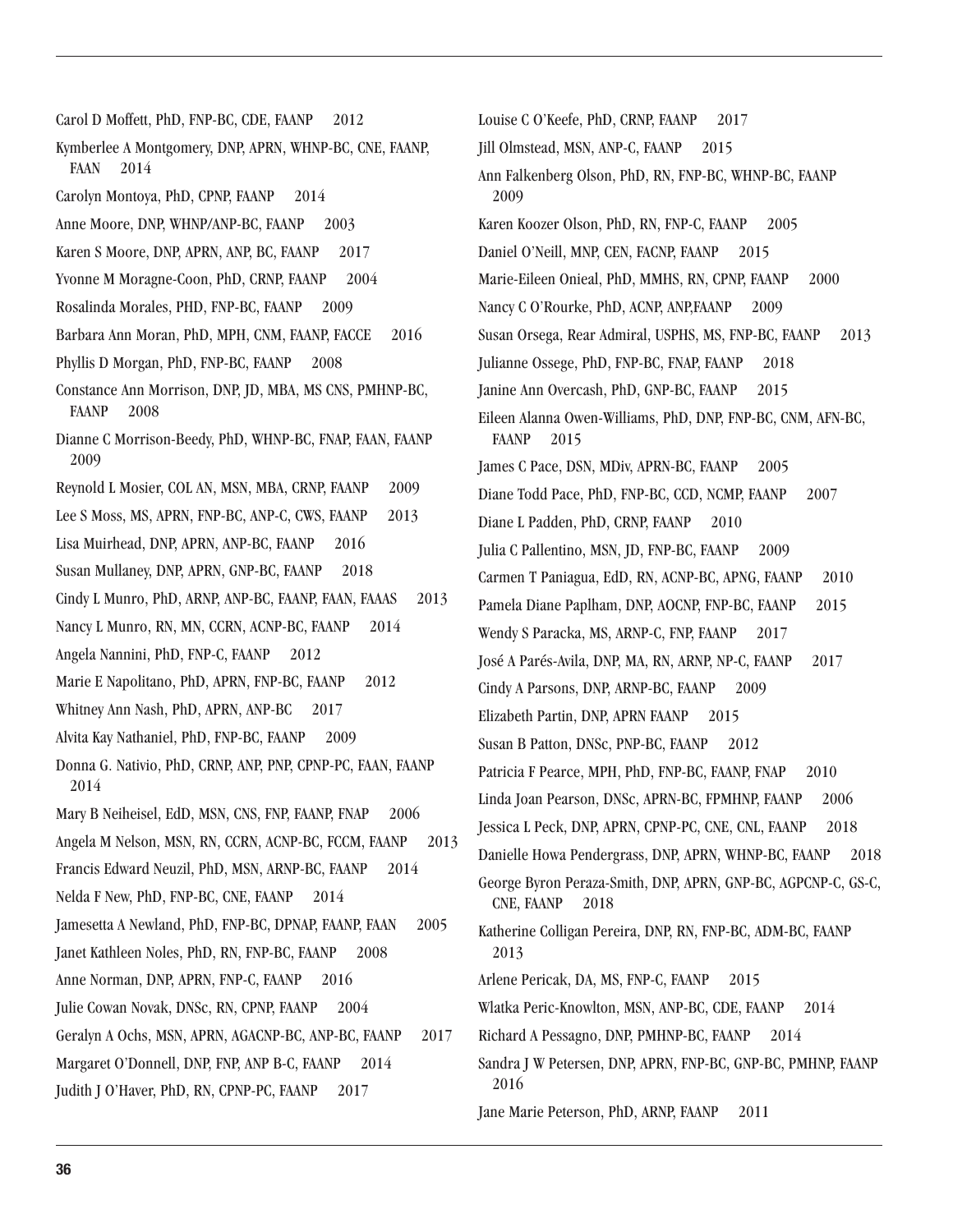Stacey R Pfenning, DNP, APRN, FNP, FAANP 2017 Barbara C Phillips, MN, GNP-BC, FNP-BC, FAANP 2013 Susanne Johnson Phillips, DNP, APRN, FNP-BC, FAANP 2017 Pam Pieper, PhD, ARNP, PPCNP-BC, TCRN, FAANP 2016 Charon A Pierson, PhD, GNP-BC, FAAN, FAANP 2000 Christine L Pintz, PhD, FNP-BC, FAANP 2014 Oralea A Pittman, RN, MS, FNP-BC, FAANP 2009 Joanne M Pohl, PhD, ANP-BC, FAAN, FAANP 2010 CAPT Edward L Poindexter, MSN, APRN, FNP-BC, FAANP 2018 Vanessa Ann Pomarico-Denino, EdD (c), MSN, APRN, FNP-BC, FAANP 2014 Demetrius J Porche, DNS, APRN, FAANP 2009 Luz S Porter, PhD, ARNP, FNP, FAAN, FAANP 2008 Priscilla Jane Powers, MSN, APRN-BC, FAANP 2002 Joyce L Powers, RN, MSN, FNP-BC, ACNP-BC, FAANP 2013 Allen V Prettyman, PhD, APRN-BC, FAANP 2015 Marva Mizell Price, DrPH, RN, FNP, APRN-BC, FAANP, FAAN 2007 Richard M Prior, DNP, FNP-BC, FAANP 2011 Rachel Anna Prosser, PhD, APRN, CNP, AAHIVS, FAANP 2016 Elias Provencio-Vasquez, PhD, NP, FAAN, FAANP 2000 Joyce A Pulcini, PhD, PNP-BC, FAAN, FAANP 2008 Susanne A Quallich, PhD, ANP-BC, NP-C, CUNP, FAANP 2014 Patricia A Quigley, PhD, MPH, ARNP, FAAN, FAANP 2010 Jill Rosemary Quinn, PhD, RN, CS-ANP, FNAP, FAHA, FAANP 2010 Elda G Ramirez, PhD, RN, FNP-BC, FAANP 2006 Denise R Ramponi, DNP, NP-C, FAEN, FAANP 2013 James Luther Raper, PhD, CRNP, JD, FAAN, FAANP, FIDSA 2007 Lynn M Rapsilber, DNP ANP-BC APRN FAANP 2014 Randolph F R Rasch, PhD, RN, MSN, FNP, FAANP 2004 Louise Reagan, PhD, APRN, ANP-BC, FAANP 2018 Catherine W Reavis, EdD, APRN, FNP-BC, FAANP 2009 Sally J Reel, PhD, APRN, CFNP, FAAN, FAANP 2004 Elizabeth Reifsnider, PhD, RN, WHNP-BC, PHCNS-BC, FAAN, FAANP 2014 Lorraine Reiser, PhD, FNP-C, FAANP 2011 Suzanne Lesta Reiter, MM, MSN, WHNP-BC, FAANP 2009 Elizabeth K Rende, DNP, APRN, CPNP-PC, PMHS-BC, FAANP 2018 Lenore K Resick, PhD, CRNP, FNP-BC, FAANP, FAAN 2009 Barbara M Resnick, PhD, CRNP, FAAN, FAANP 2000 Imelda Reyes, DNP, MPH, RN, CPNP-PC, FNP-BC, FAANP 2018 Jacqueline Rhoads, PhD, ACNP-BC, ANP-C, GNP, CCRN, FAANP 2007 Kathleen Stewart Rhodes, DNP, FNP-C, FAANP 2018 Richard Ricciardi, PhD, NP, FAANP, FAAN 2007 Ellen Robin Rich, PhD, RN, FNP, FAANP 2010 Luann G Richardson, PhD, DNP, FNP, PMHNP, FAANP 2016 Ted S Rigney, PhD, ACNP-BC, FAANP 2007 Rebecca Rigolosi, DNP, ANP-BC, CCDS, FAANP 2015 Candy Sue Rinehart, DNP, FNP, ADM-C, FAANP 2016 Cheryl D Rising, FNP, FAANP 2017 Leslie K Robbins, PhD, RN, PMHNP-BC, PMHCNS-BC, FAANP 2014 Anthony J Roberson, PhD, PMHNP-BC, RN, FAANP 2017 Mary Ellen Roberts, DNP, RN, APNC, FAAN, FAANP 2001 Amy Roberts, RN, PhD, FNP-BC, FAANP 2018 Lisa R Roberts, DrPH, MSN, RN, FNP-BC, CHES, FAANP 2018 Jo Lynne W Robins, PhD, RN, ANP-BC, AHN-C, CHTP, FAANP 2011 Sophia Chu Rodgers, MSN, ACNP, NP-C, FAANP 2007 Heather L Roebuck, DNP, FNP-BC, FAANP 2015 Annie J. Rohan, PhD RN NNP-BC CPNP-PC FAANP 2016 Gwen L Rohde Witzel, APRN, FNP, FAANP 2012 Karen M Rohr, Ph.D, FNP-BC, NEA-BC, FAANP 2012 Stephen Joseph Roller, DHA, APRN, FNP-C, CENP, FAANP 2017 Laura L Rooney, DNP, APRN, FNP-BC, DCC, BC-ADM, FAANP 2013 Kelly D Rosenberger, DNP, APRN, CNM, WHNP-BC, FAANP 2018 Laura Dorman Rosenthal, RN, DNP, ACNP-BC, FAANP 2016 Heather M Ross, PhD, DNP, ANP-BC 2017 Carl A Ross, PhD, FNP-BC, CNE, FAANP 2016 Gail A Rosselot, MS, MPH, APRN-BC, COHN-S, FAANP 2009 Alicia Gill Rossiter, Lt Col, USAFR, NC, DNP, FNP, PCPNP-BC, FAANP 2014 Linda R Rounds, PhD, RN, FNP, FAAN, FAANP 2003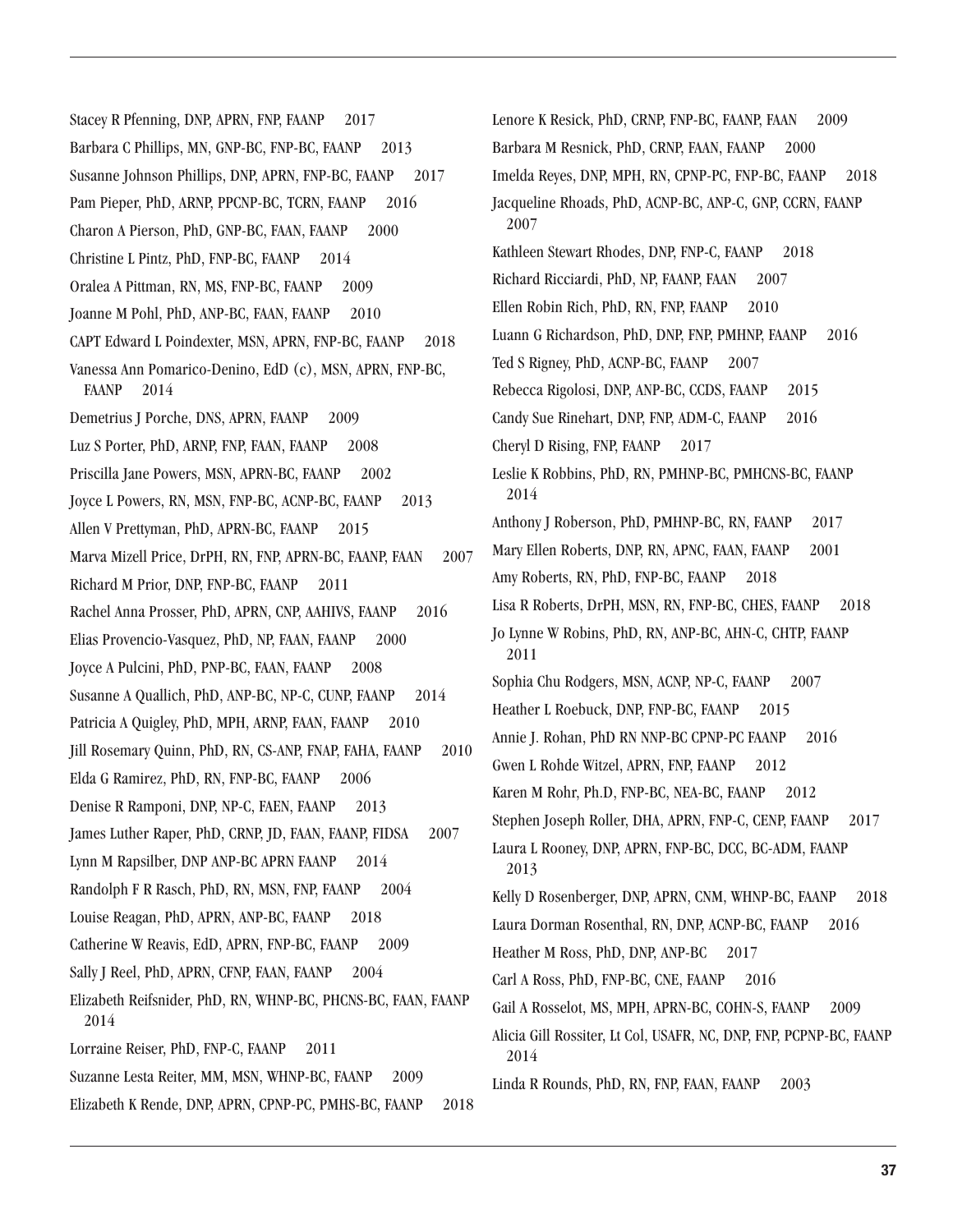Mary M Rubin, PhD, RNC, CRNP, FAANP 2010 Kathryn Wirtz Rugen, PhD, FNP-BC, FAANP, FAAN 2015 Kerri L Rupe, ARNP, FNP-C, COHN-S, DNP, FAANP 2008 Susan D Ruppert, PhD, RN, FNP-C, ANP-BC, FNAP, FCCM, FAAN, FAANP 2008 Audrey Russell-Kibble, DNP, RN, FNP-C, FAANP 2016 Sandra Festa Ryan, RN, MSN, CPNP, FCPP, FAANP, FAAN 2009 Jacqueline Dawn Rychnovsky, PhD, RN, CPNP, FAANP 2014 Valerie K Sabol, PhD, ACNP-BC, GNP-BC, CCRN, CNE, FAANP 2014 Gail M Sadler, MSN, ARNP-BC, FAANP 2011 Frances M (rankin) Sahebzamani, PhD, ARNP, FAANP 2005 Jennifer Salerno, DNP, CPNP, FAANP 2012 Mary F Salter, DNP, MAM, MBA, ANP-C, FAANP 2013 Deborah A Sampson, PhD, FNP-BC, APRN, COHN-S, FAANP 2011 M Christopher Saslo, DNS, ARNP-BC, FAANP 2010 Sherri Lynette Saunders-Goldson, DNP, WHNP-BC, FAANP 2007 Carol L Savrin, DNP, RN, FNP-BC, CPNP, FAANP 2009 Kathleen Anne Schachman, PhD, FNP-BC, PPCNP-BC 2017 Monica Sue Scheibmeir, PhD, APRN-BC, FNP, FAANP 2009 Terri Schmitt, PhD, ARNP, FNP-BC, CDE, FAANP 2016 Madrean M Schober, PhD, MSN, ARNP, ANP, FAANP 2000 Deborah L Schofield, DNP, CRNP, FAANP 2015 Andrea Parsons Schram, DNP, FNP-BC, FAANP 2016 Susan M Schrand, MSN, CRNP, NP-C, FAANP 2015 Gretchen Schumacher, PhD, GNP-BC, FNP, NP-C, FAANP 2018 Lorna L Schumann, PhD, NP-C, APRN-BC, FNP, ACNP, CCRN-R, FAAN, FAANP 2001 Kristine A Scordo, PhD, RN, ACNP-BC, FAANP 2011 William Michael Scott, DNP, FNP-BC, FAANP 2013 Laura Searcy, MN, RN, APRN, PPCNP-BC, FAANP 2018 Mimi Secor, MS, MEd, APRN, FNP-BC, FAANP 2006 Diane C Seibert, PhD, CRNP, FAANP 2009 Craig R Sellers, PhD, RN, ANP-BC, GNP-BC, FAANP 2013 Janet S Selway, DNSc, ANP-BC, CPNP-PC, FAANP 2014 Jo Ann Beatty Serota, DNP, RN, CPNP, IBCLC, FAANP 2013 Jessica Halstead Sharp, PhD, FNP-BC, CRNA, FAANP 2013

Elizabeth Li Sharpe, DNP, APRN, NNP-BC, VA-BC, FAANP 2017 Barbara L Sheer, PhD, PNP, FNP, FAANP 2000 Debra M Shelby, PhD, DNP, FNP-BC, DCNP, FACDNP, FAANP 2016 Kate G Sheppard, PhD, RN, FNP, PMHNP-BC, FAAN, FAANP 2012 Leilani A C L G Siaki, PhD, NP-BC, FAANP 2016 Corinna P Sicoutris, MSN, ACNP-BC, FCCM, FAANP 2015 Shari Lee Simone, DNP, CPNP-AC, FAANP, FCCM 2015 Sharon L Sims, PhD, RN, FAANP 2005 Barbara Sinni-McKeehen, MSN, ARNP, DNC, FAANP 2011 Elizabeth Dorothy Sloand, PhD, RN, PNP-BC, FAAN, FAANP 2018 Leigh Small, PhD, RN, CPNP-PC, FNAP, FAANP 2013 Mary Alison Smania, DNP, FNP-BC, AGN-BC, FAANP 2018 Mary Atkinson Smith, DNP, FNP-BC, FNAP, FAANP 2018 Amy W Smith, DNP, FNP-BC, FAANP, FACHE 2009 Kathaleen L Smith 2017 Kevin Lee Smith, DNP, FNP, FAANP 2013 Susan Lee Smith, PhD, ACNP-C, FNP-C, RNFA, WCC, FAANP 2013 Sheila Kathleen Smith, PhD, RN, ARNP-BC, FAANP 2016 Robert T Smithing, MSN, ARNP, FAANP 2011 Mary C Smolenski, EdD, MS, FNP, FAANP 2004 Brett Badgley Snodgrass, FNP-C, CPE, FACPP, FAANP 2016 Audrey E Snyder, PhD, RN, ACNP-BC, CEN, FAANP, FAEN, FAAN 2006 Victoria M Soltis-Jarrett, PhD, PMHCNS/NP-BC, FAANP 2014 Rhayun Song, PhD, FNP, FAANP 2018 Mark David Soucy, PhD, RN, FPMHNP-BC, PMHCNS-BC, FAANP 2015 Cathy M St. Pierre, PhD, APRN-BC, FNP, FAANP 2008 Suzanne Staebler, DNP, APRN, NNP-BC, FAANP 2014 Julie A Stanik-Hutt, PhD, ACNP, GNP, FAANP 2011 Joan Marlene Stanley, PhD, RN, CRNP, FAAN, FAANP 2011 Cheryl Cummings Stegbauer, PhD, RN, APNn, FNP-BC, FAANP 2011 Julie Gunnarshaug Stewart, DNP, MPH, MSN, FNP-BC, APRN, FAANP 2016 Vicky A Stone-Gale, DNP, FNP-C, ARNP, MSN, FAANP 2017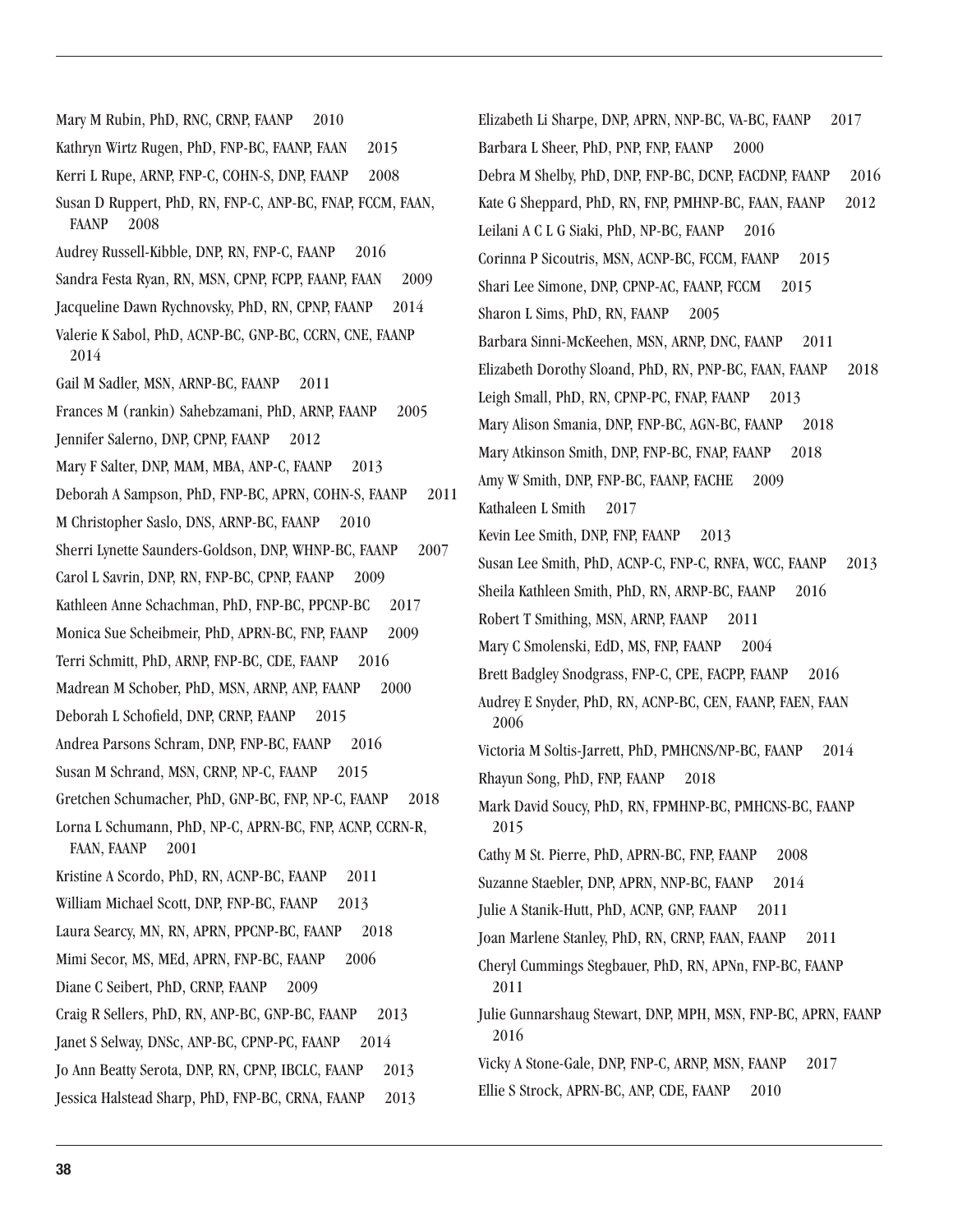Melinda M Swenson, PhD, NP-C, FAANP 2007 Kathy J Tackett-Morris, DNP, ARNP, FNP-C, AE-C, FAANP 2008 Dianne L Tarrant, MS, APRN, FNP-BC, FAANP 2015 Leslie-Faith Morritt Taub, PhD, ANP-C, GNP-BC, CDE, CBSM, CME (DOT) FAANP 2011 Alice M Teall, MS, CRNP, NC, FAANP 2015 Anne Teitelman, PhD, CRNP, FAANP 2010 Paulette Thabault, APRN, MS, JD, FAANP 2014 Joanne L Thanavaro, DNP, APRN, AGPCNP-BC, AGACNP-BC, DCC, FAANP 2013 Anne Thomas, PhD, ANP-BC, GNP, FAANP 2012 Tami L Thomas, PhD, RN, CPNP-PC, RNC, FAANP, FAAN 2013 Sophia L Thomas, DNP, APRN, FNP-BC, PPCNP-BC, FNAP, FAANP 2012 Angela R Thompson, DNP, FNP-C, BC-ADM, CDE, FAANP 2017 Carol L Thompson, PhD, CCRN, ACNP, FNP, FCCM, FAANP, FAAN 2007 Clare J Thomson-Smith, JD, MSN, RN, FAANP 2010 Wendy E Thon, MSN, APRN, FNP-C, FAANP 2000 Charlotte Thrall, DNP, FNP-C, RN, FAANP 2018 Susan Tiso, DNP, APRN, FNP-BC, FAANP 2017 Barbara A Todd, DNP, ACNP-BC, FAANP, FAAN 2006 Cindy Tofthagen, PhD, ARNP, AOCNP, FAANP 2013 Carolyn T. Torre, RN, MA, APN, PNP-BC, FAANP 2014 Jan A Towers, PhD, NP-C, CRNP, FAANP 2000 Caroline B Trapp, MSN, ANP-BC, BC-ADM, CDE, FAANP 2013 Kathy J Trotter, DNP, CNM, FNP-BC, FAANP 2015 Barbara A Tucker, PhD, APRN-BC, FAANP 2004 Jane I Tuttle, PhD, FNP-BC, CPNP, FAANP 2010 Diane O Tyler, PhD, RN, FNP-BC, FNP-C, FAAN, FAANP, CAE 2014 Teresa Lynn Tyson, DNP, MSN, FNP-BC, FAANP 2009 Kimberly A Udlis, PhD, APNP 2017 Ann M Uetz, MSN, ARNP-BC, FNP-C, cPNP, FAANP 2006 Rudy Valenzuela, PhD, NP, FAANP 2011 Susan N Van Cleve, DNP, RN, CPNP-PC, PMHS, FAANP 2014 Susan S VanBeuge, DNP, APRN, FNP-BC, CNE, FAANP 2013 Dawn M Vanderhoef, PhD, DNP, PMHNP/CS-BC, FAANP 2016

Deborah C Varnam, MSN, FNP-BC, FAANP 2010 Jennifer Lisa Vedral-Baron, MN, ARNP, NP-C, FAANP, FACHE 2011 Donna M Velasquez, PhD, FNP-BC, FAANP 2008 Roseann Patricia Velez, DNP, CRNP, FNP-BC, FAANP 2017 Peggy Vernon, RN, MA, C-PNP, DCNP, FAANP 2016 Diane C Viens, DNSc, APRN, FNP, FAANP 2003 Deborah Vincent, PhD, RN, FAANP 2004 Elizabeth M B Visone, DNP, ANP-BC, FNP-BC, APRN, FAANP 2016 Marjorie Vogt, PhD, DNP, CNP, CNE, FAANP 2013 Susan T Voss, DNP, FNP-BC, DCNP, FAANP 2015 Theresa M Wadas, PhD, DNP, ACNP-BC, FNP-BC, CCRN, FAANP 2016 Julee Briscoe Waldrop, DNP, PNP-BC, FNP-BC, CNE, FAANP, FAAN 2014 Deborah Kirk Walker, DNP, NP-C, FNP-BC, AOCN, FAANP 2017 Pamela Lynn Herbig Wall, PMHNP-BC, PhD, FAANP 2016 Colleen Walsh-Irwin, DNP, RN, ANP-BC, AACC, FAANP 2018 Linda Washington-Brown, PhD, EJD, ARNP-C, FAANP 2018 Linda Marie Watkins, DNP, APRN, FNP-C, FAANP 2018 Mary Weber, PhD, PMHNP-BC, FAANP 2013 Josie A Weiss, PhD, FNP-BC, PNP-BC, FAANP 2009 Georgann V. Weissman, DNP, GNP-BC, CNE, FAANP 2018 Kathy J Wheeler, PhD, RN, APRN, NP-C, FNAP, FAANP 2010 Patricia Ann White, PhD, ANP-BC, FAANP 2014 Karen J Whitt, PhD, AGN-BC, FNP-C, FAANP 2018 Brian Widmar, PhD, RN, ACNP-BC 2017 Johnnie Susan Wijewardane, PhD, APRN, FNP-BC, FAANP 2016 Jennifer Lynne Wilbeck, DNP, ACNP-BC, FNP-BC, ENP-C, FAANP 2016 Veronica Farmer Wilbur, PhD APRN-FNP, CNE, FAANP 2013 Madeline D Wiley, MSN, ARNP, FAANP 2012 Melody R Wilkinson, DNP, APRN, FNP, FAANP 2018 Dianne J Willer-Sly, DNP, APRN, CNP, FAANP 2017 Christine M Williams, APRN-CNP, FAANP 2010 Lovoria B Williams, PhD, APRN-BC, FAANP 2016 Megan McNamara Williams, DNP, FNP-C, FAANP 2018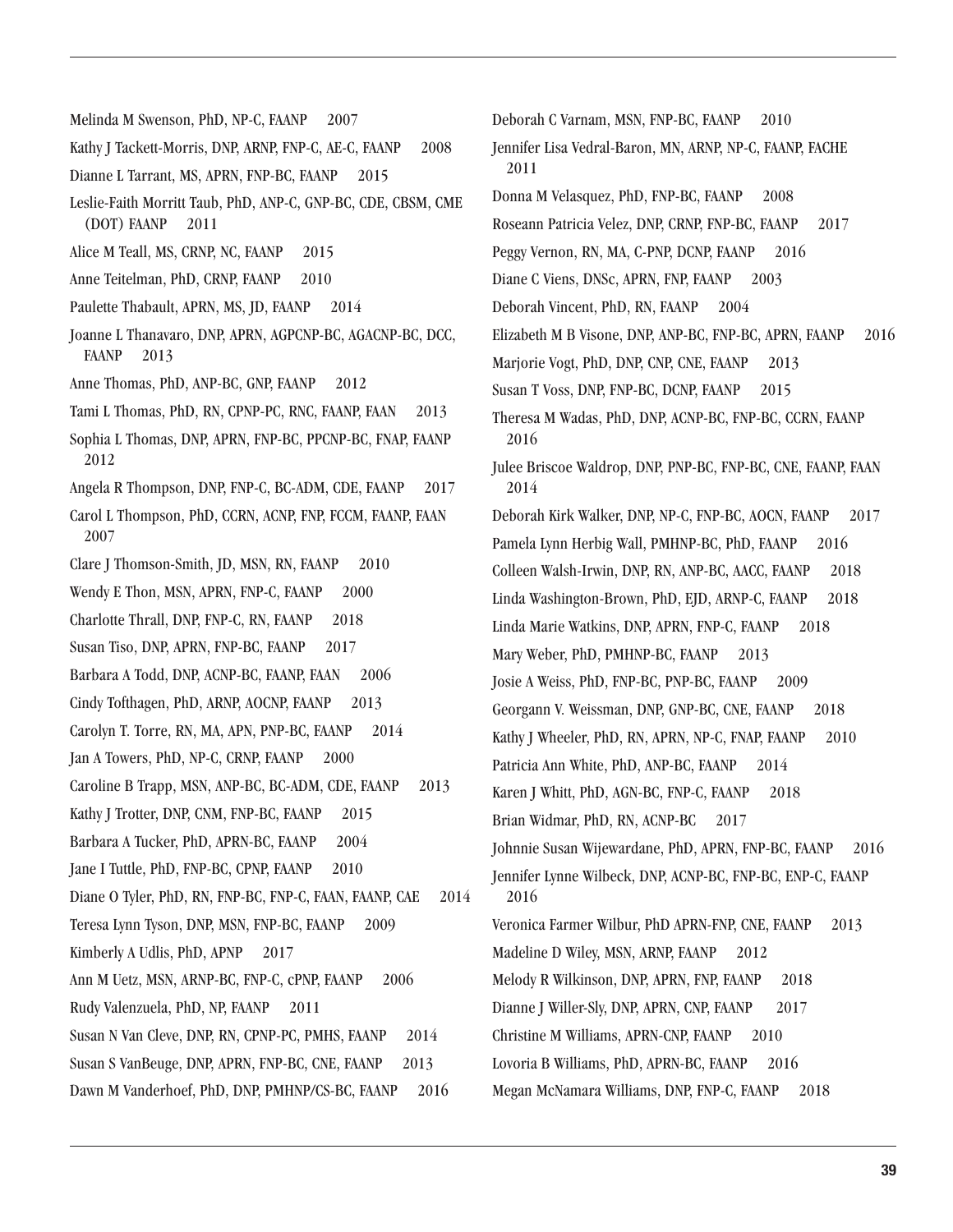Pamela Carey Willson, PhD, RN, FNP-BC, CNE, FAANP 2013 Thad Wilson, PhD, RN, FNP-BC, FAAN, FAANP 2015 Kathleen Perrott Wilson, PhD, CPNP, PNP-BC, FNP-BC, FAANP 2016 Chris Winkelman, RN, PhD, ACNP, FAANP, FCCM, CNE 2013 Jacquelyn S Witt, JD, MSN, WHNP-BC, SANE-A, FAANP 2014 Teri Woo, PhD, CNL, CRNP 2011 Lynda Freed Woolbert, MSN, RN, CPNP-PC, FAANP 2010 Wendy L Wright, MS, ANP-BC, FNP-BC, FAANP, FAAN, FNAP 2005 Stephanie K Wright, PhD, FNP-BC, PNP-BC, FAANP 2016 Janet S Wyatt, PhD, CRNP, FAANP 2007 Mary Mason Wyckoff, PhD, MSN, ACNP-BC, FNP-BC, NNP, CCNS, CCRN, FAANP 2009 Kenneth J Wysocki, PhD, FNP-BC, FAANP 2009 Susan J Wysocki, RNC, WHNP, FAANP 2000 Edward E Yackel, DNP, RN, FNP-C, FAANP 2018 Charles T Yingling, DNP, FNP-BC, FAANP 2016 Cathy L Young, DNSc, FNP-BC, FAANP, FAAN 2013 Joan Elizabeth Zaccardi, DrNP, APN-BC, FAANP 2016 Nancy K Zaner, MSN, RN, FNP-BC, FAANP, MBA 2012 Jan M Zdanuk Dodd, DNP, FNP-BC, CNS, APRN, FAANP 2010 Phyllis Arn Zimmer, MN, FNP, FAAN, FAANP 2014 Michael E Zychowicz, DNP, ANP-C, ONP-C, RNFA, FAANP 2007

#### In Memoriam

Frank Cole, PhD, RN, CEN, CS, FNP, FAAN, FAANP (In Memoriam 1955-2006) 2001 Patrick C Conlon, MSN, FNP, PNP, BC-ADM, CDE, FNAP, FAANP (In Memoriam 1962-2017) 2002 Virginia Cora, DSN, ANP/GNP-BC, FAANP (In Memoriam 1938-2018) 2009 Mona Counts, PHD, CRNP, FNAP, FAANP (In Memoriam 1942-2019) 2000 Judith Dempster, DNSc, FNP, FAANP (In Memoriam 1943-2016) 2000 Eileen Hayes, PhD, APRN, BC, FAANP (In Memoriam 1944-2010) 2004 Dave LaFevers, DNP, APRN, FNP, FAANP (In Memoriam 1962-2018) 2016 Lenora Lorenzo, DNP, MSA, APRN, FNP, GNP, ADM, CDE, CDL, FAANP (In Memoriam 1951-2018) 2012 Sharon McGuire, OP, PhD, FNP-BC, TCN-A, FAANP (In Memoriam 1946-2014) 2010 Kathleen Miller, EdD, ACNP-BC, FAANP (In Memoriam 1961-2015) 2008 Susan Neary, PhD, ANP-BC, FAANP (In Memoriam 1947-2014) 2010 Delia O'Hara, JD, RN-C, FNP-BC, FAANP (In Memoriam 1942-2012) 2000 Mindy Whitten, DNP, APRN-CNP, FAANP (In Memoriam 1963-2018) 2013